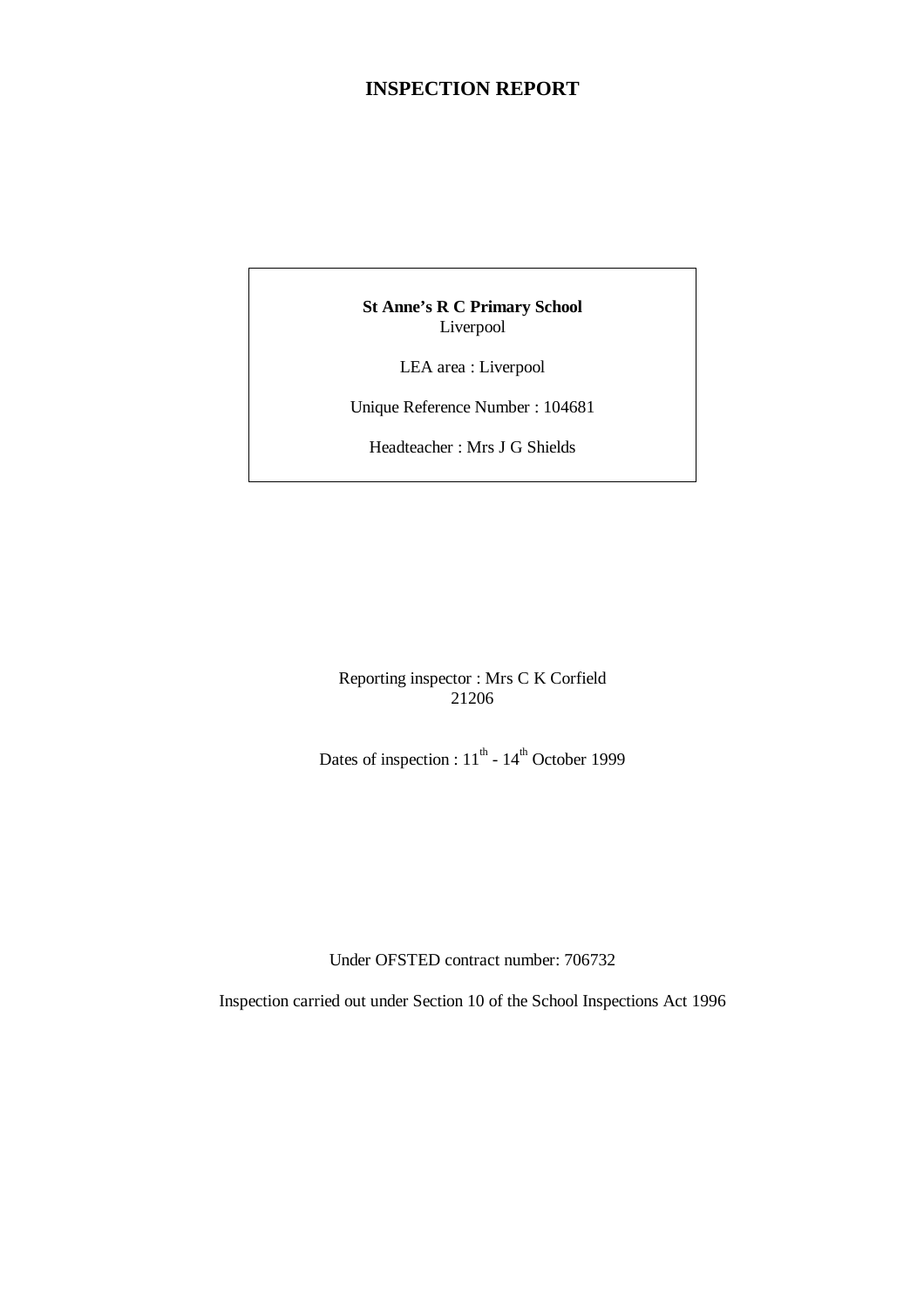© Crown Copyright 1997

 This report may be reproduced in whole or in part for non-commercial educational purposes, provided that all extracts quoted are reproduced verbatim without adaptation and on condition that the source and date thereof are stated. Further copies of this report are obtainable from the school.

Under the Education (Schools) Act 1992 and the Education Act 1993, the school must provide a copy of this report and/or its summary free of charge to certain categories of people. A charge not exceeding the full cost of reproduction may be made for any other copies supplied.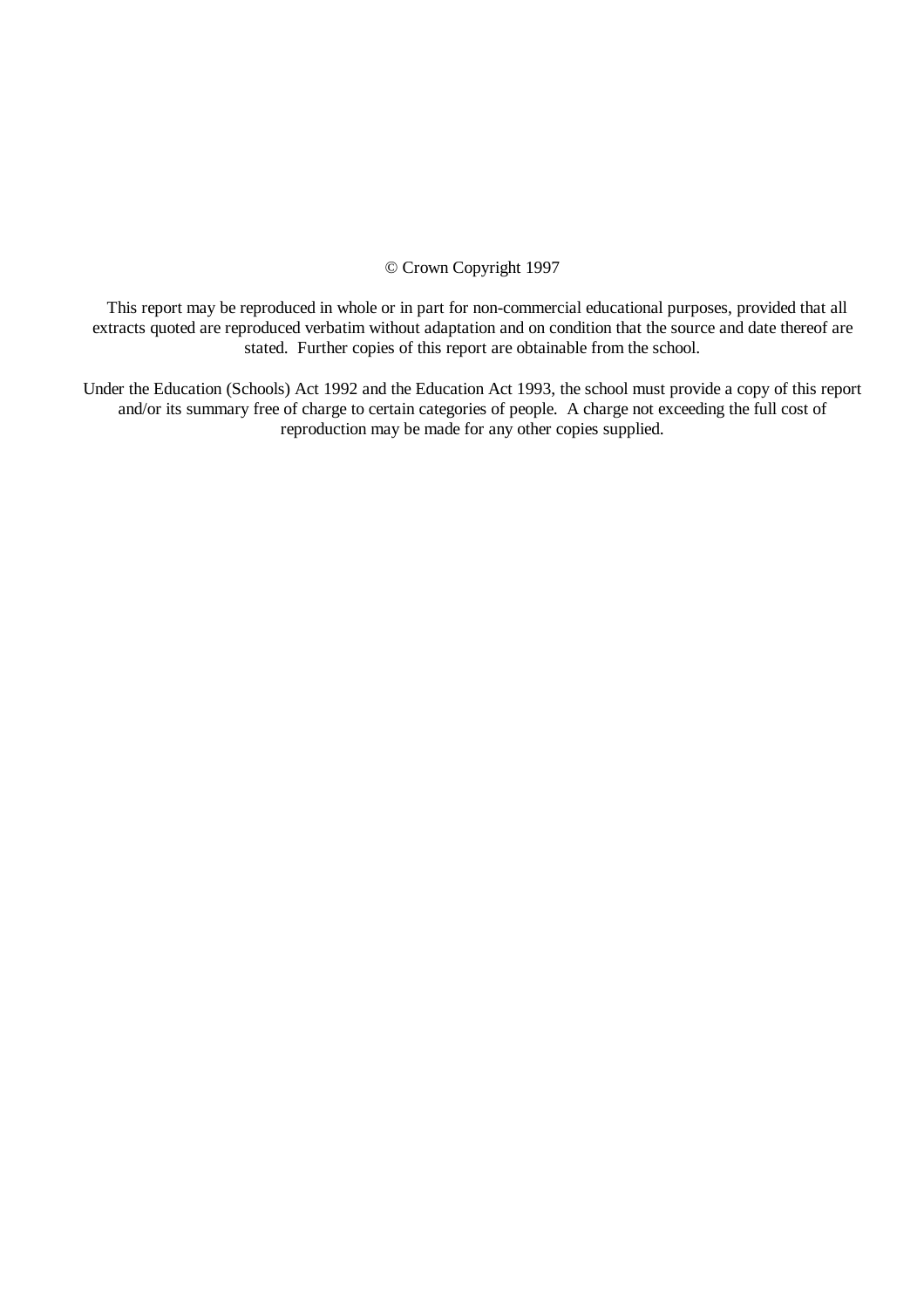# **INFORMATION ABOUT THE SCHOOL**

| Type of school:               | Infant and junior                               |
|-------------------------------|-------------------------------------------------|
| Type of control:              | Voluntary aided                                 |
| Age range of pupils :         | 4 to 11 years                                   |
| Gender of pupils :            | Mixed                                           |
| School address:               | <b>Overbury Street</b><br>Liverpool<br>$L7$ 3JH |
| Telephone number:             | 0151 709 1698                                   |
| Fax number :                  | 0151 708 9619                                   |
| Appropriate authority:        | Liverpool                                       |
| Name of chair of governors :  | Mrs M Bruce                                     |
| Date of previous inspection : | $18^{th}$ – $22^{nd}$ November 1996             |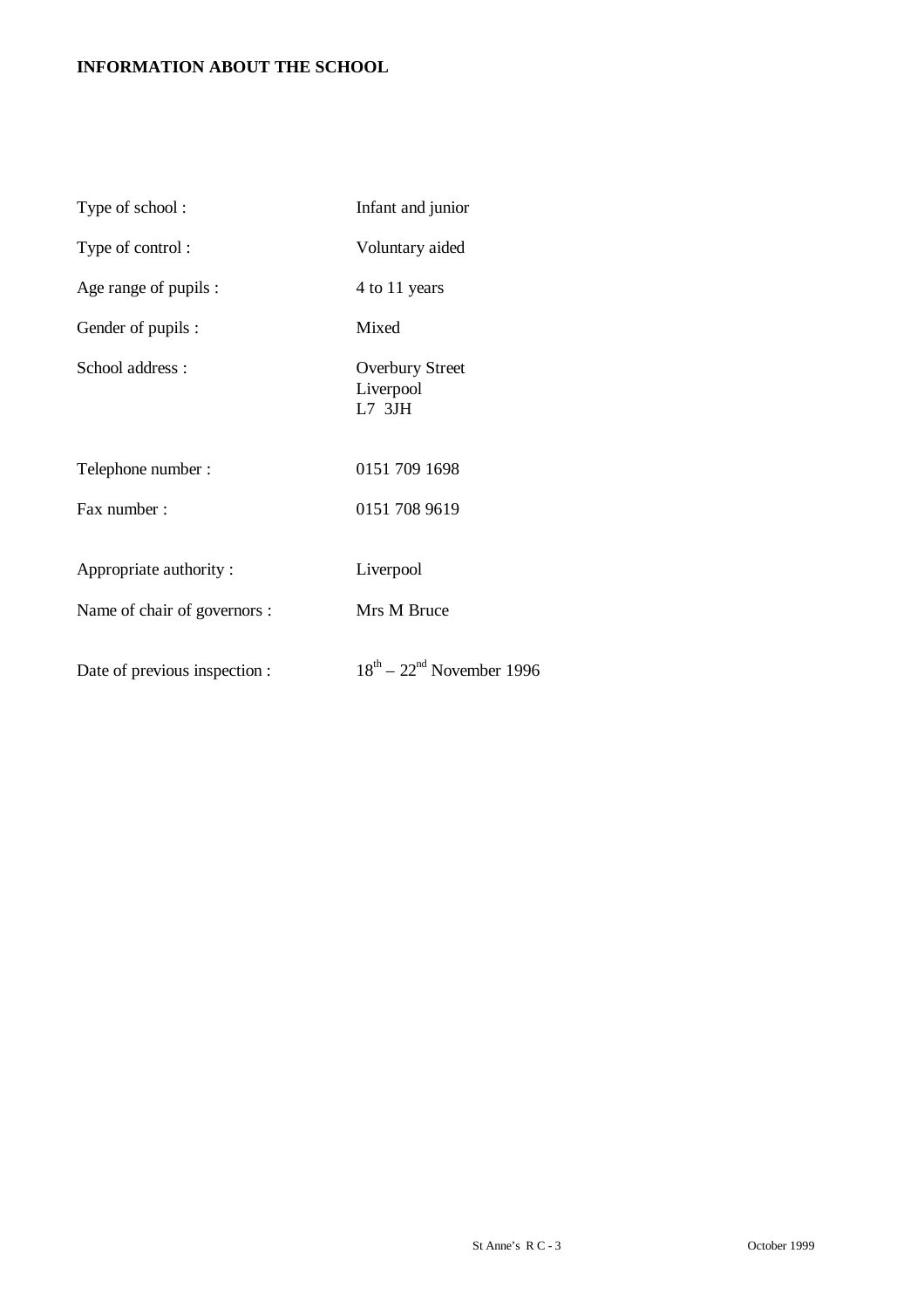## **INFORMATION ABOUT THE INSPECTION TEAM**

| <b>Team members</b>            | <b>Subject responsibilities</b> | <b>Aspect responsibilities</b>                               |
|--------------------------------|---------------------------------|--------------------------------------------------------------|
| Mrs C Corfield, RgI            | History                         | Attainment and progress                                      |
|                                | Art                             |                                                              |
|                                | Special educational needs       |                                                              |
| Mr A Smith, Lay Inspector      |                                 | Attendance                                                   |
|                                |                                 | Support, guidance and pupils'<br>welfare                     |
|                                |                                 | Partnership with parents and<br>the community                |
|                                |                                 | Staffing, accommodation and<br>learning resources            |
| Mrs M Leah, Team Inspector     | Science                         | Leadership and management                                    |
|                                | Geography                       | The efficiency of the school                                 |
| Mrs M Mann, Team Inspector     | Design and technology           | Attitudes, behaviour and                                     |
|                                | Music                           | personal development                                         |
|                                | Under fives                     |                                                              |
| Mr T Handforth, Team Inspector | <b>Mathematics</b>              | The curriculum and assessment                                |
|                                | Information technology          |                                                              |
|                                | Equal opportunities             |                                                              |
| Mr M Phillips, Team Inspector  | English                         | Teaching                                                     |
|                                | Physical education              | Pupils' spiritual, moral, social<br>and cultural development |

The inspection contractor was:

Nord Anglia School Inspection Services

Strathblane House Ashfield Road Cheadle Stockport SK8 1BB

Telephone number: 0161 282 2982

Any concerns or complaints about the inspection or the report should be raised with the inspection contractor. Complaints which are not satisfactorily resolved by the contractor should be raised with OFSTED by writing to:

The Registrar The Office for Standards in Education Alexandra House 33 Kingsway London WC2B 6SE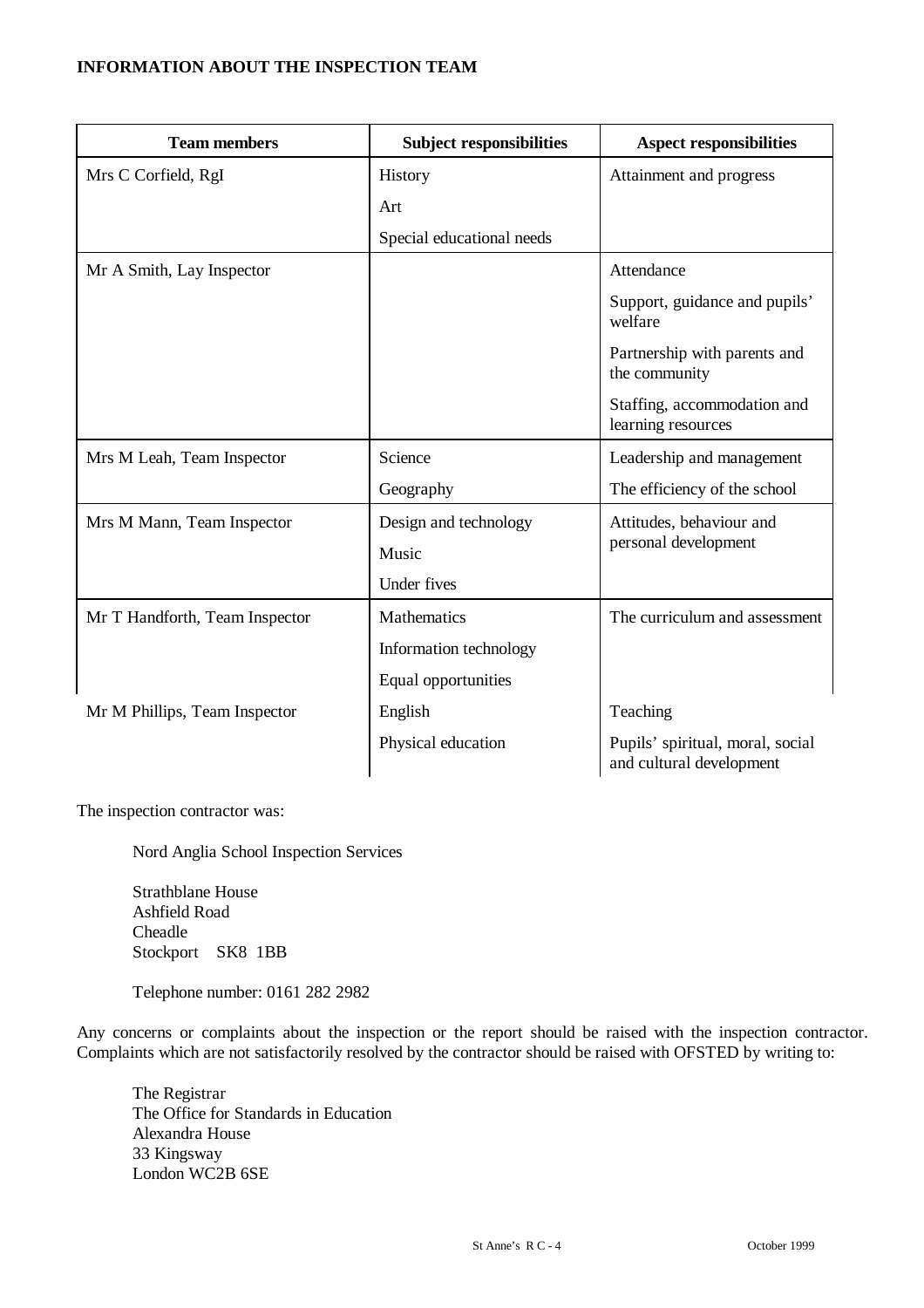# **REPORT CONTENTS**

**Paragraph**

# **MAIN FINDINGS**

| What the school does well<br>Where the school has weaknesses<br>How the school has improved since the last inspection<br>Standards in subjects<br>Quality of teaching<br>Other aspects of the school<br>The parents' views of the school |            |
|------------------------------------------------------------------------------------------------------------------------------------------------------------------------------------------------------------------------------------------|------------|
| <b>KEY ISSUES FOR ACTION</b>                                                                                                                                                                                                             |            |
| <b>INTRODUCTION</b>                                                                                                                                                                                                                      | $1 - 6$    |
| Characteristics of the school<br>Key indicators                                                                                                                                                                                          |            |
| PART A: ASPECTS OF THE SCHOOL                                                                                                                                                                                                            |            |
| Educational standards achieved by pupils at the school                                                                                                                                                                                   | $7 - 36$   |
| Attainment and progress<br>Attitudes, behaviour and personal development<br>Attendance                                                                                                                                                   |            |
| <b>Quality of education provided</b>                                                                                                                                                                                                     | $37 - 69$  |
| Teaching<br>The curriculum and assessment<br>Pupils' spiritual, moral, social and cultural development<br>Support, guidance and pupils' welfare<br>Partnership with parents and the community                                            |            |
| The management and efficiency of the school                                                                                                                                                                                              | $70 - 86$  |
| Leadership and management<br>Staffing, accommodation and learning resources<br>The efficiency of the school                                                                                                                              |            |
| PART B: CURRICULUM AREAS AND SUBJECTS                                                                                                                                                                                                    |            |
| Areas of learning for children under five                                                                                                                                                                                                | $87 - 94$  |
| <b>English, mathematics and science</b>                                                                                                                                                                                                  | $95 - 131$ |
| Other subjects or courses                                                                                                                                                                                                                | 132 - 183  |
|                                                                                                                                                                                                                                          |            |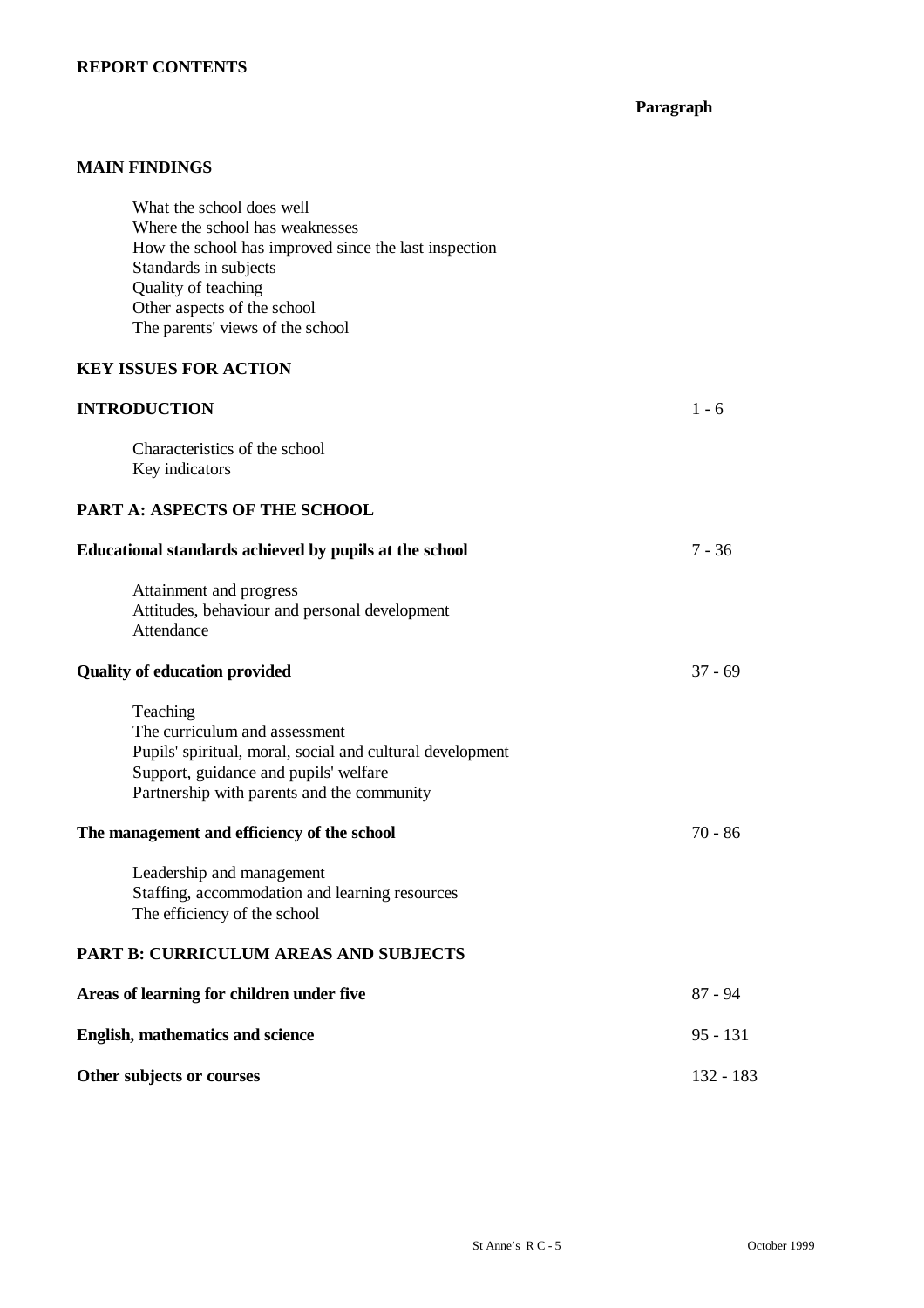# **PART C: INSPECTION DATA**

**Summary of inspection evidence** 184 - 185

**Data and indicators** pages 48 - 50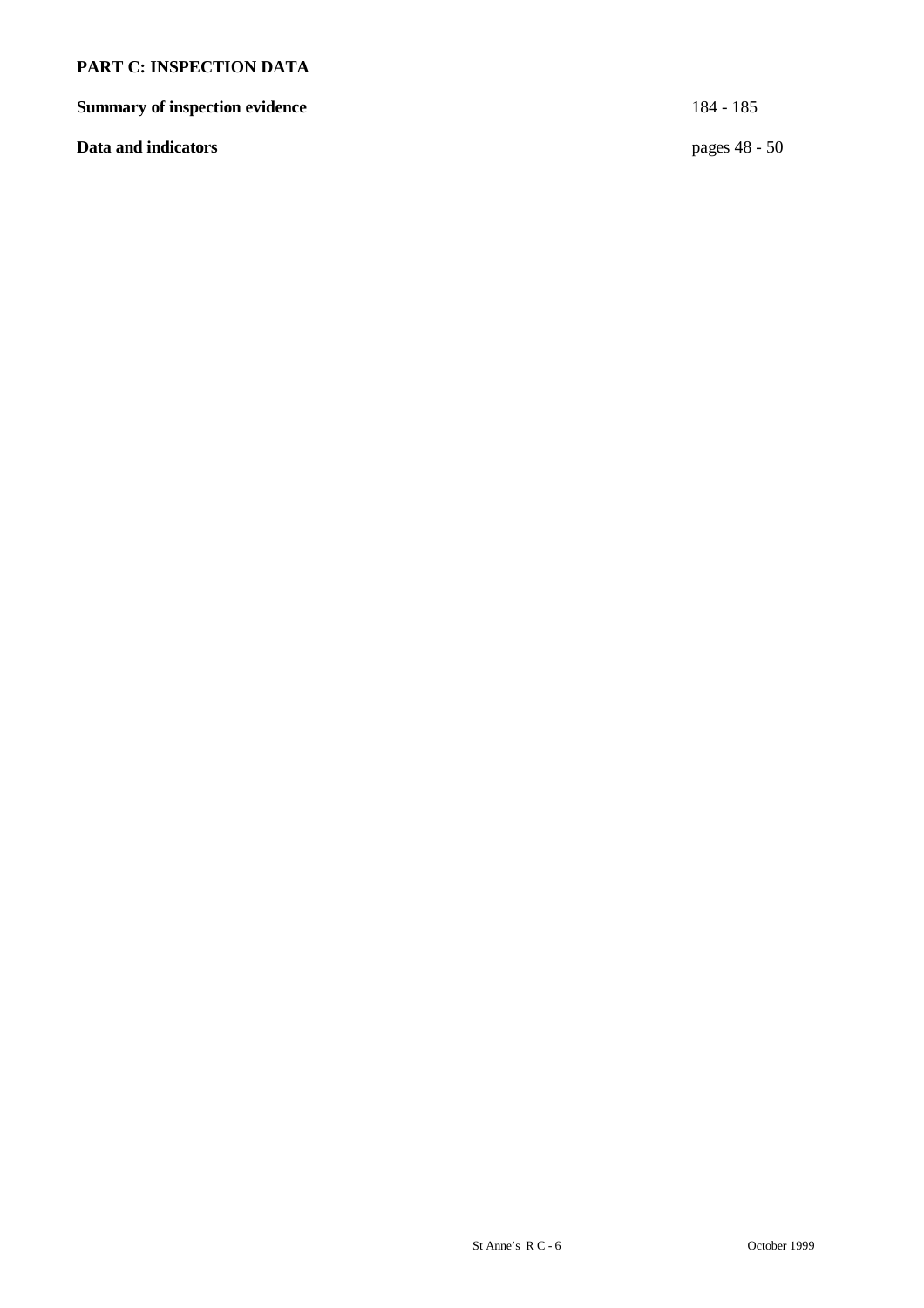# **MAIN FINDINGS**

#### **What the school does well**

The headteacher provides inspirational leadership and she has a very clear vision for the school's development.

- •. There is a strong commitment to raising standards.
- •. There is excellent management of the school's finances.
- •. The staff, governors and pupils enjoy good relationships.
- •. The school's partnership with parents and links with the community are very good.
- •. Very good provision is made for the spiritual, moral and social development of the pupils.
- •. Procedures for monitoring the pupils' progress and personal development are very good, together with the monitoring and promoting of good attendance.

#### **Where the school has weaknesses**

- At the age of eleven, attainment is below that found in most other schools in English, mathematics and science.
- I. Not all teachers manage challenging behaviour well.
- II. Some teachers in Key Stage 2 expect too little of pupils by accepting unfinished work, untidy presentation in workbooks and in repeating instructions or requests several times before the pupils take notice.
- III. The school's improvement plan does not go beyond the current school year to provide information about decisions for the school's future development.

#### **The school's strengths far outweigh the identified weaknesses. However, the weaknesses will form the basis of the governors' action plan, which will be sent to all parents and guardians of pupils at the school.**

#### **How the school has improved since the last inspection**

The majority of weaknesses within the last inspection report in November 1996 have been addressed well during the last school year.

- \* A deputy headteacher has been appointed to form an effective senior management team with the headteacher.
- \* Staff knowledge and understanding of curriculum planning has improved and the present planning procedures identify ways in which the pupils will make effective progress as they move through the school.
- \* All staff have clear job descriptions with details of individual responsibilities for monitoring and evaluating the standards of attainment in each subject. This aspect is at an early stage of implementation.
- Opportunities for the teaching of investigative and problem-solving activities have been developed, particularly in mathematics and science. The development of science and the raising of standards in teaching and attainment have been addressed successfully.
- \* All teaching staff have completed the first cycle of the appraisal process.
- \* The great benefits derived from the Parent School Partnership have been maintained.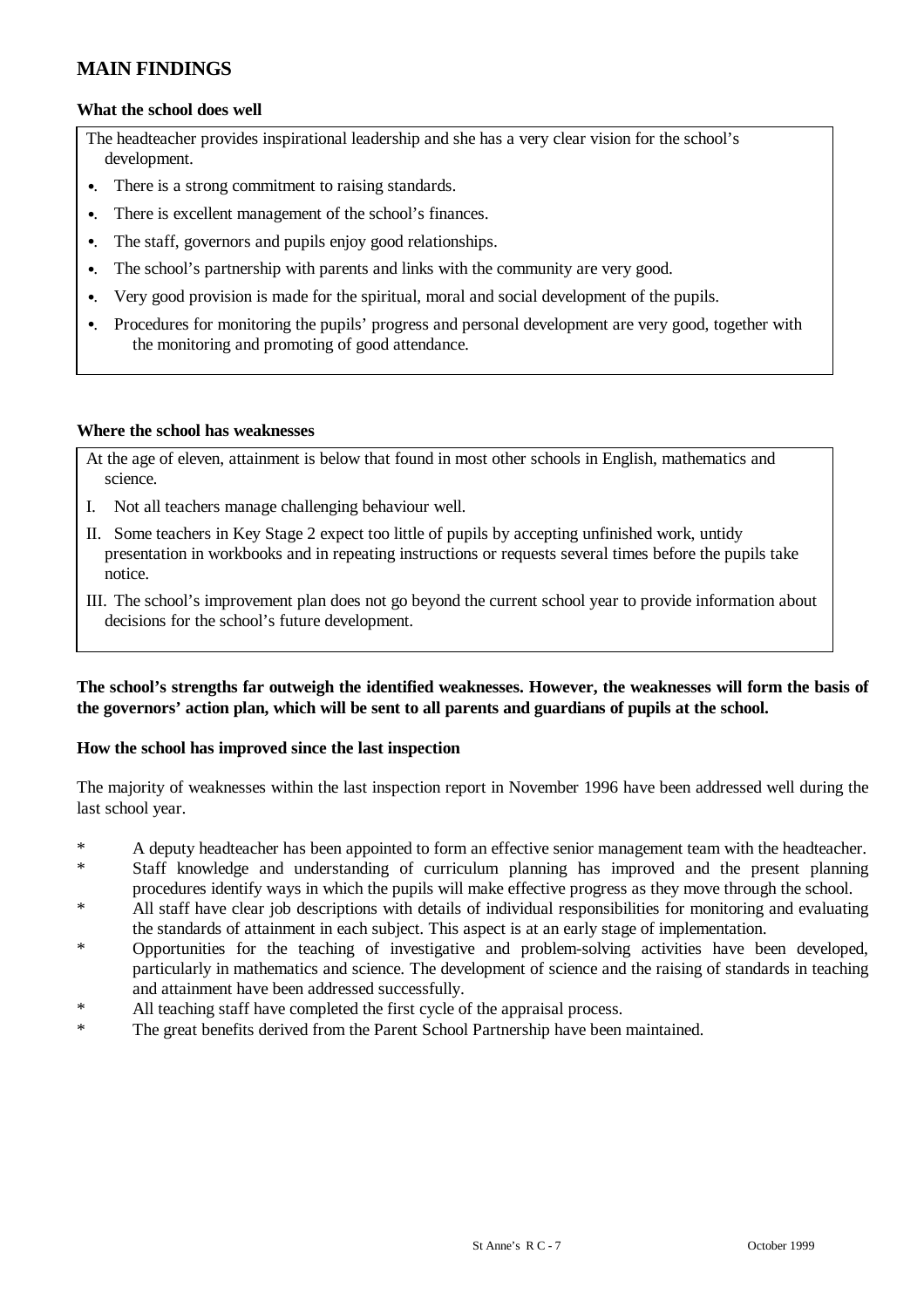In addition, the school has improved in other areas that were not specified as key issues for action:

- \* The governors' role now includes specific links and liaison with each class.
- \* The school has been made a more attractive place in which to learn through redecoration and many classroom improvements.
- \* A classroom assistant with skills in information technology has been appointed to work with pupils throughout the school.
- \* The school has successfully implemented the Literacy and Numeracy Strategies.

The school's capacity for further improvement is judged to be excellent as a result of the outstanding leadership given by the headteacher, ably supported by an effective deputy headteacher. The governors, teaching and support staff share the senior management's commitment to raising standards and fulfilling each pupil's potential.

#### **Standards in subjects**

The table shows the standards achieved by 11 year olds in 1999 based on the National Curriculum tests:

| Performance in | <b>Compared with all</b><br>schools | <b>Compared with</b><br>similar schools | Key<br>well above average<br>above average     | A<br>B |
|----------------|-------------------------------------|-----------------------------------------|------------------------------------------------|--------|
|                |                                     |                                         | average<br>below average<br>well below average | E      |
| English        | E                                   |                                         |                                                |        |
| Mathematics    | Е                                   |                                         |                                                |        |
| Science        | F*                                  |                                         |                                                |        |

The above results refer to the pupils in Year 6 in the summer term 1999. This cohort had a significant number of pupils identified on the register of special educational needs (approximately 30 per cent). The results, however, indicate a rise in standards in the three core subjects from those attained in 1998 when compared with similar schools. The current inspection findings judge attainment to have risen from the 1999 results to below national average in English, mathematics and science. The school's many initiatives to raise standards, together with the successful implementation of the National Literacy and Numeracy Strategies, have a positive impact on the standards achieved.

By the age of five, the children in the nursery and reception classes attain the desirable learning outcomes for personal and social development, mathematics, knowledge and understanding of the world, physical and creative development. Although making good progress over time, they do not reach the expected level in language and literacy. These skills are very low on entry to the nursery and low on entry to the reception classes. At the end of Key Stage 1, the pupils' attainment in reading is below the national average but above when compared to similar schools. Standards in writing are well below the national average, but close to those of similar schools. In mathematics, standards are high and above the national average and well above those of pupils from similar schools. Attainment in science in the 1999 assessments was well below the national average but the pupils in the current Year 2 classes are judged to be working at standards broadly in line with most other schools. The school's drive to raise standards in science throughout the school through promoting investigational and experimental work has proved successful so far. In Key Stage 1, the pupils' attainment in information technology is in line with national expectations, but falls below national expectations in Key Stage 2.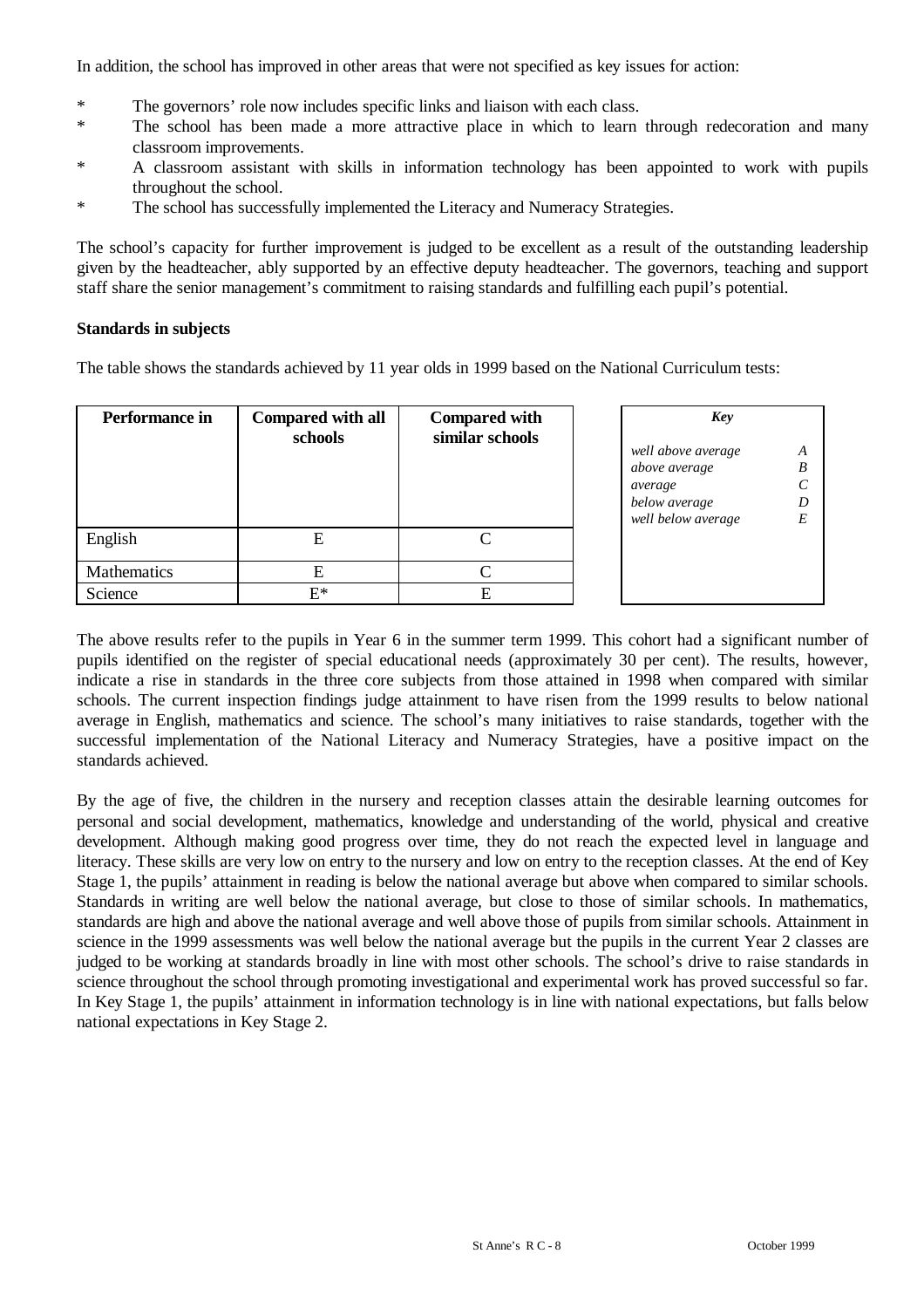## **Quality of teaching**

| Teaching in:           | <b>Under 5</b> | 5 - 7 years   | <b>7</b> - 11 years |
|------------------------|----------------|---------------|---------------------|
| English                | Good           | Good          | Satisfactory        |
| Mathematics            | Good           | Good          | Satisfactory        |
| Science                | n/a            | Good          | Satisfactory        |
| Information technology | n/a            | Satisfactory  | Good                |
| Religious education    | Not inspected  | Not inspected | not inspected       |
| Other subjects         | Good           | Satisfactory  | Satisfactory        |

In 96 per cent of lessons, teaching is at least satisfactory. In 57 per cent of lessons, teaching is good and in 10 per cent of lessons, it is very good. Four per cent of teaching is unsatisfactory in Key Stage 2. For the children under five, teaching is good in all of the six areas of learning.

The quality of teaching has improved significantly since the last inspection. The strengths of teaching are lessons planned with clear learning objectives and activities that are well-matched to the full range of the pupils' abilities. Unsatisfactory aspects of teaching, observed in a small minority of lessons in Key Stage 2, are the management of challenging behaviour and low expectations.

*Inspectors make judgements about teaching in the range: excellent; very good; good; satisfactory; unsatisfactory; poor; very poor. 'Satisfactory' means that strengths outweigh any weaknesses.*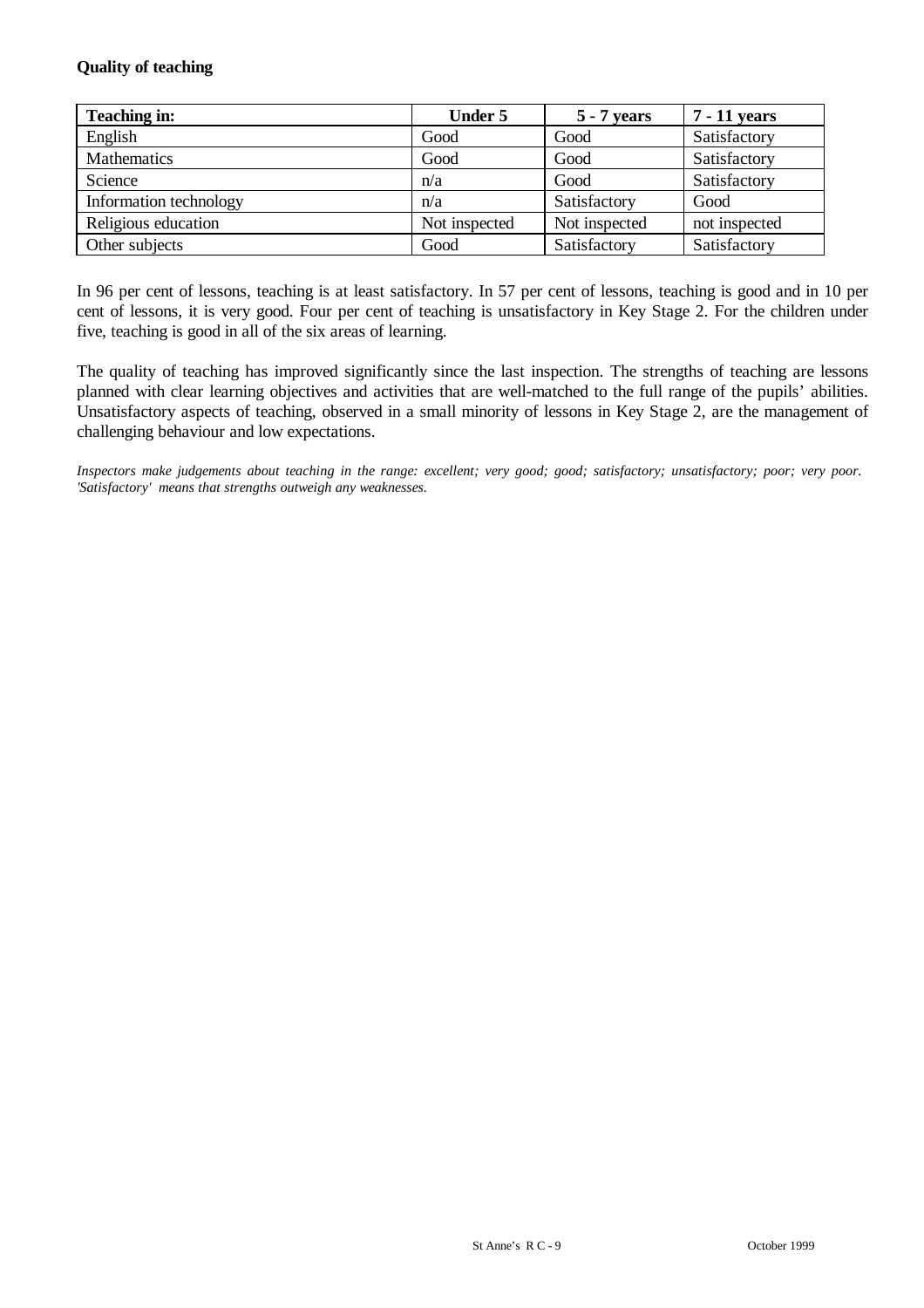| Aspect                                             | <b>Comment</b>                                                                                                                                                                                |
|----------------------------------------------------|-----------------------------------------------------------------------------------------------------------------------------------------------------------------------------------------------|
| <b>Behaviour</b>                                   | Satisfactory overall. Good for children under five and in Key Stage 1, but<br>some disruptive pupils disturb lessons in upper Key Stage 2 classes.                                            |
| Attendance                                         | Well below national average. Some unpunctuality disrupts the start of<br>lessons.                                                                                                             |
| $Ethos*$                                           | Most pupils have good attitudes. Good relationships throughout the school.<br>Strong commitment to raising standards.                                                                         |
| Leadership and management                          | Very good. Headteacher has dynamic leadership skills. Governors are well-<br>informed, supportive and loyal. Subject co-ordinators are developing their<br>role in monitoring the curriculum. |
| Curriculum                                         | Well-planned and matches the needs of the pupils. Good equal opportunities<br>for all.                                                                                                        |
| Pupils with special<br>educational needs           | Good provision. High level of support promotes good progress. Individual<br>education plans have realistic targets and are reviewed regularly.                                                |
| Spiritual, moral, social &<br>cultural development | Very good provision for these important aspects of the pupils' personal<br>development.                                                                                                       |
| Staffing, resources and<br>accommodation           | Generous staffing levels. Adequate and well-used accommodation.<br>Sufficient resources.                                                                                                      |
| Value for money                                    | Sound.                                                                                                                                                                                        |

*\* Ethos is the climate for learning: attitudes to work, relationships and the commitment to high standards.*

## **The parents' views of the school**

| What most parents like about the                              | What some parents are not |
|---------------------------------------------------------------|---------------------------|
| school                                                        | happy about               |
| IV. is easy to approach;                                      | IX. homework.             |
| V. enables children to achieve high standards;                |                           |
| VI. gives parents a clear understanding of what is<br>taught; |                           |
| achieves high standards of behaviour;<br>VII.                 |                           |
| children like to come to school.<br>VIII.                     |                           |

Statistically, the number of questionnaires returned and the number of parents attending the pre-inspection meeting is small. The inspectors, however, have considered all parents' views and agree with them on what the school does well, except for two important exceptions. Standards at the end of Key Stage 2, although improving, are not high enough and the behaviour of some of the pupils in Key Stage 2 is unacceptable. Homework is found to be at a level common to most primary schools.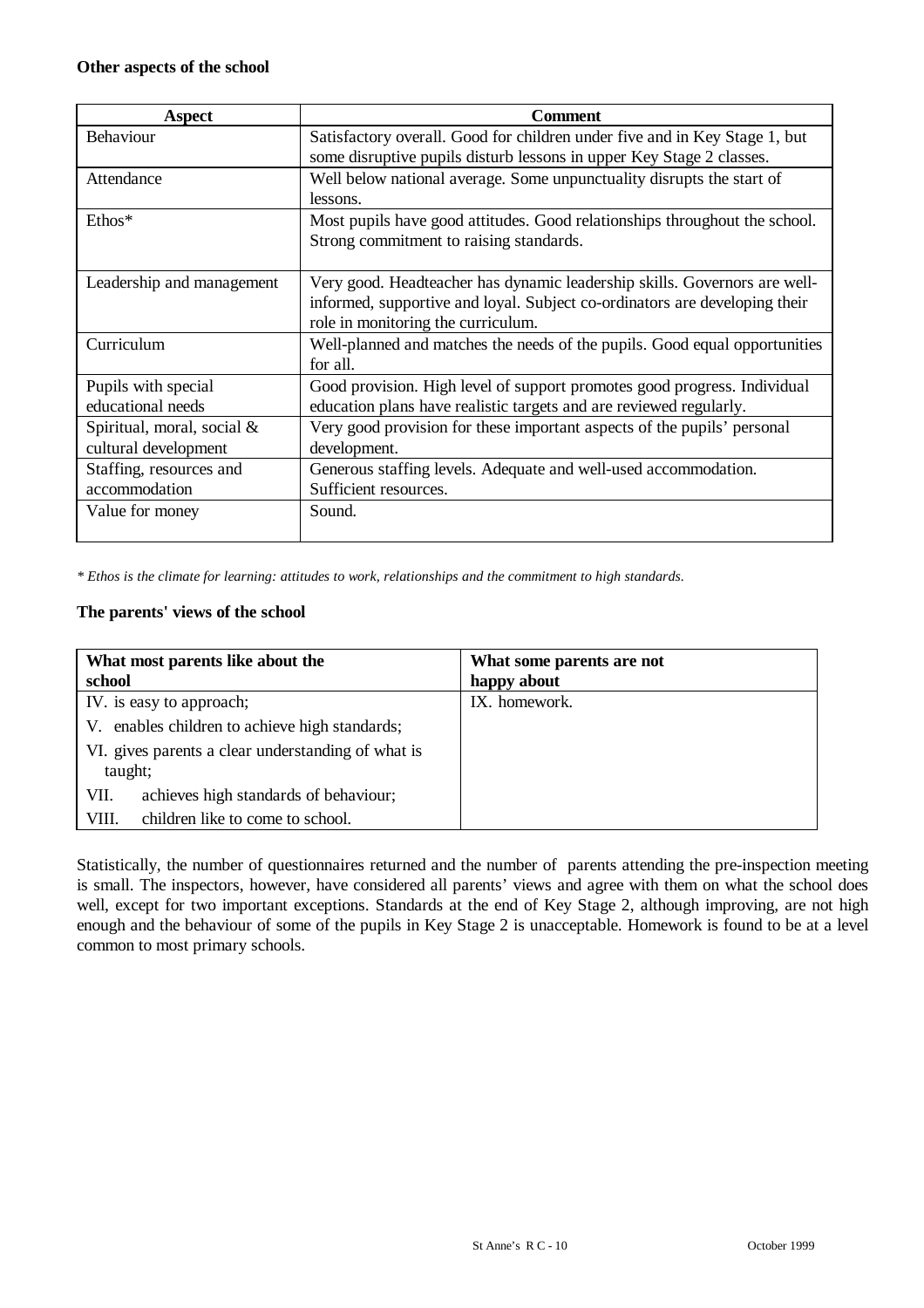## **KEY ISSUES FOR ACTION**

In order to build on current strengths and raise attainment further, especially in Key Stage 2, the governing body, headteacher and staff should:

- \* rigorously implement the policies recently put into place to raise standards of attainment particularly in English, mathematics and science in Key Stage 2 and in writing in Key Stage 1; (paragraph references: 9-16, 22, 95-106, 110-117, 121-127)
- \* improve the consistency with which teachers follow the school's behaviour management policy; (paragraph references: 43, 58, 64,74)
- \* raise teachers' expectations to match the high level that already exists in some classes by sharing good practice and observing successful teaching; (paragraph references: 39, 43, 73, 84)
- \* extend the school's improvement plan beyond the current year to provide for the longer-term development of the school. (paragraph reference: 75)

In addition to the key issues above, the following less important weaknesses should be considered for inclusion in the action plan:

- \* careful attention when planning to meet the needs of the wide range of age and attainment in mixed-age classes; (paragraph references: 43, 160, 166)
- \* appropriate challenge to be provided for the higher attaining pupils in all lessons; (paragraph references: 40, 43, 108, 129, 160, 166)
- \* development of the pupils' sense of chronology in history in Key Stage 1; (paragraph references: 163, 166)
- \* give more details of the school's provision for pupils with special educational needs in the annual governors' report and prospectus and for the other minor omissions. (paragraph reference: 76)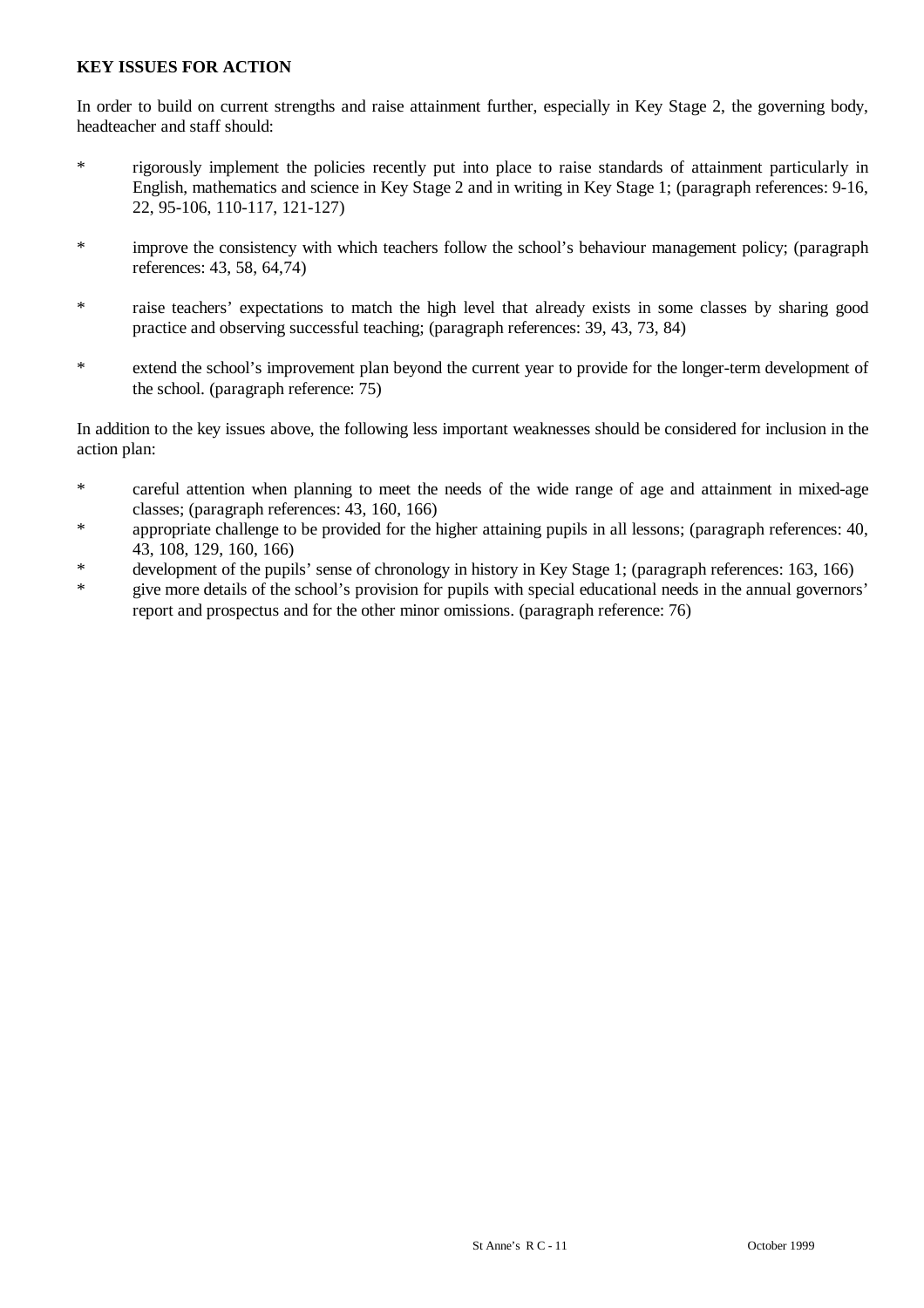## · **INTRODUCTION**

#### **Characteristics of the school**

- 1 St Anne's is a Liverpool inner-city school. Despite the decline in birth rate within the city, St Anne's has only experienced a slight drop when compared with other schools. In September 1998, forty pupils from the recently closed St Bernard's RC Primary School joined St Anne's.
- 2 The local community has suffered during the past years with growing social and deprivation problems. The majority of pupils live in council houses or rented accommodation, the standards of which vary from poor to comfortable. The Parents' Centre on the campus plays an important part in developing the good relationships found at the school.
- 3 The school caters for 269 pupils between the ages of 4 to 11 years. The children are admitted at the beginning of the year in which they are five. In the nursery, 26 children have a part-time place for five half days per week. Assessments undertaken in the children's first few weeks in school indicate that the majority attain below the level expected of this age group. At the time of the inspection, there were 62 children under the age for statutory education in the nursery and reception classes.
- 4 Based on January 1998 figures, the percentage of pupils known to be eligible for free school meals (66.3 per cent) is well above the national average. This percentage has risen in the current school year. The percentage of pupils with special educational needs (29.5 per cent) is above the national average. There is a Resourced Base class with provision for twelve statemented pupils, although there are nine pupils with statements of special educational need at present. Twenty six pupils at Stages 3 to 5 are currently identified on the school's special educational needs register. The percentage of pupils (13.4 per cent) speaking English as an additional language is high.
- 5 The school's main aims are to foster the spiritual and moral development of pupils, to provide a safe, orderly, purposeful and happy environment in which everyone is welcomed, valued and cared for, to develop children as independent learners who progress at a pace appropriate for them, and to support the development of the pupils' social skills.
- 6 The school's main priorities for 1999/00 are to improve the quality of teaching and learning, the development of information and communication technology, to develop a whole-school curriculum map and to raise awareness of all staff of the developments in Early Years' education. There are 14 objectives in the school improvement plan for the year.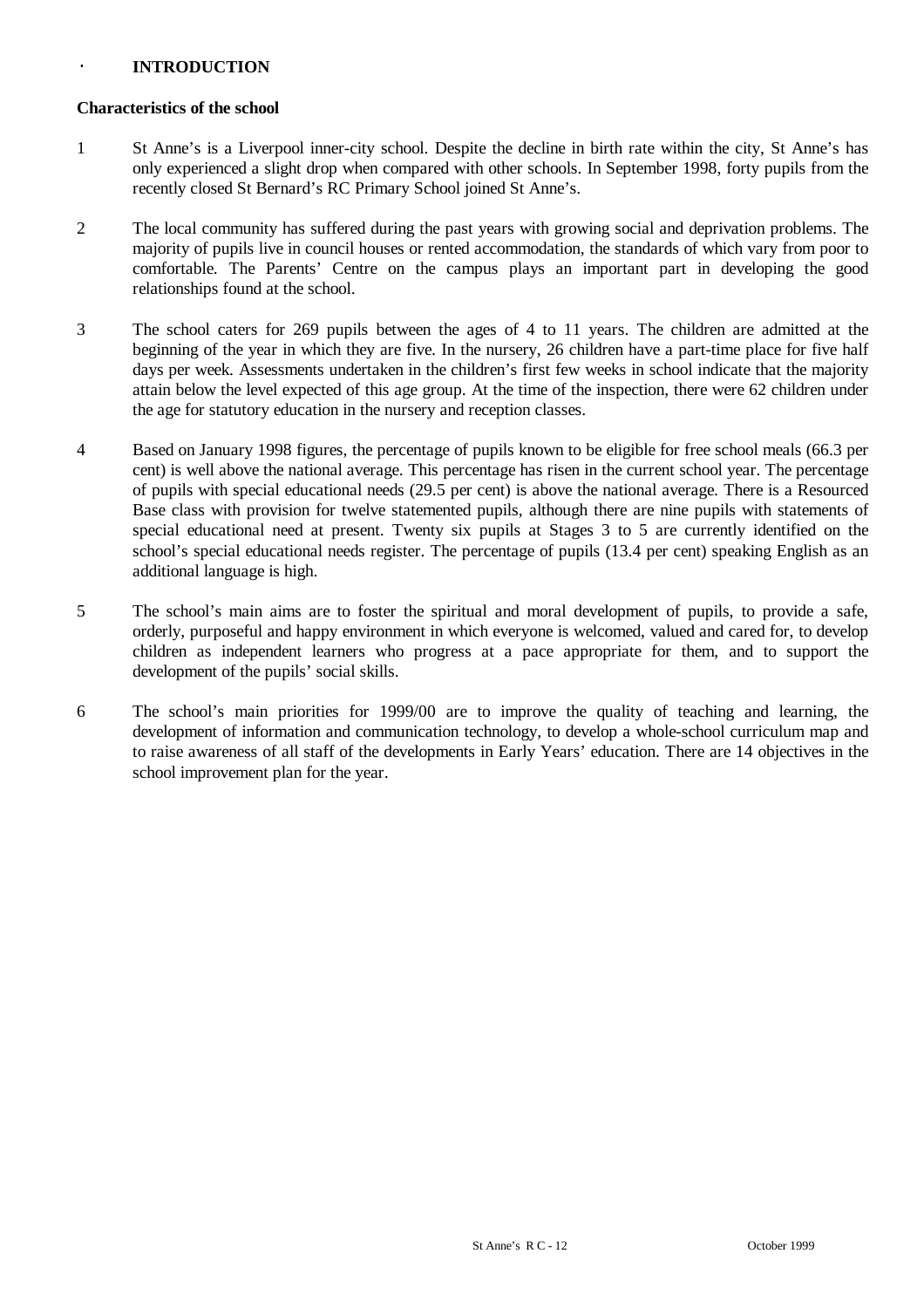# **Key Indicators**

 **Attainment at Key Stage 1<sup>1</sup>**

| Number of registered pupils in final year of Key Stage 1 | Year | <b>Boys</b> | <b>Girls</b> | <b>Total</b> |
|----------------------------------------------------------|------|-------------|--------------|--------------|
| for latest reporting year:                               | 1999 |             |              | 30           |

| <b>National Curriculum Test/Task</b> |                | Reading | Writing | <b>Mathematics</b> |
|--------------------------------------|----------------|---------|---------|--------------------|
|                                      | <b>Results</b> |         |         |                    |
| Number of pupils                     | Boys           |         | 14      | 14                 |
| at NC Level 2 or                     | Girls          |         | 16      | 16                 |
| above                                | Total          | 30      | 30      | 30                 |
| Percentage at NC                     | School         | 80 (82) | 73 (79) | 93 (87)            |
| Level 2 or above                     | National       | 85 (80) | 86 (81) | 90 (84)            |

| <b>Teacher Assessments</b> |                 | English | <b>Mathematics</b> | Science  |
|----------------------------|-----------------|---------|--------------------|----------|
| Number of pupils           | <b>Boys</b>     |         |                    |          |
| at NC Level 2 or           | Girls           |         |                    |          |
| above                      | Total           |         | 25                 | 24       |
| Percentage at NC           | School          | 77(82)  | 83 (90)            | 80(95)   |
| Level 2 or above           | <b>National</b> | n/a(81) | n/a(85)            | n/a (86) |

**1**

 $\overline{a}$ 

**Percentages in parentheses refer to the year before the latest reporting year**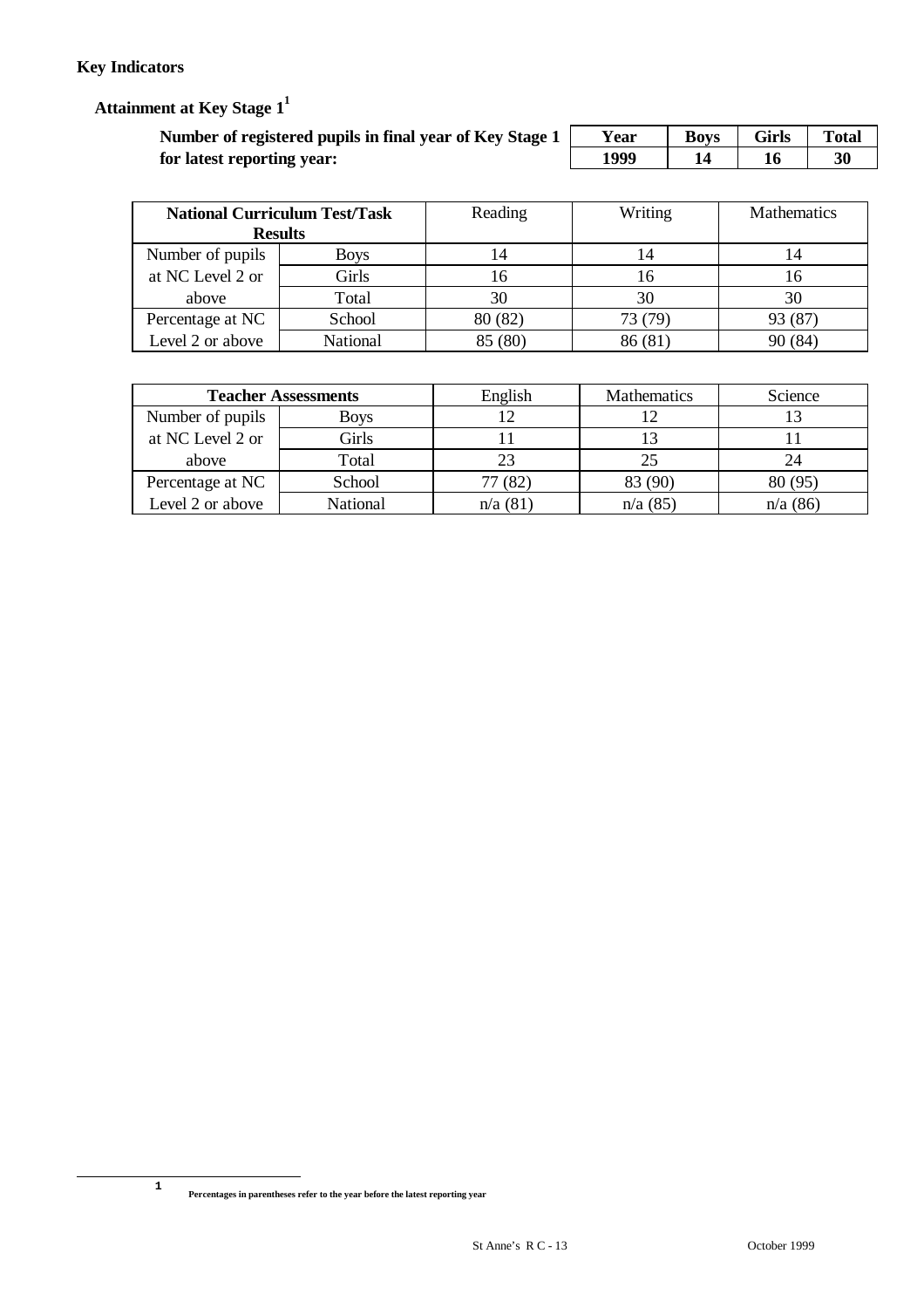Number of registered pupils in final year of Key Stage  $2 \Box$ for latest reporting year:

| $-1$ | $\sim$ $\cdot$ $\sim$ | –<br>'аI |
|------|-----------------------|----------|
|      |                       |          |

| <b>National Curriculum Test Results</b> |          | English | <b>Mathematics</b> | Science |
|-----------------------------------------|----------|---------|--------------------|---------|
| Number of pupils                        | Boys     |         |                    |         |
| at NC Level 4 or                        | Girls    |         | 24                 |         |
| above                                   | Total    |         |                    |         |
| Percentage at NC                        | School   | (40)    | 55 (20)            | 53 (14) |
| Level 4 or above                        | National |         | 12 (59)            | (69     |

| <b>Teacher Assessments</b> |                 | English | <b>Mathematics</b> | Science |
|----------------------------|-----------------|---------|--------------------|---------|
| Number of pupils           | Boys            |         |                    |         |
| at NC Level 4 or           | Girls           |         |                    |         |
| above                      | Total           | 25      | 30                 | 29      |
| Percentage at NC           | School          | 57 (49) | 59 (46)            | 57(51)  |
| Level 4 or above           | <b>National</b> | n/a(65) | n/a(65)            | n/a(72) |

#### **Attendance**

Percentage of half days (sessions) missed through absence for the latest complete reporting year

| Authorised   | School                    | 10.1 |
|--------------|---------------------------|------|
| Absence      | National comparative data | 5.6  |
| Unauthorised | School                    | 0.0  |
| Absence      | National comparative data | 0.5  |

## **Exclusions**

| Number of exclusions of pupils (of statutory school<br>age) during the previous year: |              | Number |
|---------------------------------------------------------------------------------------|--------------|--------|
|                                                                                       | Fixed period |        |
|                                                                                       | Permanent    |        |

# **Quality of teaching**

Percentage of teaching observed which is :

| Very good or better    | 10 |
|------------------------|----|
| Satisfactory or better |    |
| Less than satisfactory |    |

**2**

 $\overline{a}$ 

**Percentages in parentheses refer to the year before the latest reporting year**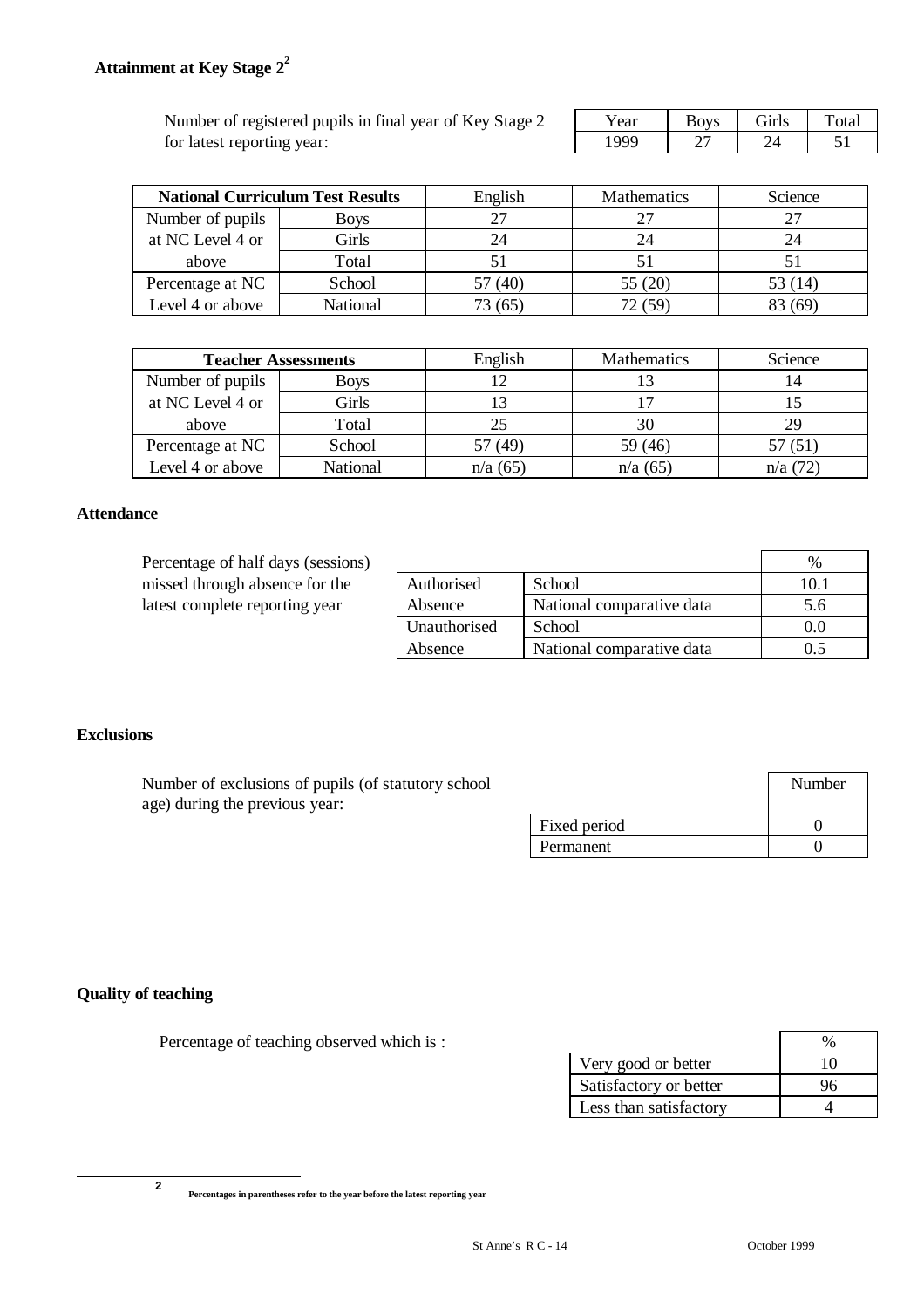# 6 **PART A: ASPECTS OF THE SCHOOL**

#### **EDUCATIONAL STANDARDS ACHIEVED BY PUPILS AT THE SCHOOL**

#### **Attainment and progress**

#### Children under five

- 1 There is little reference to the children under five in the last report on which to base comparisons for the findings of the current report, except for the judgement that the children have poorly developed skills in literacy and numeracy when they enter the nursery and reception classes. It was found that the children made good progress in acquiring these skills.
- 2 When the children start in the nursery, their attainment is assessed using the local education authority's guidelines. The results indicate that the children's attainment is well below the levels expected in all areas of their development, but they make good progress during their time in the nursery. When they are admitted into the reception classes, assessment takes place again during the first half-term. The assessment results show that the majority of the pupils, although making good progress in the nursery, remain below the levels expected for this age group. Most of the children admitted have attended the nursery. The majority of the children who have not attended the nursery or received pre-school education elsewhere, attain well below this level. Continuing to make good progress, by the age of five, the majority of the children attain the nationally recommended learning outcomes for their personal and social development, mathematics, knowledge and understanding of the world, physical and creative development. Progress in numeracy is very good. Their attainment in language and literacy remains below the level that is expected of this age group. This area was recognised in the last report as particularly low on entry and the current inspection findings confirm this judgement. The children identified as having special educational needs receive effective support which enables them to make good progress over time.

#### Key Stage 2

- 3 Since the last inspection, the school has worked hard to improve its provision and raise standards in the three core subjects of English, mathematics and science, and in this it has been successful. Although standards are still not high enough, science, in particular, was judged to have insufficient opportunities for pupils to learn through investigative and experimental experiences and considerable improvement in the provision for the subject has taken place.
- 4 Standards in the three core subjects had dropped consistently over the three years 1996-98 and, as the school describes, " hit an all-time low " in 1998. The test results for 1998 were very low in the three core subjects when compared with national averages. The results for 1999 show a rise in standards in the three core subjects when compared to similar schools. The school has implemented a thorough analysis of the pupils' attainment, drawn up a whole-school curriculum plan, developed both targets for year groups and targets for individual pupils. Schemes of work have been rigorously reviewed and subject co-ordinators have produced action plans for raising standards in their subjects. All of these initiatives have had a positive impact on standards, particularly in Key Stage 2. No significant gender issues are identified in the inspection findings.
- 5 The national tests in 1999 show the pupils' attainment in English at eleven years of age to be:
	- \* well below the national average;
	- \* close to those of similar schools.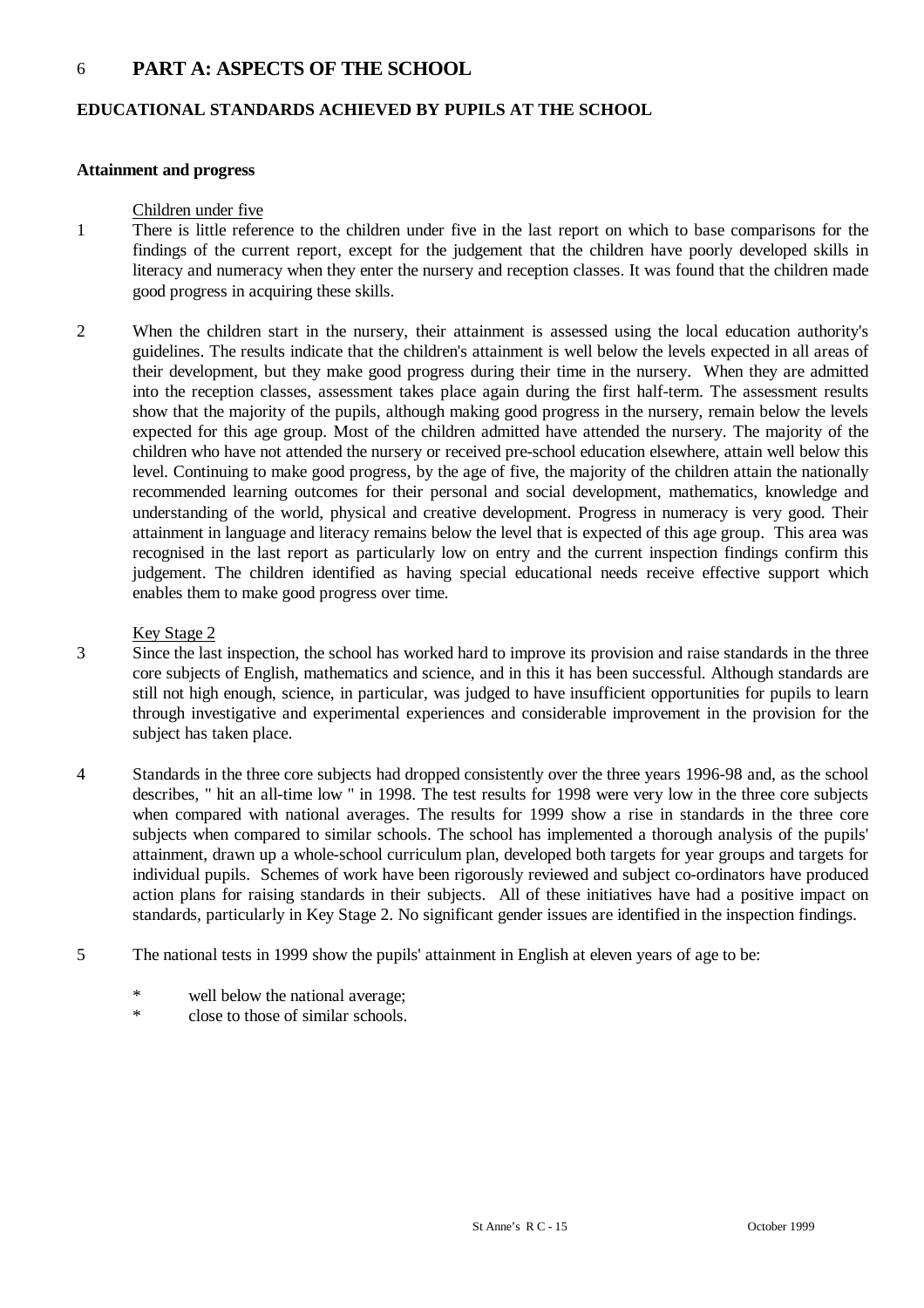- 6 The evidence obtained during the current inspection indicates a further rise in standards. The proportion of the pupils obtaining the expected level has risen and is now below the national average. This is due to the school's emphasis on improving the effectiveness of curricular planning and the successful implementation of the literacy strategy. The pupils' literacy skills are benefiting from the effective implementation of the literacy strategy and the structured approach to teaching. Good progress in literacy lessons was observed during the inspection owing to the focus on the development of writing skills and extending the pupils' vocabulary. Progress over time in the key stage, in relation to prior attainment, is satisfactory in speaking and listening skills, although the pupils' listening skills are often better than their use of speaking skills. Progress in reading and writing is satisfactory, as the pupils move through the key stage although some recent good progress is noted. By the end of the key stage, most pupils can read independently and are beginning to read silently. They write for a range of purposes; to record findings, write descriptions or develop ideas. Writing, however, remains the weakest aspect of the pupils' literacy skills. Literacy skills are generally not used well in other subjects to support learning. This not only detracts from learning in other subjects, but also slows down the rate of progress in the use of these skills.
- 7 In the 1999, the pupils' attainment in mathematics at the age of eleven was:
	- \* well below when compared to the national average;
	- \* broadly in line with similar schools.
- 8 There is evidence of a rise in standards. The findings of the current inspection indicate that attainment is now below the national average. The school's improved methods of planning and emphasis on providing work well-matched to the full range of the pupils' attainment have made a positive contribution the pupils' learning. The majority of the pupils make satisfactory progress over time. Numeracy skills are promoted successfully and the recently implemented Numeracy Strategy is beginning to develop sound mental arithmetic skills. Plenary sessions reinforce what has been learned in the lesson. These strategies make a positive contribution to learning. Most of the pupils can use correct notation to record common fractions and work out simple equivalents. The majority have sound understanding of place value to 1000. Numeracy skills are used effectively in other subjects, such as science and geography. The pupils with special educational needs make good progress in relation to their prior attainment.
- 9 The 1999 test results in science show attainment at the age of eleven to be:
	- \* very low when compared to the national average:
	- \* well below those of similar schools.
- 10 Attainment observed during the inspection indicates standards have risen considerably and are now below the national average. This is a marked improvement from the 1999 test results. The school has developed the science curriculum significantly and now provides the pupils with appropriate investigations and many opportunities to undertake experiments, which enable them to learn effectively through first-hand experiences. The pupils now make satisfactory progress as they move through the key stage. The pupils with special educational needs make good progress promoted by the effective support from classroom assistants. During the inspection, the focus of lessons in Year 6 was on planetary orbits. The pupils have a sound understanding of the time taken by the moon to orbit the earth, and of the orbit of the earth around the sun.
- 11 In the last report, information technology was not used to support learning and systematic development of the pupils' knowledge and understanding did not take place. There was no one on the staff with specific expertise to develop the subject. In the last school year, the equipment for information technology has been increased significantly and a classroom assistant with appropriate qualifications has been appointed to work with pupils in all classes. This initiative has not been in place long enough to promote the learning of the current pupils in Year 6, the majority of whom lack the skills to access the full potential of the computers. Their attainment is below the level expected nationally at the end of the key stage. A small number of pupils, however, were observed sending an e-mail and excitedly accessing the e-mail reply. This group could log on and enter a password. Most of the pupils in the key stage made satisfactory progress in lessons during the inspection.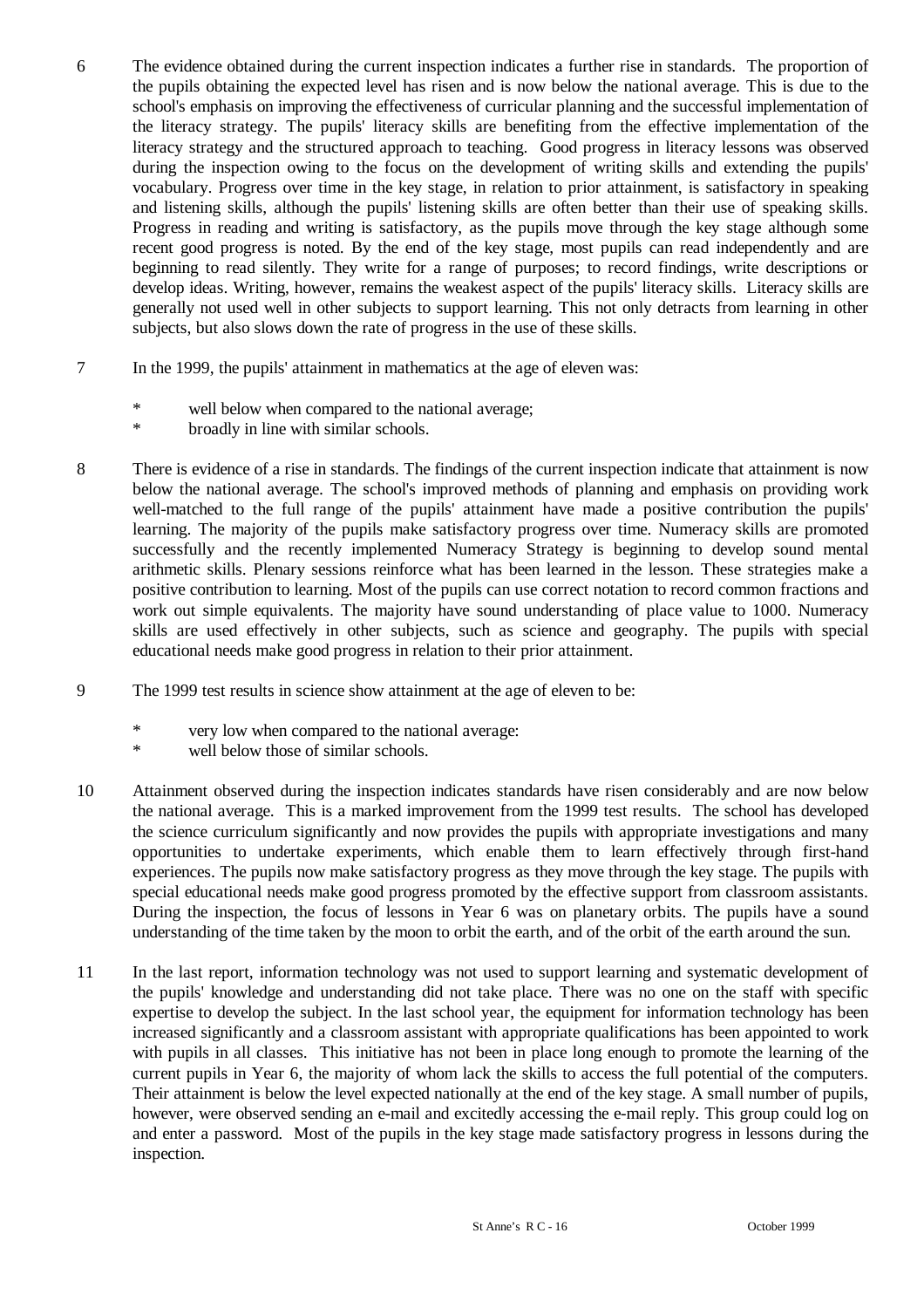12 At the time of the last inspection, standards in aspects of art, history, geography and music were judged to unsatisfactory. The school has tackled these problems well and by the end of the key stage, the pupils now make satisfactory progress in history, geography, art, design and technology, music and physical education. They work at a level appropriate for their age.

### Key Stage 1

- 13 In the statutory tests at the time of the last inspection, the pupils' attainment in reading, writing and mathematics was well below the national average. The teachers' assessments of speaking and listening skills and science were also well below national expectations. The inspection evidence, however, did not support the findings of the national tests. English, mathematics and science were judged to be in line with the national average. The pupils were considered to make satisfactory progress in these three subjects.
- 14 Taking the three years 1996 to 1998 together, the comparison with national averages show that the pupils' performance in reading, writing and mathematics was below the national average. No significant gender differences are indicated.
- 15 National Curriculum assessment results for 1999 indicate that, at the age of seven, the pupils' attainment was:
	- \* below the national average in reading;
	- \* above the national average in reading when compared to similar schools;<br>\* well below the national average in writing:
	- well below the national average in writing;
	- \* broadly in line when compared to similar schools.
- 16 Inspection findings indicate that the pupils' literacy skills are developed satisfactorily throughout the key stage, although overall they remain below the national average. By the age of seven, the majority of the pupils understand when and how to use full stops and capital letters although the pupils' full range of writing skills remain below the national average. Most can spell one syllable common words. The majority of the pupils have satisfactory skills to sound out letters which they use to help them read or write. Most know the difference between fiction and non-fiction and understand the roles of author and illustrator. Reading attainment is now closer to the national average. Listening skills are satisfactory, but the majority lack linguistic skills to develop ideas in discussions. Handwriting is satisfactory generally, although a significant minority do not hold their pencil correctly. The pupils use their developing literacy skills satisfactorily in other subjects such as science and geography, when recording their ideas and findings. Progress in speaking and listening, reading and writing is good in relation to the their prior attainment and good progress was observed in lessons of the National Literacy Strategy during the inspection owing to effective organisation of the group activities, brisk pace, and good management skills.
- 17 The pupils' attainment in mathematics by the age of seven as indicated in the 1999 tests was:
	- \* above the national average;
	- \* well above in comparison with similar schools.
- 18 Inspection findings indicate that this level of attainment has been maintained. The pupils' attainment is above the national average. They make good progress throughout the key stage. The pupils can count confidently, know how to add and subtract and are beginning to understand multiplication and division. They use nonstandard units of measurement confidently, when measuring round each others' heads or finding who has the longest legs. Numeracy skills are good and are incorporated into other subjects such as science, design and technology and geography.
- 19 By the age of seven, the assessment results for science in 1999 were:
	- \* well below the national average;<br>\* there are no figures for comparis
	- there are no figures for comparison with similar schools at present.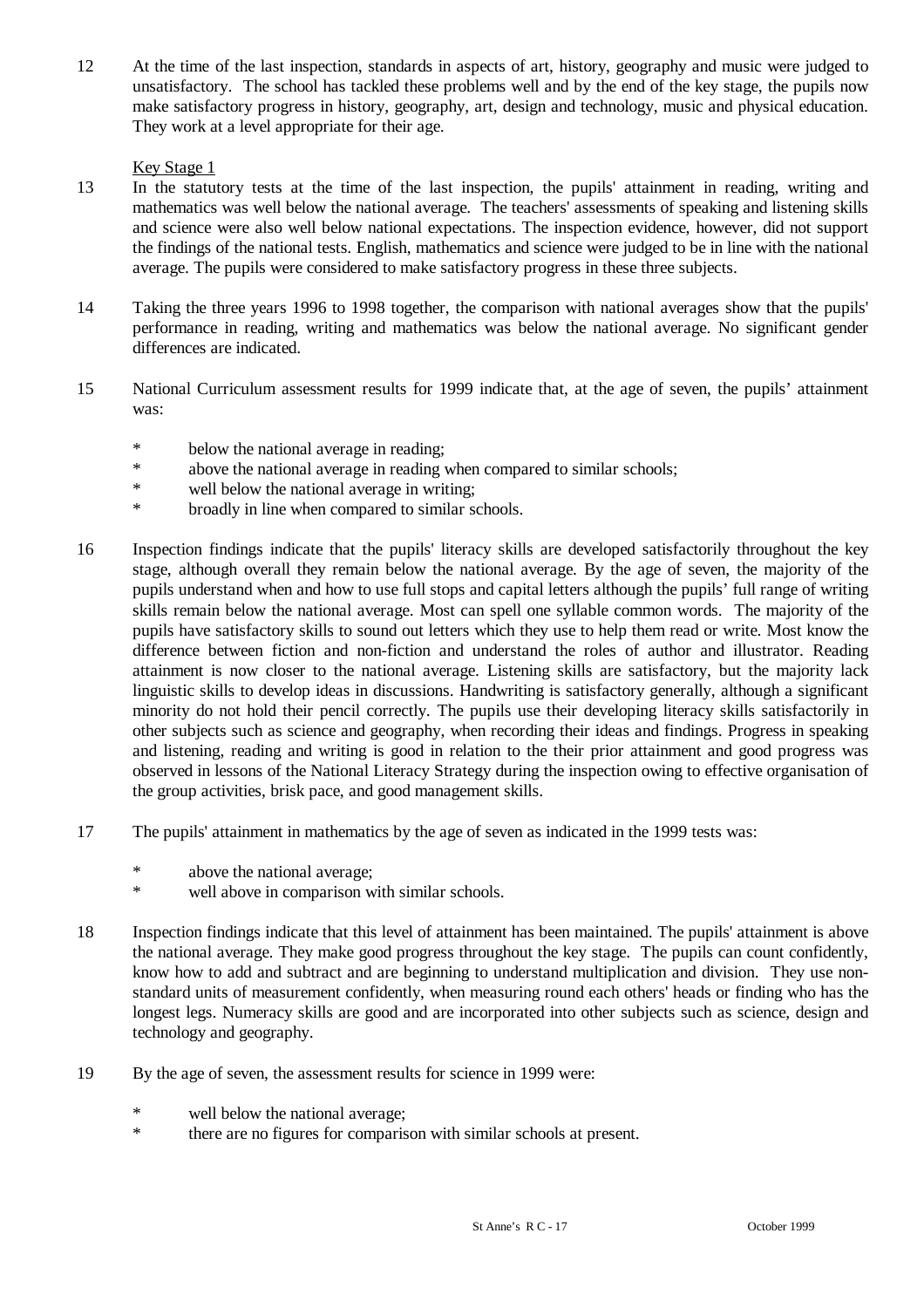- 20 The inspection findings do not reflect those of the national assessments. The number of the pupils attaining the national average in the lessons observed, is broadly in line with the national average. During the inspection, the pupils in Year 2 focused on an investigation of whether the tallest people have the longest legs. They can name the external parts of the body, make simple predictions and suggest ideas on have to carry out a fair test. They can carry out a fair test and explain for their test to be fair, all strips of paper have to start at the same place, when comparing thigh measurements. This aspect of their knowledge and understanding is above the national average. The pupils, including those with special educational needs, make good progress over the key stage.
- 21 The pupils' attainment in information technology is in line with national expectations. The pupils use computers for reading and numeracy development and they are confident in their keyboard skills. Progress is good and the school has made good improvement in its provision of information technology hardware.
- 22 Progress in art, design and technology, geography, music and physical education is satisfactory. The schemes of work, now in place for all subjects, have enabled the planning for these subjects to meet more closely the needs of the pupils and promote their rate of progress. Progress in history, however, is unsatisfactory due to insufficient development of the pupils' sense of chronology and their lack of knowledge of how to find things out about the past.
- 23 The pupils with special educational needs receive good support from the acting co-ordinator, their teachers, classroom assistants and nursery nurses; all of whom have these pupils' needs at heart. Their individual education plans have realistic targets and are reviewed regularly and they make good progress. Pupils who have English as an additional language also make good progress and their needs are met through the support and guidance of a bilingual support teacher.
- 24 The strong commitment of the staff and the generally good quality of teaching found throughout the school, promotes well the school's capacity to raise standards further. The school's introduction of targets for raising standards in year groups and for pupils to have their personal targets are worthy initiatives for raising standards.

#### **Attitudes, behaviour and personal development**

- 25 The last inspection report in 1996 found that the school provided a very caring and positive environment and that relationships within the school were good. The current inspection confirms this judgement. In the 1996 report, attitudes and behaviour throughout the school were good. In the current inspection, children under five, pupils in Key Stage 1 and the pupils in the lower part of Key Stage 2 all behave well and have good attitudes to school. However, a significant number of pupils in Years 5 and 6 are disruptive and display unsatisfactory attitudes and behaviour during lessons.
- 26 On entry to the nursery, the majority of children have poor personal and social skills. However, by the age of five, they reach the level expected of this age group. Good attitudes to learning are promoted in the nursery and reception classes and the children under five work enthusiastically and happily. Children settle quickly into the school routine and establish good relationships with their peers and teachers. The personal and social development of the children under five is good and their attitudes are positive.
- 27 The pupils in Key Stages 1 and 2 enjoy their time in school and most pupils have good attitudes to learning, are keen to learn and are hard working. They are, in the main, well-motivated and respond well to encouragement and praise. When teaching is good, the pupils co-operate successfully in pairs and groups, listening to each other carefully and offering constructive suggestions. The pupils treat resources with care and tidy away efficiently after lessons. There is an absence of litter in and around the school. The pupils acknowledge and take pride in each other's achievements. This was exemplified in the very good Under 5's and Key Stage 1 Community assembly. The pupils, staff and parents showed delight when listening to a poem by pupils in Year 1 and were appreciative of the work presented by individuals, readily sharing in their joy and excitement.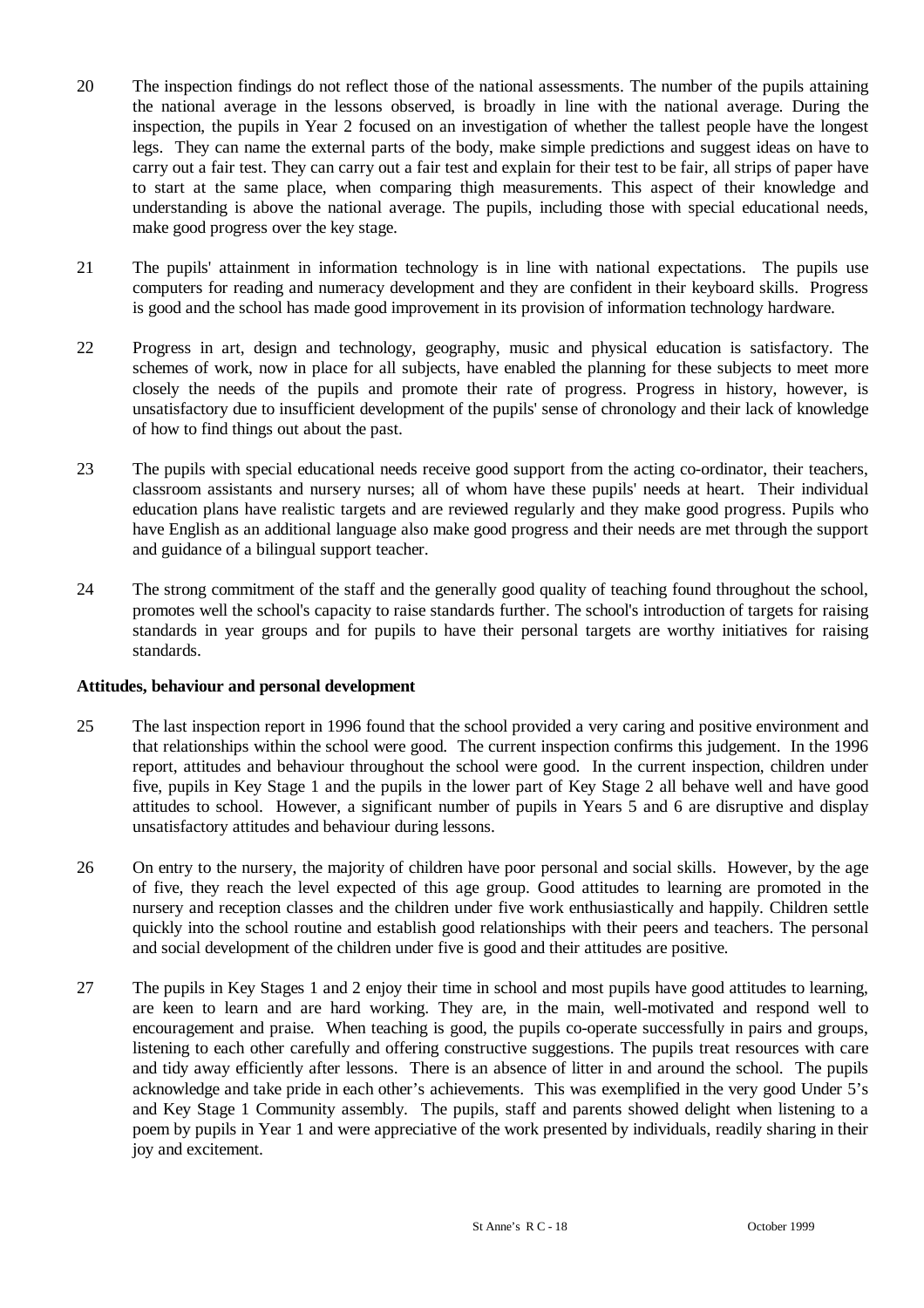- 28 Overall, the behaviour of pupils is satisfactory. Behaviour outside the classrooms, for example, at play times and in the corridors, is good. Parents expressed their support and appreciation of the school's behaviour policy at the pre-inspection meeting and there was no evidence of bullying observed during the inspection or mentioned by parents at the meeting. There have been no exclusions during the past year. Older pupils show a genuine concern and responsibility for the younger ones and behave well towards them. A group of monitors ensure that doors are held open and that pupils enter and leave the buildings in an orderly way. They are confident and friendly and converse courteously and freely with visitors. Generally, pupils are trustworthy and know the difference between right and wrong. The unsatisfactory behaviour of some of the older pupils observed in lessons in Key Stage 2 detracts from the good working atmosphere found in most classrooms.
- 29 The quality of relationships at all levels in the school is good, resulting from the mutual respect and trust between pupils and staff. Confidence and self-esteem are valued in the school and consistently promoted by the headteacher and staff. Pupils of varying ages play well together at break-times and, when given the opportunity to take responsibility, perform tasks efficiently. The pupils and staff show respect for different points of view and relationships between the school community and the parents are good, thus enhancing the personal development of the pupils.

#### **Attendance**

30 The pupils' rate of attendance is still well below the national average and the rate of authorised absence is well above the national average. The rate of unauthorised absence is broadly average. The high rate of absence has a negative impact on pupils' attainment and progress. There were no significant patterns of absence across the school or by individual pupils noted in the attendance registers. The greater majority of pupils arrive at school punctually, but there is some disruption to the start of morning lessons, by a small number of pupils who arrive late.

## **QUALITY OF EDUCATION PROVIDED**

#### **Teaching**

- 31 The overall quality of teaching observed was good and has improved since the last inspection. The wide variations in teaching from good to unsatisfactory have decreased, with much good teaching seen throughout the school.
- 32 For the children under five, teaching was judged to be good in 67 per cent of lessons, eight per cent were very good and in 25 per cent of lessons, teaching was satisfactory. In Key Stage 1, 65 per cent of teaching was judged to be good, 22 per cent very good and 13 per cent satisfactory. No unsatisfactory teaching was observed in lessons for the under fives or in Key Stage 1. In Key Stage 2, 35 per cent of teaching was good, five per cent very good, 53 per cent satisfactory and seven per cent was judged to be unsatisfactory.
- 33 Since the last inspection, the amount of good teaching has risen significantly. Whilst expectations have risen since 1996, a few teachers in Key Stage 2 still expect too little of the pupils. Opportunities for the pupils to develop knowledge and understanding through investigations and problem solving have improved, particularly in science, where there has been considerable improvement.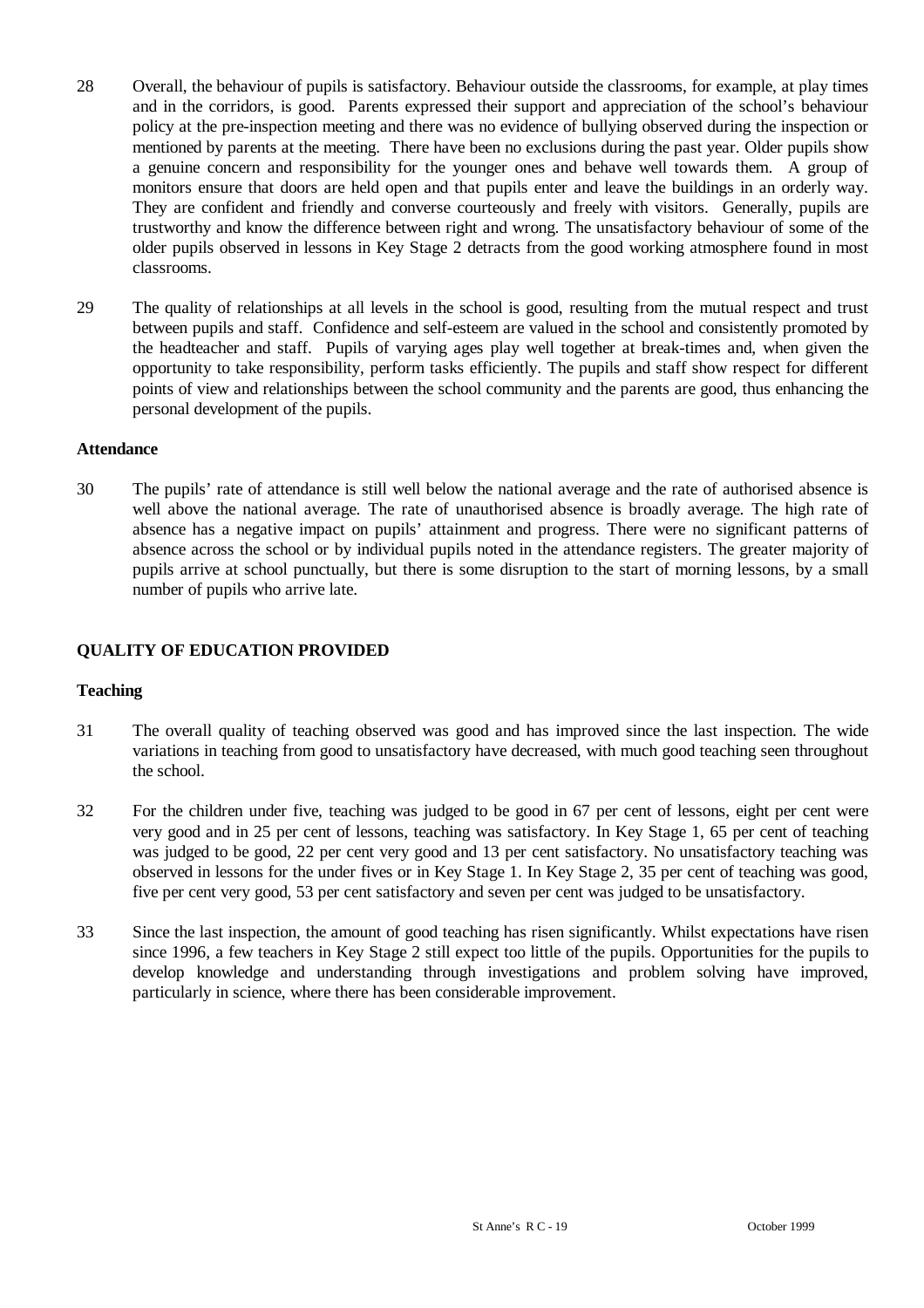- 34 Throughout the school, the teaching of literacy and numeracy is generally good and this contributes significantly to recent good progress. The school has identified writing as being the weakest part of the pupils' literacy skills. Well-structured literacy lessons focus successfully on writing skills and are raising standards. There are some good features in the teaching of the new numeracy project with weaknesses being overcome in managing the different parts of the lesson. Numeracy skills are reinforced in geography and science, but for literacy, there is little planned consolidation and reinforcement of skills in other subjects, especially at Key Stage 2. Science teaching extends the pupils' learning as they go through the school with well-planned opportunities to experiment so that they learn from first-hand experiences. In most other subjects, teaching is satisfactory. In both key stages, art, music, design and technology and geography, lessons are well planned, but the teaching of physical education is satisfactory overall in both key stages although teaching was unsatisfactory in one games lesson in Key Stage 2. Teaching in history in Key Stage 1 is unsatisfactory, as the pupils do not receive sufficient lessons to enable them to make progress. Teaching in Key Stage 2 in history is satisfactory.
- 35 Teachers have thorough subject knowledge across the curriculum. In literacy and numeracy they use their specialist knowledge to set well-focused and individual targets for the pupils. In both key stages these targets demonstrate high expectations and contribute to the pupils' good progress in reading and writing. Teachers consult classroom assistants when planning, ensure they have copies of all the pupils' targets and deploy them well. A classroom assistant with specialist skills in information technology contributes significantly to the pupils' progress in each class.
- 36 Teaching of children under five is good. The teachers and their assistants plan and work well together. They have good knowledge of the early years' curriculum, have high expectations of the children and welcome the involvement of parents as partners. Assessment is used appropriately to target individual needs. Resources for learning are carefully chosen and managed. They are linked effectively to the children's learning activities. Good knowledge of the children and thorough planning enables work to be set which interests and challenges them. This contributes significantly to the good progress the children make as they move through the nursery and reception classes.
- 37 The recent introduction of clear, whole-school teaching, learning and subject policies provide very good guidance for teachers when planning. Teachers plan well together in year groups and this ensures that pupils in parallel classes cover the same work. Whilst new policies are improving planning and raising pupils' attainment, a few teachers in Key Stage 2 have yet to raise their expectations accordingly. Throughout the school, in almost all lessons, resources are carefully selected to match the needs of the pupils. All teachers prepare clear individual education plans for pupils on the special education needs register. These have realistic targets and are reviewed regularly. The pupils with statements of special educational need receive individual teaching in literacy and numeracy each morning in their Resource Base. The work is matched to their needs and teaching is satisfactory. Organisation of design and technology, art and many English lessons show examples where pupils become as independent as possible in their work from an early age. The characteristics of very good teaching are lessons with a demanding pace and work set which matches and challenges pupils of varying attainment. A noticeable feature of very good teaching is the way pupils' behaviour is managed so that even reluctant learners experience success and want to learn. In unsatisfactory lessons, teachers fail to manage pupils effectively, resulting in an undemanding learning pace and contributing to low expectations for some pupils. Even in some satisfactory lessons not all the pupils finish their work. Closer attention should be given to planning for mixed age group classes to ensure that the needs of all pupils are met.
- 38 The teachers' use of homework is satisfactory and it usually makes a useful contribution to improvements in standards by preparing them for the next lesson. As yet, it is not organised in a systematic way throughout the school. Teachers mark the pupils' work regularly, although comments do not always give clear guidance for improvement. Good practice was observed in Year 4, where marking was done with reference to pupils' learning targets. Reading records accompany books taken home. These usefully record what the pupils read and provide opportunities for parents to make comments for the teacher. However, they provide little advice for both pupil and parent on how reading can be improved.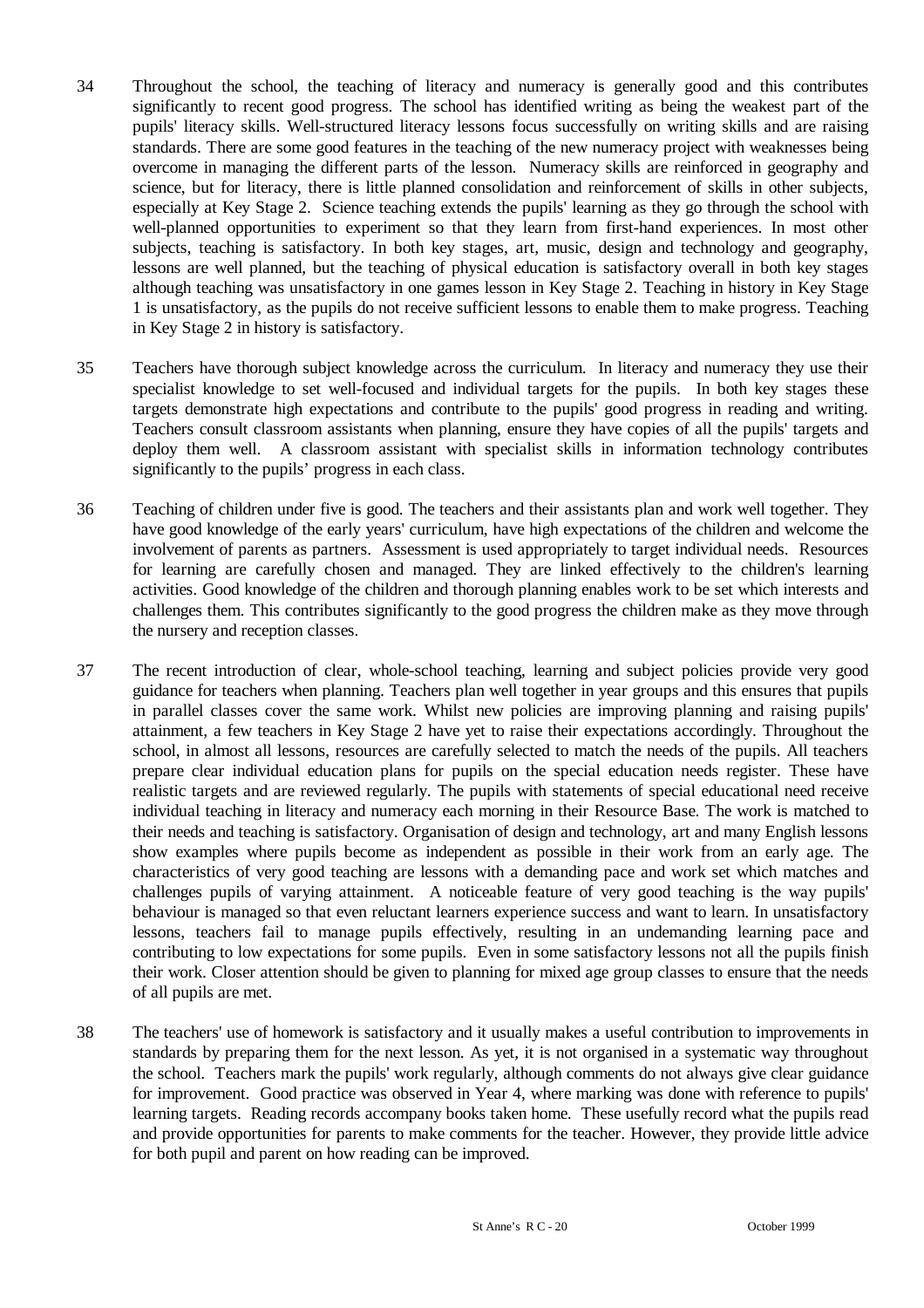39 New policies provide a very clear sense of educational direction and strategies are securely in place to ensure the quality of teaching continues to rise.

### **The curriculum and assessment**

- 40 Curriculum planning and the use of assessment to inform it have improved since the last inspection when they were identified as key issues for action. The quality of the curriculum provided for pupils is now judged to be satisfactory. The deputy headteacher has taken responsibility for curriculum development and has initiated several important strategies to improve the curricular provision.
- 41 The curriculum for children under five is good. Good liaison between the nursery and reception class teachers results in thorough planning for the children's continuity and progression in the six areas of learning. At Key Stages 1 and 2, the curriculum is varied, interesting for pupils and mainly well-balanced. It covers all subjects of the National Curriculum and religious education (which is the subject of a separate inspection by an inspector appointed by the Arch Diocese) and successfully promotes the pupils' intellectual, physical and personal development. Through the curriculum, the pupils are prepared for the next stage of education. Sex education and health education including drugs awareness are provided in accordance with the governors' policies, mainly within the science curriculum.
- 42 The school is fully committed to providing equal opportunities for all pupils. All pupils have full access to the curriculum. Provision for pupils with special educational needs, including those with statements, is effective and the curriculum is frequently made fully accessible to these pupils through the efforts of the support staff, who work with care to follow the guidance from teachers. The school maintains a register of special educational needs, complies with the national Code of Practice and meets statutory requirements. The organisation of the curriculum for pupils with special educational needs is being co-ordinated temporarily by the headteacher until the newly appointed co-ordinator joins the staff in January. Most pupils are well integrated into their class group. Pupils in the Resource Base who receive their basic lessons in literacy and numeracy teaching there, join appropriate classes for their other curriculum subjects. Individual education plans, which describe the school's strategies for supporting pupils' progress towards clearly stated targets, are drawn up for all pupils requiring them. These are reviewed termly.
- 43 The school started implementing the National Literacy Strategy at the beginning of the previous school year and it is now well developed. The National Numeracy Strategy, which was introduced at the beginning of this school year is developing effectively.
- 44 There are whole-school curricular plans covering all subjects and these link to schemes of work and teachers' planning. All are helpful documents and reflect the considerable effort that has gone into this area since the last inspection. Within the curriculum, particular emphasis is given appropriately to English, mathematics, science, religious education and information technology. Provision for the teaching of information technology has improved since the last inspection and is now satisfactory overall with some good lessons seen during the inspection.
- 45 The staff work effectively in both key stage and year-group teams, led and supported by the subject coordinators, to plan how the curriculum will be taught. There is clear evidence that the regular meetings ensure that pupils receive similar coverage of subjects in each class and the time allocated to subjects is appropriate.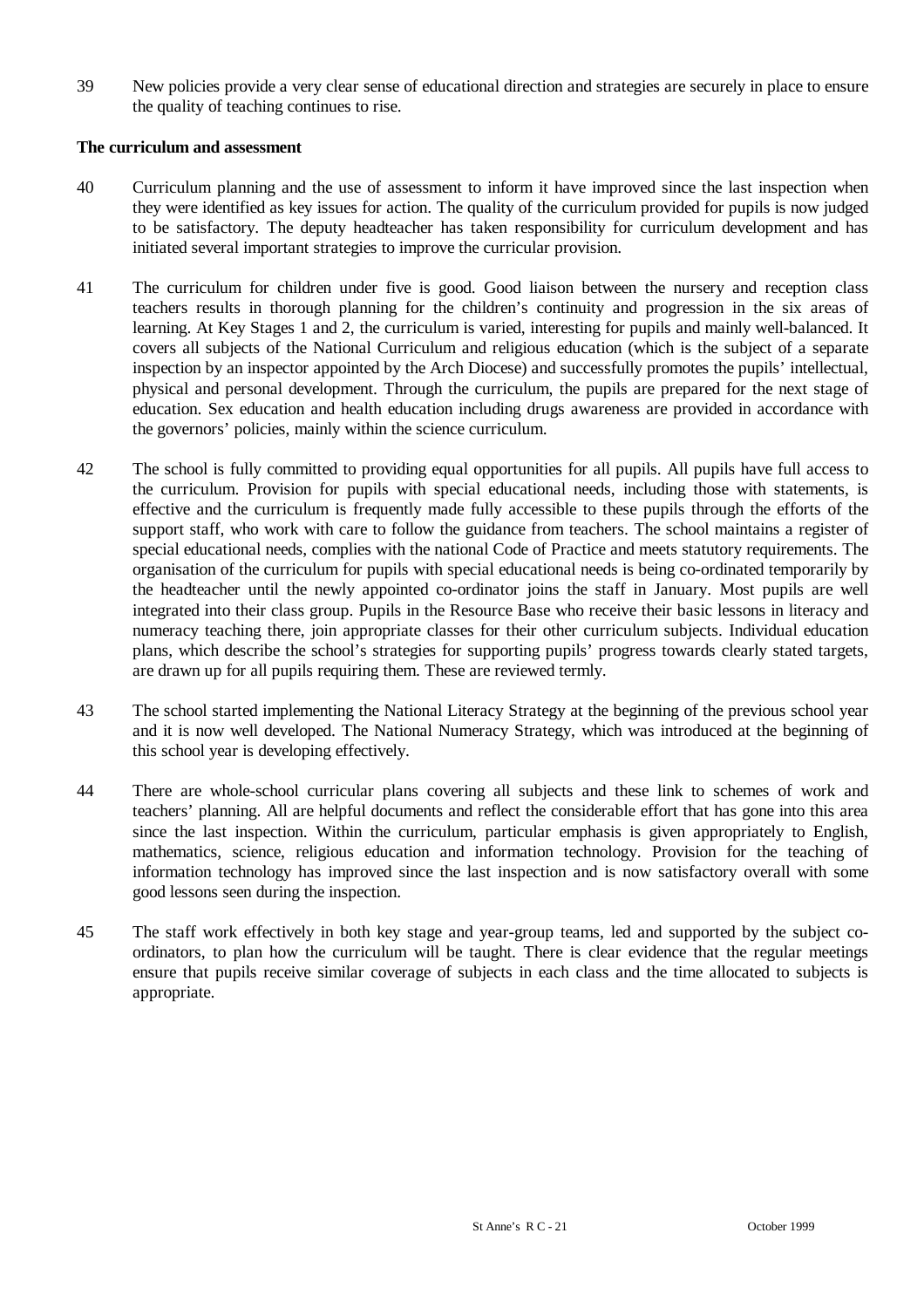- 46 A range of extra-curricular clubs and activities further enrich the curriculum. It includes competitive sports such as badminton and football, including a very successful mixed football team, and educational activities in science, drama and Year 6 study clubs.
- 47 On entry to the nursery, an early years' profile is used to record the children's attainment. When they enter the reception class, children are assessed using the local education authority baseline scheme and the school's own systems. These assessments are used effectively to ensure pupils' needs are met.
- 48 In Key Stages 1 and 2, the staff, led by the assessment co-ordinator have prepared a comprehensive assessment, recording and reporting policy for the school and have worked hard to improve assessment procedures in the core subjects, successfully including the tracking of progress of pupils individually in their statutory assessment tests and the setting of pupils' personal targets for English and mathematics. In addition to the-end-of key stage National Curriculum tests, the school now uses a range of procedures, including the local education authority's recommended tests. The results are thoroughly analysed by both senior management and subject co-ordinators and are used to modify the curriculum, when necessary. In addition, portfolios of assessed work are being prepared for use as reference points for all teachers. Although teachers do assess pupils' attainment in other subjects, in general, this is through informal means and the arrangements are not yet systematic or comprehensive.
- 49 Assessment is used to ensure that work is well matched to the requirements of pupils with special educational needs. The school calls upon the learning support teacher from the local education authority for formal testing of these pupils. Overall, there has been a significant improvement in the quality of the school's provision for curriculum and assessment.

#### **Pupils' spiritual, moral, social and cultural development**

- 50 The previous inspection report judged the provision to be good for the pupils' spiritual, moral, social and cultural development. Cultural provision was the weakest and this has improved. Since the last inspection, overall provision has improved further and is now very good. It meets very successfully the aims of the school to encourage a sense of responsibility, high standards of behaviour, social skills and a sense of citizenship. Spiritual, moral and social provision are very good and strengths of the school and provision for the pupils' cultural development is good with some very good features.
- 51 Provision for spiritual development is very good. There are sensitively managed quiet moments of reflection at the beginning and end of the school day. School assemblies provide good opportunities for the pupils to think of others less fortunate than themselves and to reflect upon their own feelings and those of others. The pupils' spirituality is fostered through the curriculum with opportunities in music and art actively challenging the pupils to reflect upon their feelings, whilst learning how famous artists created their own paintings and music. English lessons provide numerous opportunities for the pupils to think about the work of famous authors and poets and to write their own poetry. This very good provision is having a significant impact on writing standards throughout the school. For example, a Year 4 class sat motionless, with eyes closed thinking about the colours of autumn before enthusiastically writing descriptions and poems.
- 52 The attention that the school gives to the moral development of the pupils is very good. Each class uses the school aims to write its own code of conduct, teachers refer to them when teaching and pupils review them each term. Adults are good role models and they actively encourage the pupils to be honest and respect views and beliefs different to their own. There is a clear and practical policy to reward and encourage best behaviour although a minority of teachers do not follow it closely. Most staff spend time talking to pupils about the effects of undesirable behaviour and in praising those who behave well. Lunchtime supervisors continue the good work of teachers and so ensure consistency in provision throughout the day. Physical education lessons and sport after school provide practical opportunities for the pupils to develop a sense of fair play. All this very good provision ensures the pupils know the difference between right and wrong.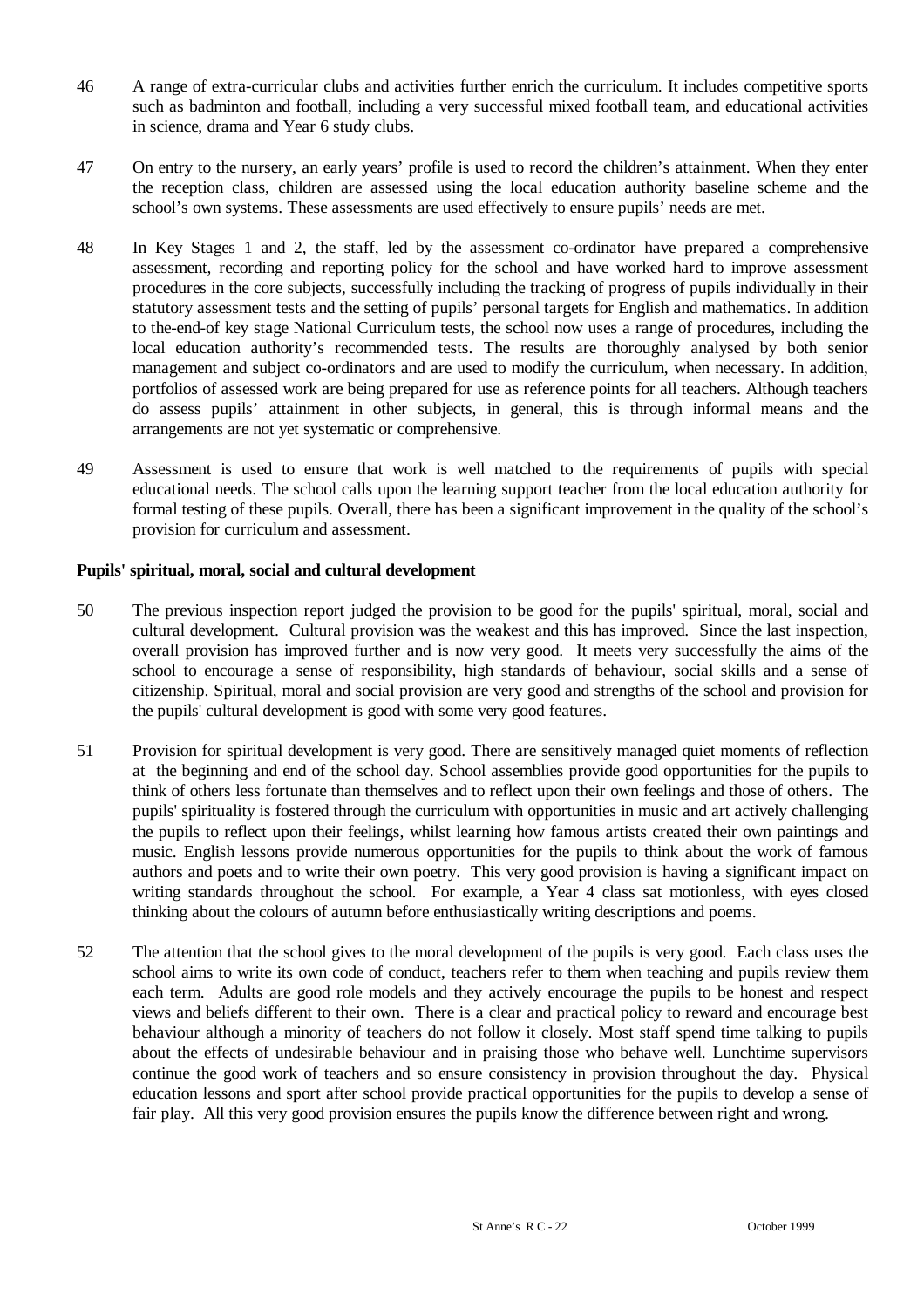- 53 Provision for the social development of the pupils is very good and there are some excellent features. The school council meets regularly. Their views are valued and the council is given significant responsibilities. The council was consulted about the school mission statement, the headteacher consults with them about school rules, talks to them about standards and curricular provision and they make their views known to the governing body. In each class, pupils have many opportunities to develop a sense of responsibility as class monitors. They help teachers and contribute to a well-ordered school. The pupils in Year 6 write to reception children about life in school and they act as monitors to ensure pupils use the staircases safely. The school energetically fosters a sense of citizenship and draws very successfully on the Parents' Centre to do so. Parents receive awards in assembly for courses successfully completed in the Parents' Centre, some leading to acceptance on university courses. There is an annual Careers and Citizenship convention involving the pupils, their parents, community police officers, RSPCA and local businesses who work in partnership to teach pupils how to be good citizens and to understand more about the world of work. In partnership with teachers, an ancillary helper and members of the community coach a successful football team of boys and girls. Drama groups visit the school to teach pupils to care for the environment and what to do should they be bullied. All these opportunities contribute significantly to pupils' social awareness and their sense of citizenship as they learn about individuals' diverse contributions to the community.
- 54 Provision for the pupils' cultural development is good and there are some very good features. There have been significant improvements to the provision for the pupils' multi-cultural development since the last inspection. There are regular visits to a Mosque and representatives from different ethnic groups visit the school. A Greek restaurant organises opportunities for the pupils to learn first-hand about different foods. In Key Stage 1, several parents talk to pupils about customs from around the world. During the week of inspection, a display provided information about Diwali for the pupils in Key Stage 1. The school participates in the city's multi-cultural events and a banner that the pupils designed, was considered good enough to hang in Liverpool's Philharmonic Hall. There are very good, recent curriculum policies to provide for the cultural development of the pupils in literacy, art and music. These policies are linked to the school development plan to ensure the systematic development of cultural provision over time. The school regularly audits book stock to ensure a good multi-cultural dimension. The school has display of the pupils' paintings in the style of famous artists. The head teacher is aware that, as yet, the school does not make best use of the rich cultural diversity within the school.

#### **Support, guidance and pupils' welfare**

- 55 In the last inspection, the support, guidance and pupils' welfare provided by the school was judged to be good. The school has improved upon this and now makes very good provision for the support and guidance of the pupils and for ensuring their welfare and health and safety.
- 56 With the children under five, staff use praise successfully to encourage and increase their level of confidence. The staff take care in building positive relationships, to ensure that children are introduced sensitively into school routines. Parents are welcomed into the nursery and this gives them the opportunity to observe good early education practice and strengthens relationships.
- 57 The teaching and support staff work effectively as a team to provide the pupils with careful supervision and effective pastoral support throughout the school day. They are caring and approachable and relationships between staff and the pupils are good. Monitoring of the academic progress, behaviour, personal development and attendance of the pupils is very good. The school has worked very hard at improving attendance figures. The improvements in attendance and punctuality are due, in part, to the quality of information gathered by the use of electronic data recording, to the high level of importance that the school attaches to these issues, and to the close working relationship the school has with the Parent School Partnership Unit housed on the campus. The Education Welfare Worker contributes effectively to the procedures by weekly visits to school. Individual education plans and statements of special educational need are up-to-date, accessible and specific to individual pupils.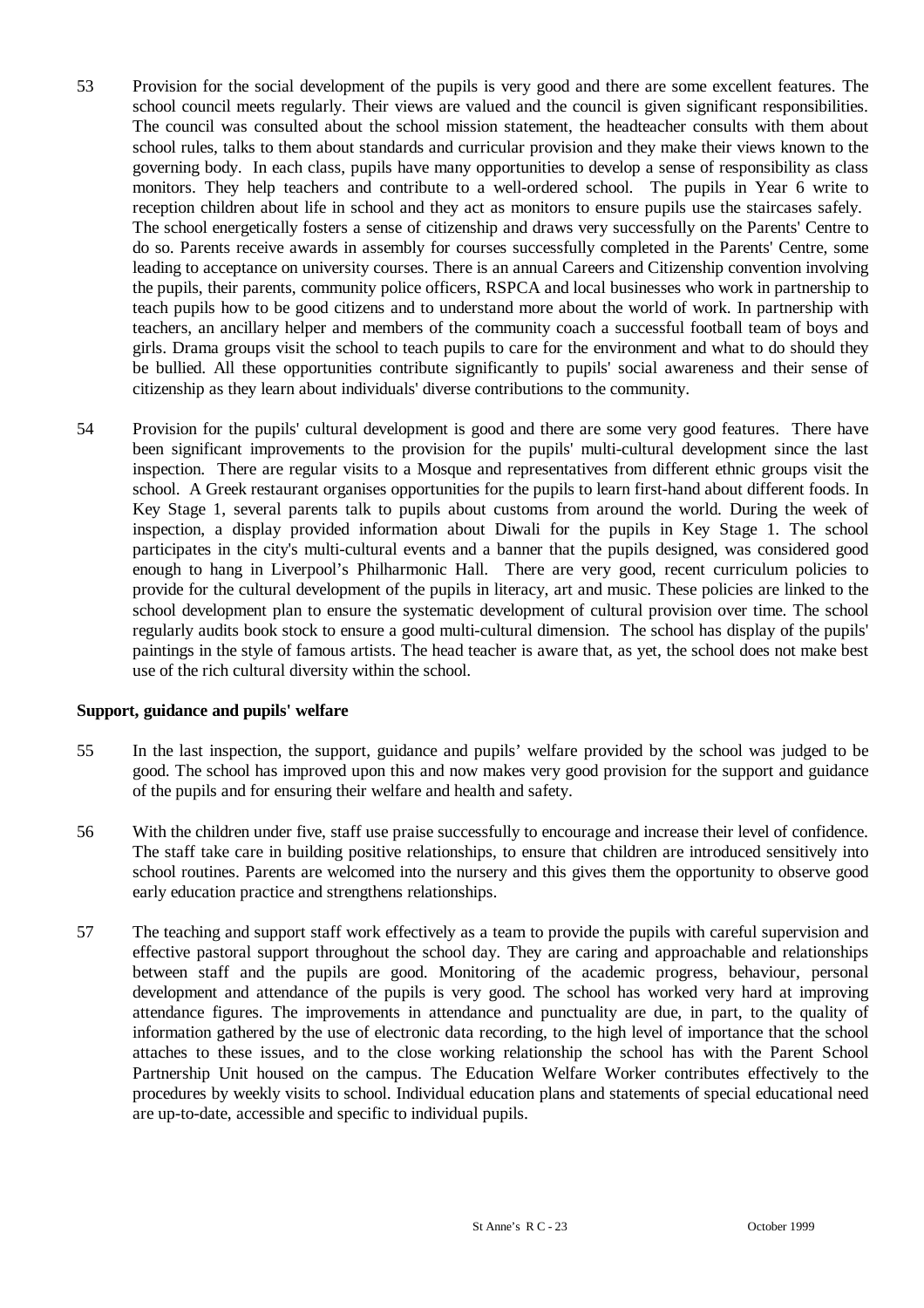- 58 The school has a comprehensive policy to promote good behaviour and discipline and to eliminate bullying and this is effective for the majority of pupils who are well behaved. However, there is significant minority of pupils who do show poor behaviour in some classes where the policy is not rigorously applied. Overall, the procedures to promote the pupils' good behaviour, confidence and sense of well-being make an effective contribution to their educational standards.
- 59 The school's arrangements for child protection are good and effective. The school has a designated person, the headteacher, who has been trained. The teachers have a clear understanding of the school policy. Issues of health and safety are effectively addressed. The governing body's policies for health and safety make an important contribution to the pupils' support, guidance and welfare. The school makes provision for first aid treatment and for recording and reporting of accidents. Currently, there are two members of the staff qualified in first aid. Standards of caretaking in the school are good.

#### **Partnership with parents and the community**

- 60 The positive links with parents and the community found at the previous inspection have been maintained and in some areas, improved, particularly with links with commerce and industry. Children who are under five are carefully introduced into the nursery and pivotal to this sensitive arrangement, is the close relationship developed between parents and teachers. The quality of information provided for parents is very good. They receive valuable information about the curriculum that their children will be following in the school year. There are regular newsletters which maintain a steady flow of worthwhile school and social information for parents. The annual reports for pupils are satisfactory and contain all legally required information. They carry out satisfactory details of strengths and weaknesses, particularly in the core subjects of the National Curriculum and also set future targets for pupils.
- 61 The school has a successful 'open door' policy and welcomes parents into school. The work of the Parent School Partnership (PSP) has had a significant effect upon the positive inter relationship between the school and home as it did at the time of the last inspection. There have been several parents who have developed additional education skills through the PSP, which they are successfully using in the school for the benefit of pupils, as well as the additional support that can be given with their children's education at home. The school is industrious in furthering the links with parents and attempts to involve them in many ways. For example, they send out questionnaires for parental opinion, have involved parents with the development of school policies and in the updating of such items as the school mission statement and aims. There is an active 'Friends of the School Association', which does much valuable work in raising funding, organising social events and promoting the school's image within the community. A group of parents, with the support of the PSP staff have recently gained a grant from the Foundation of Sports and the Arts to improve the swimming pool facilities.
- 62 The school has established very strong links with the local community, as well as positive relations with many official agencies. There are many and varied visitors into the school from the community. These range from archaeologists, drama groups, police and fire service and local councillors through to football coaches. The headteacher has taken a significant role in the development of the Education Action Zone first-stage bid in the area. The business and industrial links have been a focus of the school since the last inspection with clear enrichment taking place. There are now several beneficial links. The school has established secure links with both local and national companies, as well as international corporations. A food company, for instance, came into the school and the pupils practised food sampling. The school has well-established links with other schools in the area, including positive relationships with the local high schools. All of these links are worthwhile in promoting the greater understanding of a wider world for the benefit of all the pupils.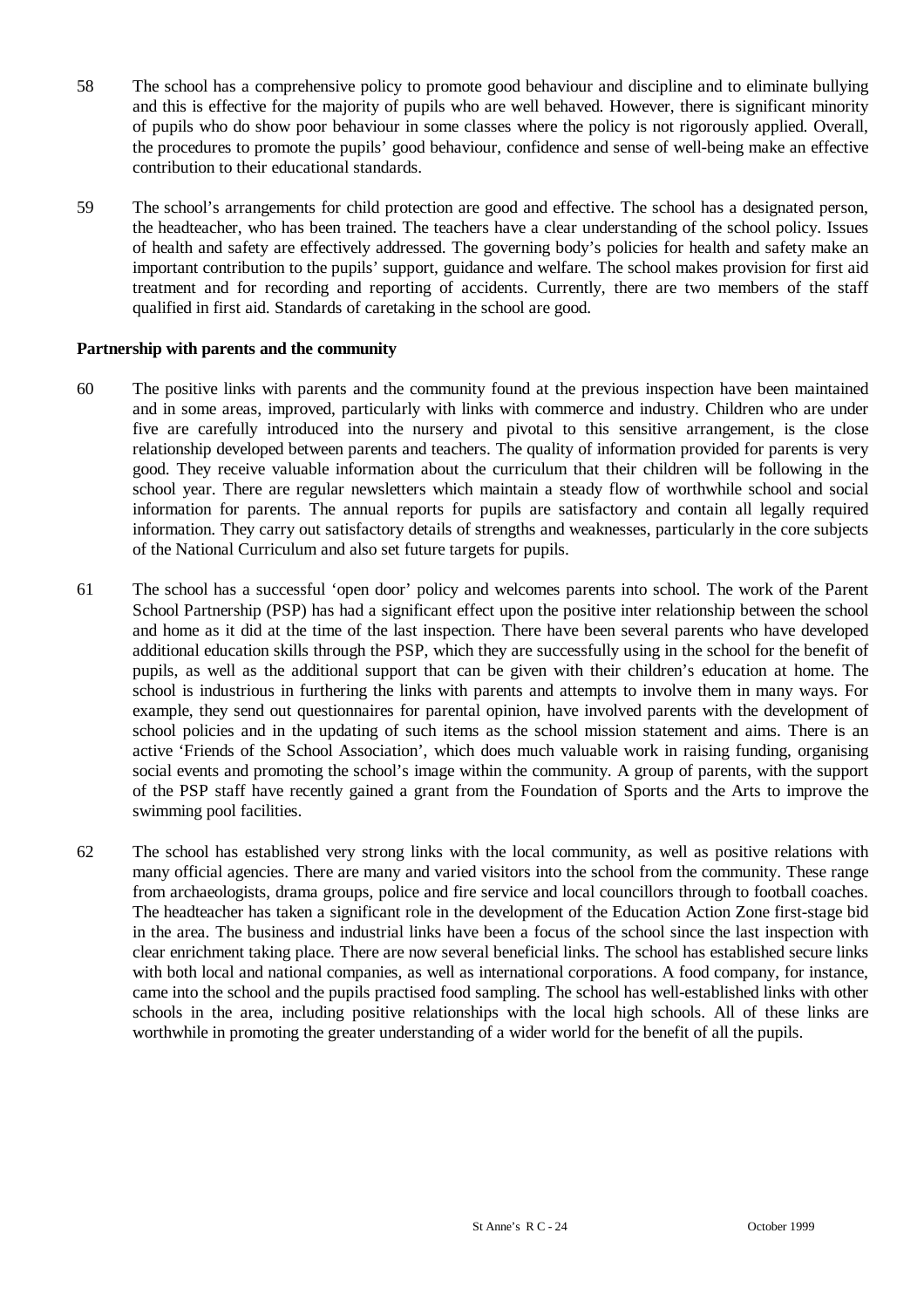63 Parents at the pre-inspection meeting with inspectors and in the questionnaires returned, felt happy with the level of information supplied, the 'open door' policy and daily contact between parents and teachers, their own involvement in the school and the education of their children. Inspectors' judgements generally supported all the positive opinions expressed by the parents. For example, they found that the level of extracurricular activities, the homework given and such aspects as the after-school care, are all of worth in the development, support and welfare of the pupils.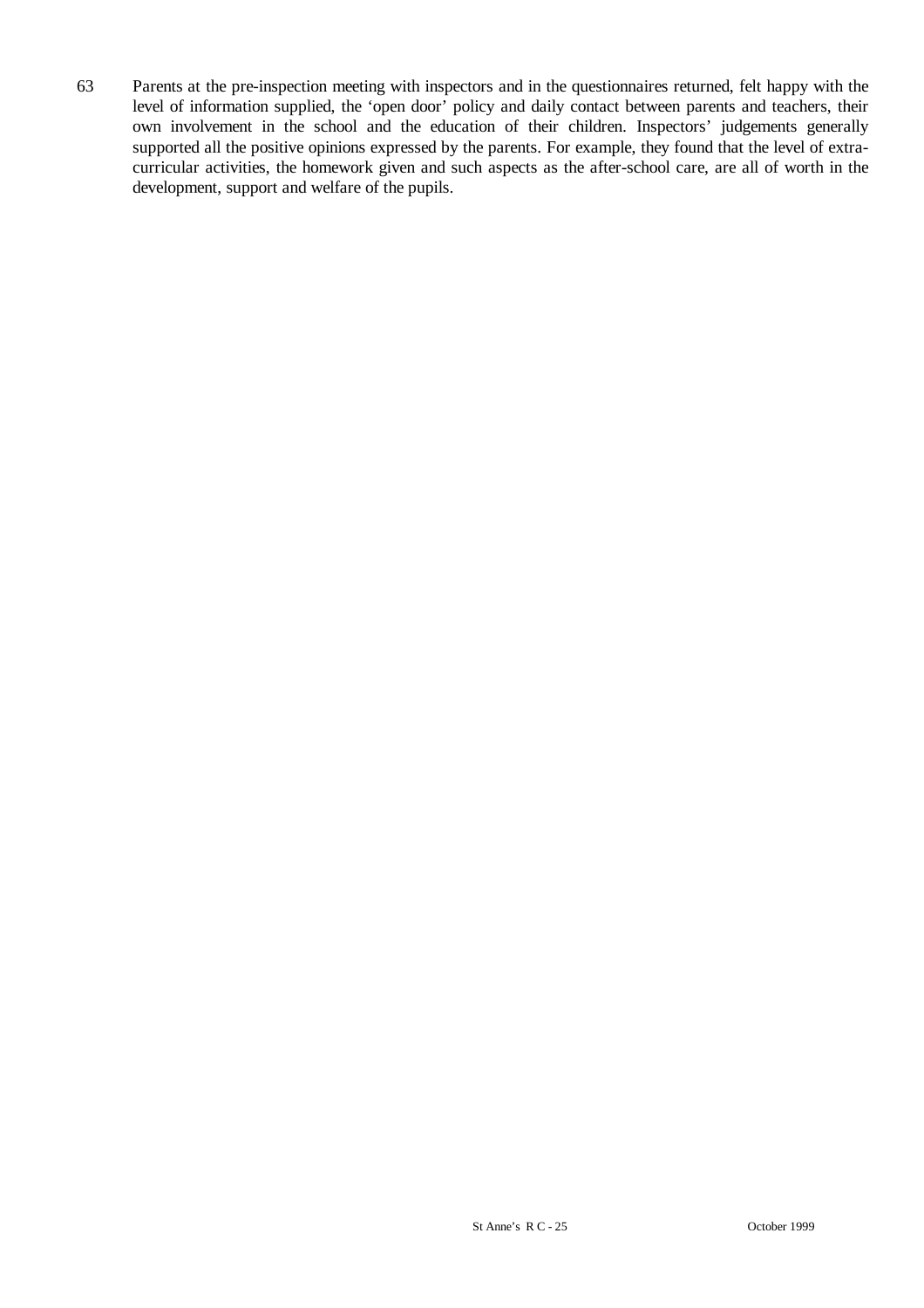## **THE MANAGEMENT AND EFFICIENCY OF THE SCHOOL**

#### **Leadership and management**

- 64 The quality of leadership is very good. The headteacher provides inspirational and dynamic leadership, which contributes significantly to the ethos of the school, the well-being and progress of the pupils. In the short time since her appointment, she has gained the dedicated support of the whole-school community in her strong commitment to move the school forward. She has a clear vision for the future.
- 65 The lack of deputy headteacher was judged to be unsatisfactory at the time of the last inspection. The recently-appointed deputy headteacher works closely in partnership with the headteacher, and plays a major role in raising expectations and setting high standards. Since the last inspection, the role of the subject coordinators has been more clearly defined, and they are more closely involved in planning.
- 66 The governors are very supportive to the school. Committees are well-informed and efficiently organised to carry out their statutory responsibilities. All policies are referred to the governing body before being implemented. Each governor is linked to a particular class and several governors are regular visitors to the school during the working day.
- 67 The school has very good systems to monitor and evaluate its work. The senior management team monitor the school's performance in National Curriculum tests. This analysis has highlighted deficiencies in the school's provision, which are being addressed. Targets are set and progress towards them are carefully monitored. The headteacher has carried out a thorough evaluation of the standards of teaching through observation in classrooms, and has instituted whole-school policies for classroom management and organisation. The deputy headteacher has taken particular responsibility for developing the curriculum, and has co-ordinated the curriculum reviews made by all teachers to prepare a long-term plan of what is to be taught. The curriculum co-ordinators are being carefully prepared to take a stronger role in monitoring the curriculum in their subjects. A climate of self-evaluation has been established. These initiatives are successful in creating an effective school team committed to raising standards.
- 68 Clear guidance and a high level of support enable the teachers generally to implement the agreed aims, values and policies of the school. There are, however, some inconsistencies in the implementation of the school's behaviour management policy in Key Stage 2.
- 69 The school development plan has been drawn up by the headteacher in consultation with the staff and governors. Whilst it is a concise working document which clearly outlines the school's priorities for the current year, it does not provide sufficiently for the school's development in the longer-term. It is linked to the school budget, has appropriate criteria to evaluate success and is reviewed regularly
- 70 The headteacher has a secure overview of the provision for the pupils with special educational needs and clear plans to continue the high profile given to this area. A co-ordinator for special educational needs, with responsibility as a member of the school's senior management team, is to join the school shortly. The implementation of the National Literacy and Numeracy Strategies has been managed successfully, with appropriate support given to all the staff. Apart from several minor omissions in the governors' annual report to parents and the prospectus (of which governors are now aware) statutory regulations are met. These include lack of details given on the school's procedures for special educational needs.
- 71 Through careful consultation, the headteacher has enlisted the energies of the staff, the parents, the pupils and the governors, in preparing a detailed mission statement, which is reflected in all the school does. This successfully promotes a very positive ethos where all feel valued, and are encouraged to give of their best. Evidence from the parents indicates that they are very appreciative of the values set by the school. A draft home-school contract is being prepared and, at present, is under discussion with parents.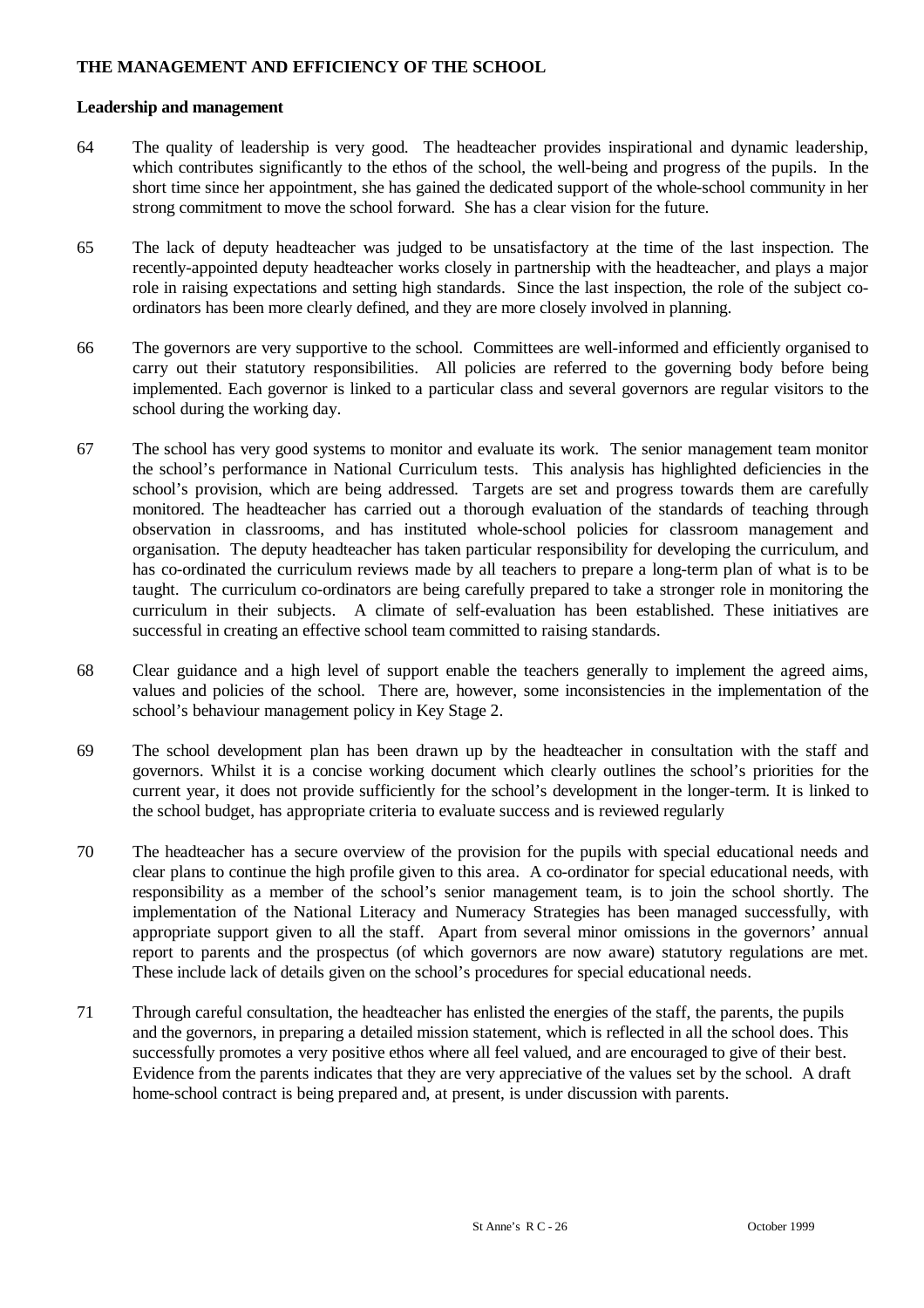72 The school has achieved a very good level of success in addressing the issues in the last report. The wholehearted and successful commitment to raising standards and the systematic approach to doing so, indicates that the school is excellently placed for further improvement.

#### **Staffing, accommodation and learning resources**

- 73 Concerns in the last report were related to staff job descriptions, in identification of responsibilities for monitoring and evaluation of standards and subjects and lack of appraisal systems. These areas have been effectively dealt with and the situation has improved. The school is well staffed with teachers who are suitably qualified and experienced to meet the needs of the curriculum for children under five and for the pupils at Key Stages 1 and 2. There are good levels of support staff throughout the school, who do much to enhance pupils' progress.
- 74 The school has good systems in place for the professional development of staff. Recent training and planned for courses in the near future are carefully linked to the needs identified in the school development plan. There is an appropriate balance between the needs of the school and those of individual teachers. Arrangements for the induction of new staff and for mentoring are well-organised and satisfactory. An efficient appraisal system has been implemented through which teachers have identified areas for staff and school development.
- 75 The accommodation is sufficient for the number of pupils on roll and is adequate for the National Curriculum. The school is well-maintained and cleaned to a good standard. Displays of pupils' work and of interesting artefacts are presented very attractively. They celebrate pupils' achievements and promote learning effectively, for example, the autumn display in the main entrance hall and the pupils' work attractively displayed in the Key Stage 1 building. Good use is made of wall space throughout the wholeschool to present exhibitions of work of a wide and interesting variety. Learning resources are satisfactory to fulfil the requirements of the National Curriculum. Some are of good quality, such as those used in the daily lessons of the literacy strategy. There is no central library in Key Stage 2 but the school overcomes this by visiting the local library in order to teach library skills. The school has plans in place to develop its own library. There are good resources for design and technology and for history, although there is a shortage of artefacts within the school. There are shortfalls in gymnasium equipment and in outdoor mobile play equipment for the children under five. Good use is made of resources in the local area with visits to a wide variety of venues. For example, visits to art galleries, museums and environmental and historical projects support the curriculum.

#### **The efficiency of the school**

76 The school's strategies for long and short-term financial planning are excellent. The headteacher works closely with the staff and the governors, to establish the school's priorities and to plan the budget carefully to meet the school's needs for the coming year. The finance committee has appropriate terms of reference and meets regularly to discuss initiatives and monitor the effectiveness of their spending. The computerised accounts are kept efficiently, and up-to-date information is always available. The headteacher ensures, through regular, detailed and accurate reports, that the governors are fully informed of any development in the school's financial position and they are strongly placed to make crucial decisions on spending. Longerterm spending is weighed carefully against projected pupil numbers. The considerable budget reserve from previous years is being targeted carefully to meet the school's present priorities of raising standards through improving the learning environment. This is being achieved through the upgrading of the accommodation in classrooms and the increased support for the teachers.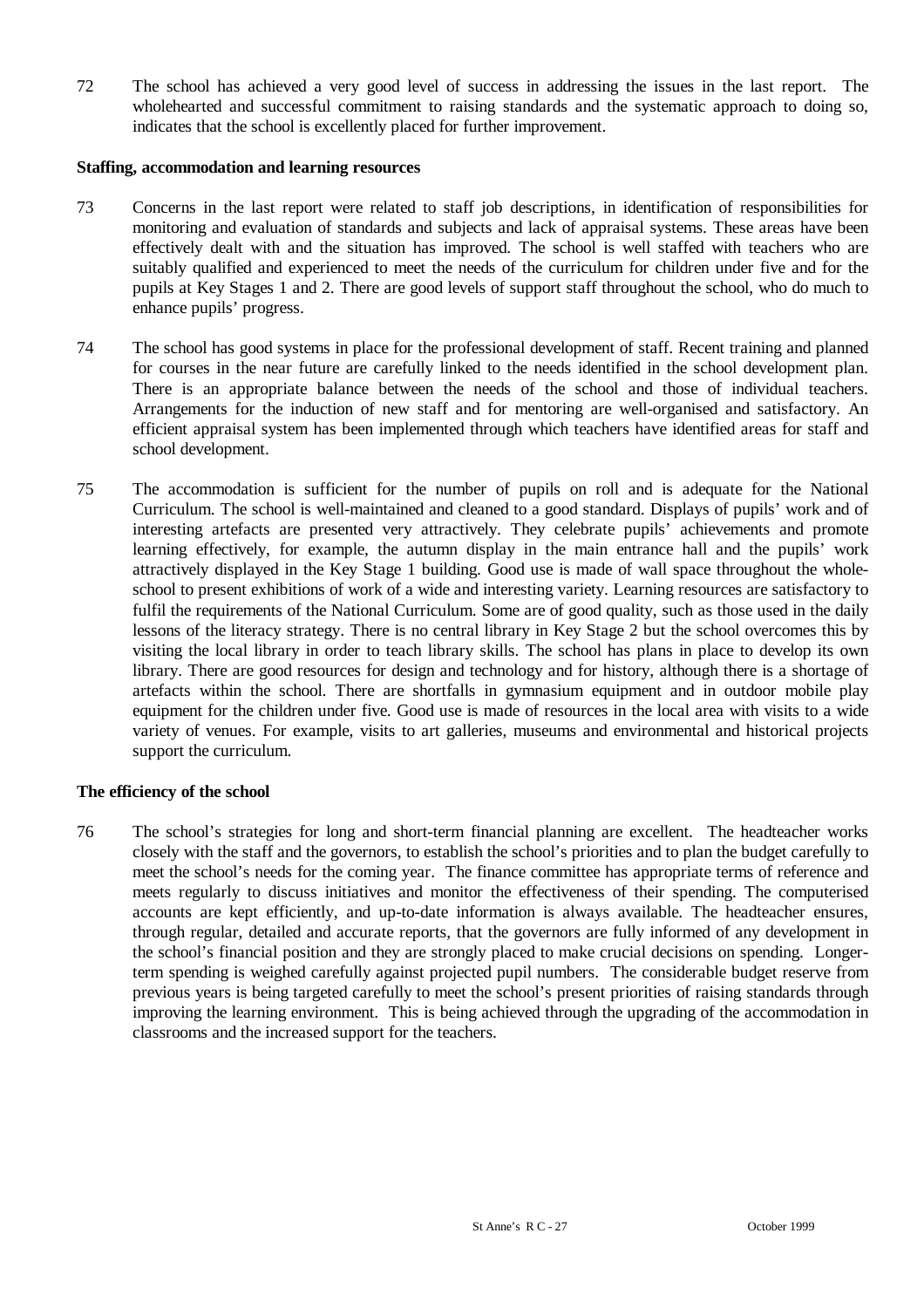- 77 The school makes very good use of grants for specific purposes. The funds allocated for teaching the pupils with special educational needs are used very well to provide low class numbers, a good level of non-teaching support, and appropriate resources, which enable the pupils to make good progress in class. Grants for staff development have been directed very effectively to provide training and non-contact time for the headteacher, deputy headteacher and curriculum co-ordinators to monitor and evaluate the work of the school. The school and Friends of St Anne's have also been active and successful, in attracting extra funding to finance a number of initiatives, for example, refurbishment of the swimming baths and the planned improvement to the school environment
- 78 Teaching and non-teaching staff are very well-deployed. A clear management system has been established. Priority is given to developing the roles of the curriculum co-ordinators, so that they can gain a clear overview of their subject, and to move the school forward. The recent appointment of the deputy headteacher with responsibility for the organisation of the curriculum has enabled the school to form a constructive overview of its provision and improve its planning for progress as the pupils move from class to class. The accommodation is used very well. The recently-developed learning area in the reception class is used most successfully by the youngest pupils. Very effective use of the building is made by the Parents' Centre, which provides a high level of valuable support for parents and for the local community.
- 79 The overall control of finances and their day-to-day management is of the highest quality. The roles of the two administrative assistants are carefully designated and they co-operate closely to ensure the smooth running of the school's well-established procedures. Their unobtrusive efficiency frees the headteacher and staff to concentrate on their educational roles. The latest auditors' report of July '98 found the school's financial systems to be fundamentally sound. The minor recommendations made were immediately acted upon.
- 80 Taking into account attainment on entry, the socio-economic area, the costs per pupil, which are above average, the quality of education provided, the behaviour and standards achieved, the school gives sound value for money.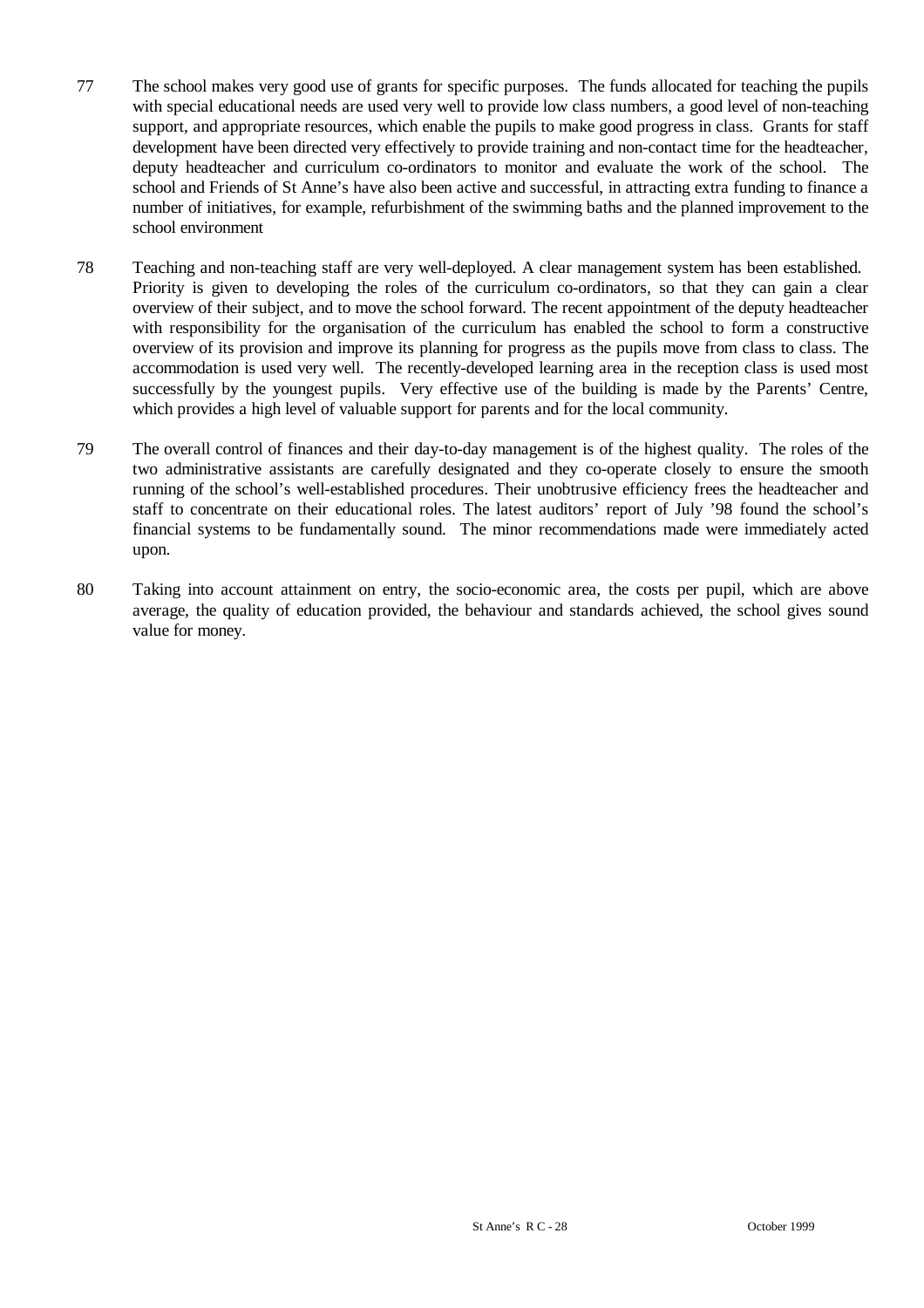# **PART B: CURRICULUM AREAS AND SUBJECTS**

# **AREAS OF LEARNING FOR CHILDREN UNDER FIVE**

81 The educational provision for children under five is good. At the time of the inspection, there were sixty one children under five in the nursery and reception classes. The nursery and the reception area provide a wellresourced, attractive, purposeful learning environment in which the six areas of learning as specified in national guidance are taught well. The nursery provides twenty-six part-time places for children who will be four in the current academic year. There are two separate sessions each day. Children transfer to full-time education in the reception classes in the Autumn Term following their fourth birthday. There is an appropriate induction process including home visits, attendance at the nursery with parents and an informative booklet for parents. On entry into nursery, an early years' profile is started with initial input from parents, recording information about the child's knowledge, interests, experience, language and behaviour. This is ongoing throughout the nursery and reception classes. An Early Years' Assessment Profile booklet produced by the local education authority is also introduced for assessing and recording pupils' attainment in all areas of the curriculum. During the first half term in the reception classes, the local education authority assessment tests are administered to the children. These assessments provide information against which their future progress is measured. Children with special educational needs are identified early and given appropriate support and, if necessary, moved through the stages of the Code of Practice. On entry into the nursery, the attainment of most children is well below the level expected of children of this age especially in literacy and numeracy skills. On transferring from nursery to the reception classes, the children's attainment is below the levels expected as verified in the results of the assessments. By the age of five, most of the children have made good progress overall, but their attainment in language and literacy remains below expected levels. They attain the desirable outcomes for their personal and social development, mathematics, knowledge and understanding of the world and in their physical and creative development.

# 87 Personal and social development<br>82 On entry to the nursery most children's

82 On entry to the nursery, most children's personal and social development is well below the level appropriate for their age. On transferring to the reception classes, their attainment is below expected levels. However, by the age of five, the majority of the children attain in line with national expectations, thus making good progress in this area of development. Staff in both the nursery and reception areas have high expectations of the children's behaviour and they respond accordingly. The children learn to work as part of a group and the school's ethos and strong commitment to caring for each other help them to become increasingly aware that their actions can affect other people. They learn to identify with the feelings of others, for example, in stories about Diwali, and they understand the need to be helpful and kind. The children handle resources with care and show respect for their environment. The majority are keen to participate in communal activities and are learning to collaborate well in group work. They are encouraged to take responsibility and enjoy being helpers at snack time and when tidying the classroom. Smiley faces, together with praise from staff, promote self-esteem and confidence. The majority are able to dress themselves and independence is encouraged. The children are well behaved and relationships between staff and pupils are good.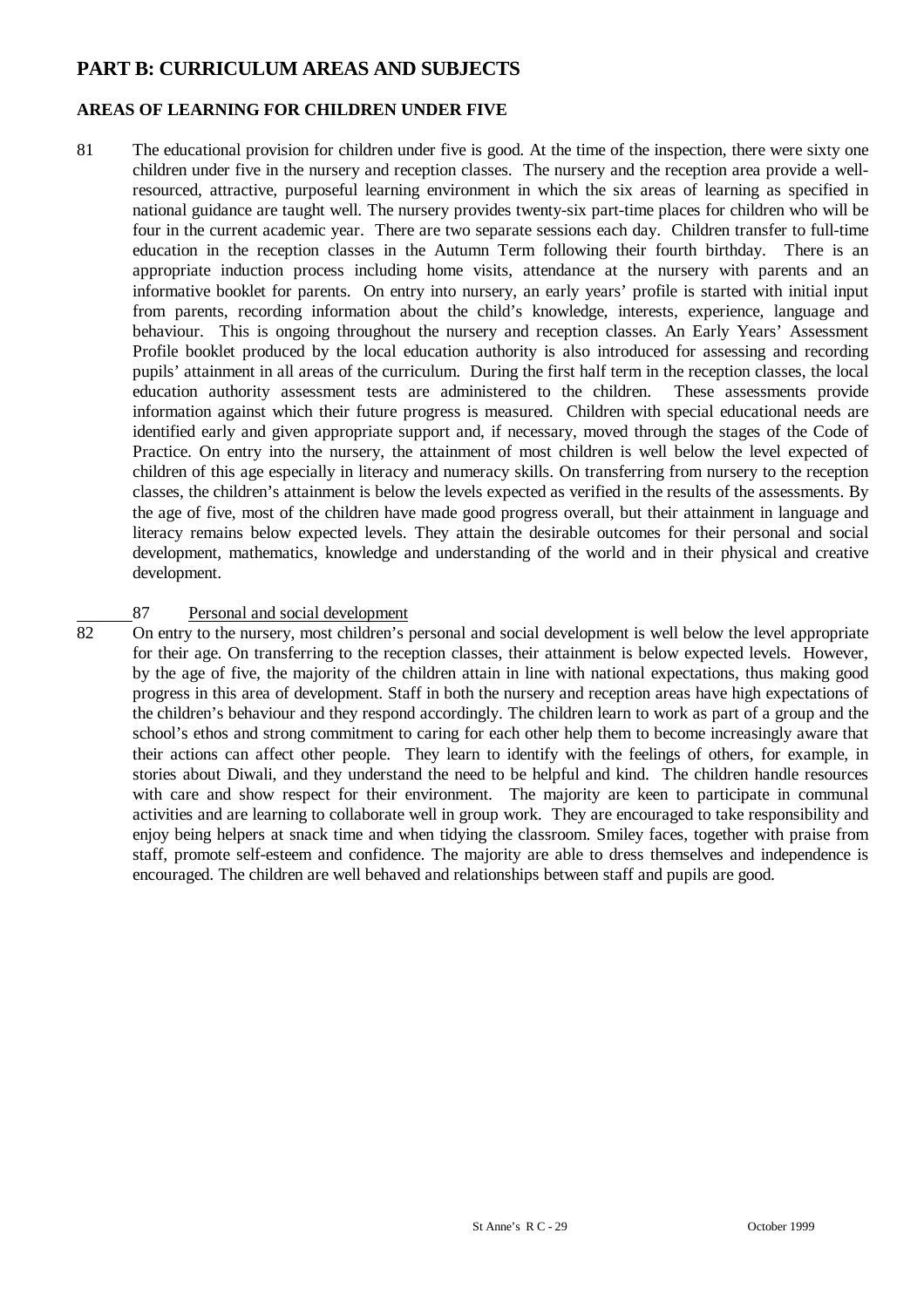# 88 Language and literacy<br>83 In language and literacy child

In language and literacy, children enter the nursery with very low levels of attainment. However, through good teaching and well-organised, purposeful activities, the majority of pupils make good progress and by the age of five a third of the children reach the level expected of children of this age. Two thirds, however, remain below the level expected. The children listen attentively to stories and poems and try hard to express their ideas in small group discussions. The majority of children are confident and attempt to talk to adults although most have limited vocabulary. For example, during an Autumn walk, nursery children were able to describe the colours of the leaves and berries and express their thoughts about the falling of the leaves, using short sentences such as "They went brown", "They were old", and "They just died". The children in both nursery and reception classes show a great interest in books and handle them with care. Pre-reading skills are taught well and children enjoy using the book collections and sharing books with adults. The higher attaining children in reception classes use phonic skills to decode words and make good progress in reading. From the earliest days, all opportunities are used to encourage the children to recognise and, ultimately, write their own names, for example, when they register themselves at the start of sessions in self-registration. Opportunities for emergent writing are many, for example, in letter writing at the nursery Post Office. Reception class children hold their pencils correctly and higher attainers are able to write some letters of the alphabet and recognise those letters in books. Two qualified full-time nursery nurses give very good support in this area of learning. Other specialist support is available, for example, a speech therapist and a teacher for children who have English as an additional language. Assessment is thorough and used to plan the future needs of individual children.

# $rac{89}{84}$  Children's attainment

Children's attainment in mathematics is poor when they join the nursery. However, they make very good progress in the nursery and reception, and by the age of five the majority attain the desirable learning outcomes for this area of learning. Children acquire number skills through counting games, rhymes and songs. This learning is supported by a variety of practical experiences in sand and water, and through activities in the home corner, structural apparatus and mathematical puzzles. The children in the nursery can sort objects for shape, size, texture, and colour and know the differences between 'large and small', and 'full and empty'. The use of mathematical language is encouraged both orally and in displays. By the age of five, the majority of the children can count confidently to ten and recognise those numbers. The higher attainers can recognise numbers beyond ten, match numbers and shapes using puzzles and the computer and write numerals correctly. Opportunities are used to reinforce number concepts during registration, at snack times and when tidying up. The majority of pupils show confidence in this area of learning in oral sessions and interact well with each other and their teachers. Teachers and support staff give good support to children, including those with special educational needs, during individual and group mathematical activities.

# 90 Knowledge and understanding of the world<br>85 Attainment in knowledge and understanding of the

85 Attainment in knowledge and understanding of the world is poor when the children enter nursery. Good progress is made and the majority attain in line with the desirable outcomes by the time they are five years old. The children learn about their homes, families and their environment. Some can describe their houses and express what they like and dislike about where they live. They can also recognise different types of homes. There are opportunities for children in both the nursery and reception classes to use constructional apparatus and toys and the majority of the reception children can carry out basic operations on the computer. They can recognise and understand signs and symbols such as 'Post Office', 'Danger', and 'No Entry'. They learn and appreciate how other cultures celebrate their special occasions, for example Diwali. In both the nursery and reception classes, the children develop technological understanding through opportunities for model-making with a variety of construction kits and appropriate tools. Nursery children are able to make a graph of the colours of their own front doors and appreciate a poem about them. This is one example of many links with numeracy and literacy in this area of learning.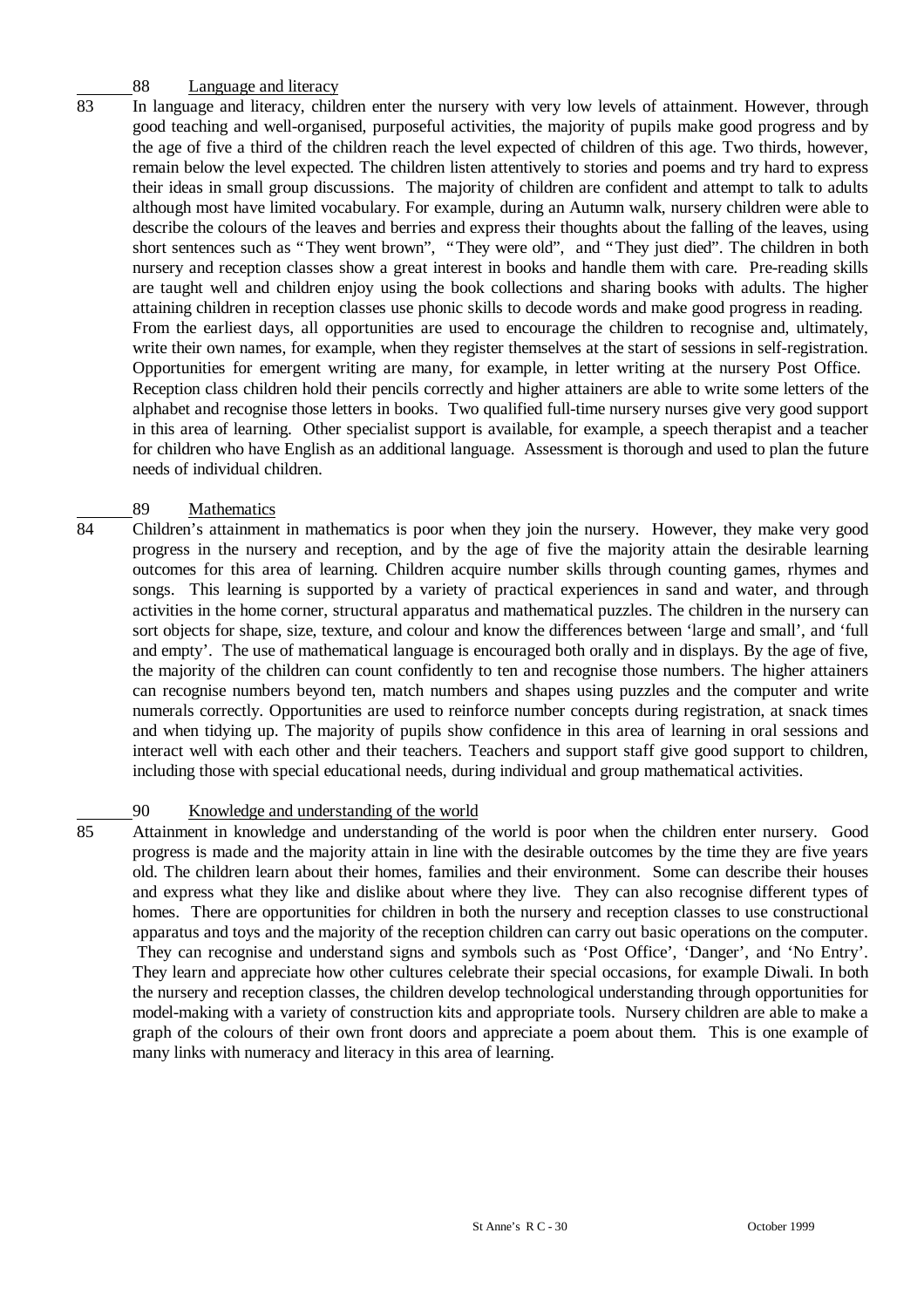# $\frac{91}{86}$  Physical development

By the age of five, attainment in physical development for most children is in line with national expectation. Fine motor skills are developing well and the children make good progress in using pencils, scissors, crayons, felt tips and constructional toys, for example, lego. They learn to throw, catch and play imaginatively and skilfully with balls, beanbags and hoops. The children listen to instructions carefully and are developing an awareness of working with other children and sharing apparatus. Both the nursery and reception classes have use of a climbing frame and large apparatus in the spacious Key Stage 1 hall. A range of bicycles, scooters and other large mobile toys are available for nursery children within their own secure play area. The reception classes lack such facilities, but there are plans for them to have access to similar outdoor equipment in the near future. Reception classes share an outside play area with Key Stage 1 pupils. The children are confident when using apparatus and staff support them well.

# 92 Creative development<br>87 Attainment in creative develor

- Attainment in creative development is in line with national expectation for the majority by the age of five. Opportunities are provided for painting, modelling and collage work using a variety of media. The children control paint brushes, glue sticks and other tools as well. They are confident using paint, clay, pastels and crayons. The results are displayed attractively, enhancing the children's spiritual and cultural development. For example, the colourful collage of leaves, carefully arranged by children in the nursery, and the colourful display of the children's work in pattern making relating to Diwali enriches the children's surroundings. Music corners are provided in both the nursery and reception areas and the children learn to care for and play percussion instruments. They can beat or tap rhythms and recognise fast and slow beats. Imaginative rôle play is encouraged, for example, in acting out stories, or in the home corners. There are opportunities for cooking and activities in the sand and water areas help the children to work imaginatively. Many experiences and opportunities are available to develop and enable children to express their feeling and ideas in creative ways in both the nursery and reception classes.
- 88 All the children under five benefit from the curriculum provided in the nursery and reception classes. The teaching is never less than satisfactory and for the most part is good for all areas of learning. Effective liaison between the nursery and reception class staff ensures that curriculum planning is thorough and a wide range of purposeful learning activities is provided. The headteacher, nursery and reception staff work together as a mutually supportive team for the benefit of the children. Assessment procedures are good and records of achievement are kept. The staff have regular meetings and are supported by the curriculum coordinators from Key Stages 1 and 2. Parents are encouraged to visit and help in school and teaching and support staff provide a welcoming environment for them. In addition to informal meetings, there are two parents' evenings each year. An open day is held annually and a formal written report sent to parents once a year. The accommodation is spacious and the learning resources are plentiful except for wheeled toys for reception. Access to large outdoor apparatus is limited for the children in the reception class. Continuity and progression for the children as they move from the nursery to the reception classes is well-organised and one of the nursery staff has transferred with the children to the reception area this year, thus further promoting good liaison between the nursery and reception classes.

# **ENGLISH, MATHEMATICS AND SCIENCE**

#### **English**

- 89 In the statutory tests in 1999, the pupils' attainment at the age of eleven was
	- \* well below the national average;
	- \* broadly in line with the national average for similar schools.
- 90 The inspection findings indicate that attainment is below the national average, an improvement on the 1999 tests, although they are still not high enough.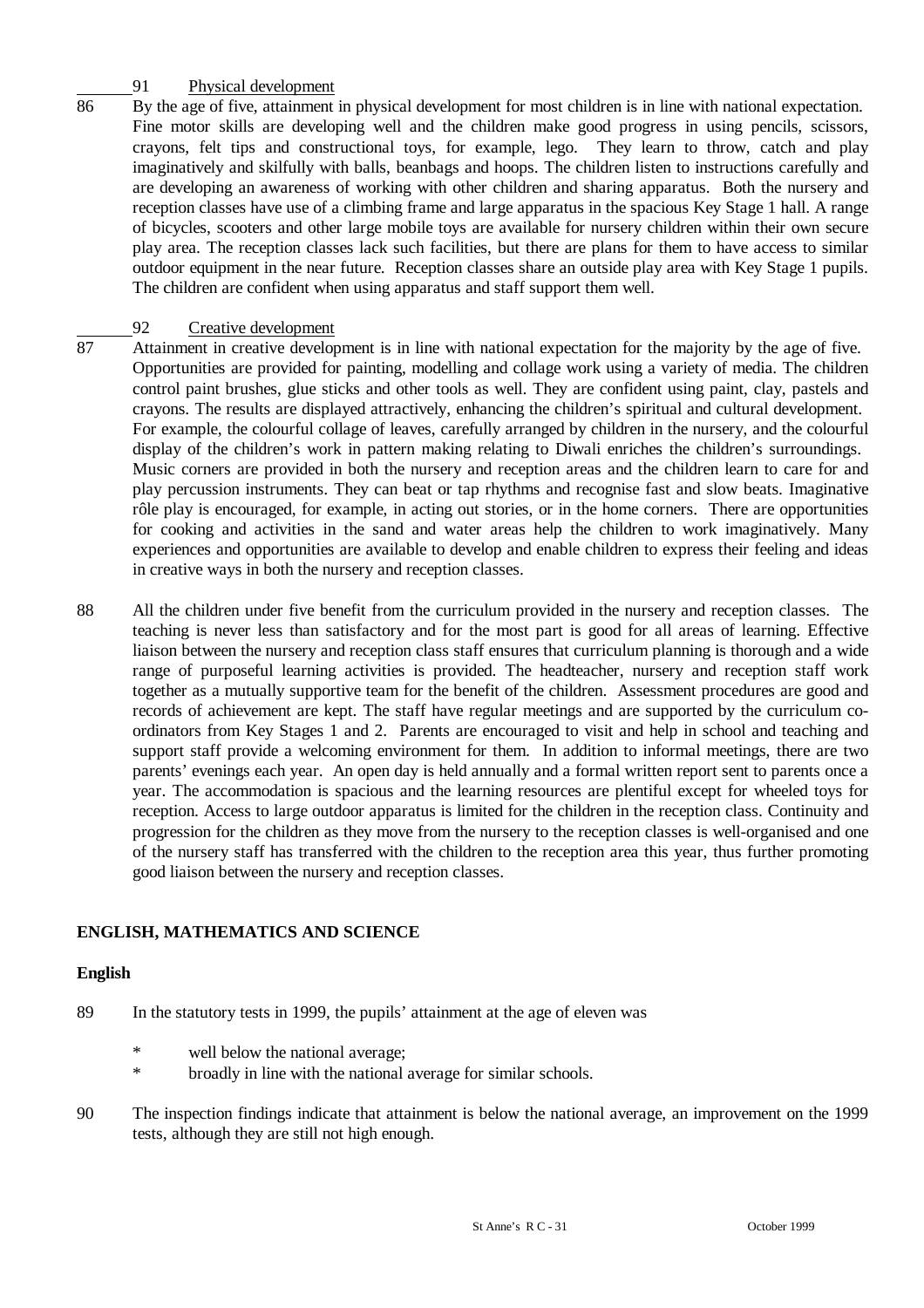- 91 In the 1999 statutory tests for pupils at the age of seven, their attainment was:
	- \* below the national average in reading;<br>\* above average when compared with site
	- above average when compared with similar schools;
	- \* well below the national average in writing;
	- \* broadly in line when compared to similar schools.
- 92 The inspection evidence broadly reflects these results.
- 93 National Test results for Key Stage 2 between 1996 and 1998 show the school making unsatisfactory progress with below national averages. National Test results for Key Stage 1, over the same period of time, show satisfactory progress in reading and writing with best progress in 1997. In 1998 standards in writing declined. The national tests show the performances of boys and girls to be the same.
- 94 Throughout the school, provision is well-organised for pupils with special educational needs. They have individual targets for improvement which are closely related to those in their education plans. At both key stages, pupils on the special educational needs register and those with English as an additional language make at least satisfactory progress. Progress is good when they receive support in the classroom which concentrates on their particular needs.
- 95 By the end of Key Stage 1, standards in speaking and listening are below national expectations. Listening skills are more developed than those for speaking. Progress is good in relation to the pupils' prior attainment. Pupils have satisfactory listening skills but many lack the vocabulary to express their ideas clearly in sentences. They understand teachers' explanations during the 'Literacy Hour' and join in class discussions. Apart from a few higher attaining pupils, the pupils do not speak consistently in sentences or have the vocabulary to express ideas or build on those of others. Higher attaining pupils know that certain situations require more formal language. Although lower attaining pupils make good progress in developing their confidence and vocabulary in order to respond to what they hear, many have difficulty expressing new ideas during English lessons and in other subjects
- 96 By the end of Key Stage 2, attainment in speaking and listening is below national expectations except for a minority of higher attaining pupils. The pupils make sound progress overall in speaking and listening. As they go through the key stage, most increase their ability to consider thoughtfully the ideas of others. A few lower attaining pupils make unsatisfactory progress to the end of the key stage, because they find listening to others difficult. By the end of Key Stage 2, during class discussions, the pupils show they know the difference between speaking in formal and informal situations. The 'Literacy Hour' has improved speaking skills and by the end of the key stage the pupils draw upon a widening vocabulary to express ideas. Some higher attaining pupils have good listening skills and during discussion respond in ways which capture and hold the attention of listeners.
- 97 By the end of Key Stage 1, attainment in reading is rising and moving closer to national averages and the pupils make good progress. Higher attaining pupils have good library skills: they use contents pages and the index to find information. The pupils recall stories read and explain why they like one part of a story more than another. They read fluently and accurately and they sound out letters of unfamiliar words to establish meaning. The pupils of average attainment have many of the skills of higher attaining pupils, but do not read as accurately. They are less confident in splitting up unfamiliar words to establish meaning and they lack skills in expressing opinions about what they have read. Lower attaining pupils know how books are organised, identify the author and publisher and understand that some books are divided into chapters. They recognise most letters and their sounds and read simple sentences with help. They recognise their names and other familiar words such as 'Mummy and Daddy'. Whilst progress for these pupils is good in recognising the sounds of most letters, some make unsatisfactory progress in using this knowledge to read common words unfamiliar to them.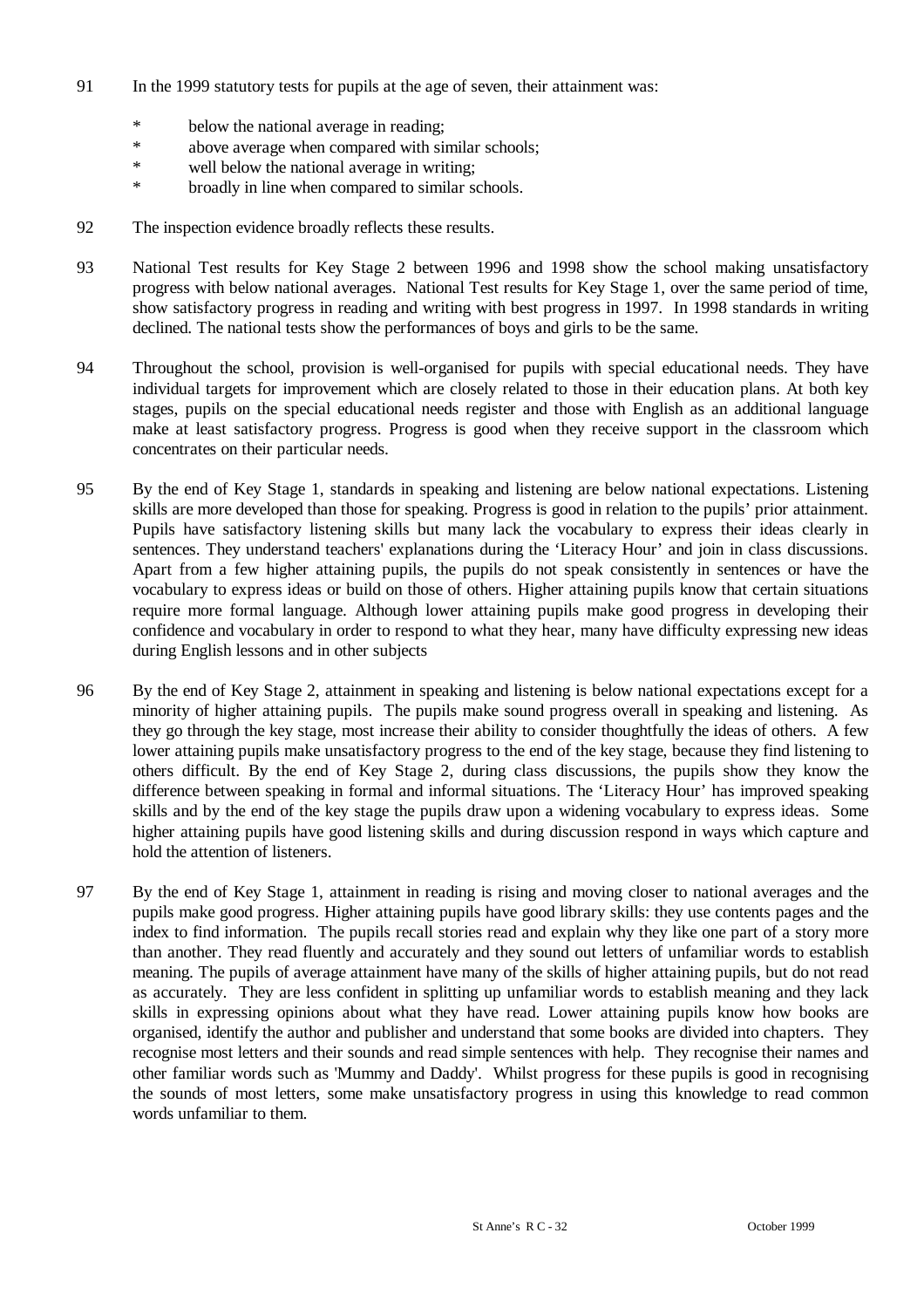- 98 By the end of Key Stage 2, attainment in reading is below the level expected nationally. Lower attaining pupils read hesitantly, do not identify main points in fiction and non-fiction texts and do not know the meaning of some frequently used words and phrases. Progress for lower attaining pupils is slow and is hampered by lack of skills in sounding out words, in paying attention to full stops and commas and in reviewing what they have read to clarify understanding. Progress for average and higher attaining pupils over time is satisfactory. They make sound progress in using knowledge of the alphabet when using a thesaurus and dictionary and by the end of the key stage locate and utilise information in non-fiction books. Most, however, do not progress well in reading fluently and accurately texts of increasing demand and in understanding the main points in text in order to explain clearly what they have read. By the end of the key stage, most of the pupils have grown in confidence in using a range of strategies to establish the meaning of text and they progress well in forming opinions of characters. Higher attaining pupils read demanding text fluently. They quickly extend study skills when gathering and using information from a variety of sources. The main weaknesses for higher and average attaining pupils are in exploring the author's ideas and themes and reaching clear conclusions about character with close reference to the text. Although a few higher attaining pupils reach standards which exceed national expectations, their main weakness is lack of knowledge of how language creates mood and feeling and in identifying different layers of meaning and commenting on their significance.
- 99 By the end of Key Stage 1, attainment in writing is below national expectations. Inspection evidence shows recent good progress in relation to their prior attainment. By the end of Year 2, pupils of average attainment punctuate well, although some do so with help, and higher attainers write simple sentences confidently using full stops and capital letters. By the end of the key stage, higher attaining pupils, and some pupils of average attainment, write short, simple stories with correct punctuation. The main weaknesses are spelling and handwriting for lower attainers and the narrow range of vocabulary for most pupils which limits their ability to use words in interesting ways. Progress for lower attainers is hampered because of difficulties sequencing and developing ideas. Whilst most pupils have sound knowledge of verbs, nouns and adjectives they are not used consistently well when writing. Spelling of everyday, simple words is also a major weakness but recent progress is good, especially for lower attaining pupils. In Year 1, pupils know about full stops and capital letters and a few higher attaining pupils explain what a digraph is. Throughout Key Stage 1, pupils make good recent progress in pronouncing the sounds of groups of letters so that they can put them together to help them to spell.
- 100 By the end of Key Stage 2 there is recent good progress in writing but attainment is below the expected level. There is an inconsistent pattern of progress through Key Stage 2. Throughout the key stage, pupils do not consistently draft and redraft work to make a final, best copy. In Year 3, pupils make good progress in joining letters and producing neat handwriting. Although spelling continues to be weak, progress is good. In Years 3 and 4, pupils make good progress in extending their vocabulary and using words imaginatively in stories and poems. However, lower attaining pupils do not always form letters well and handwriting is not consistently in a straight line, although by the end of Year 4 they make good progress in these skills. In Year 5, progress is unsatisfactory at times for most pupils. Whilst progress is satisfactory in knowing different styles of writing and spelling rules, it is unsatisfactory in handwriting, in extending vocabulary to develop and sustain ideas and in knowing and using verbs, adverbs and adjectives. Progress improves in Year 6. It is good for the majority of pupils, especially in handwriting, organising work, spelling unfamiliar and long words, and in using imaginative language when writing at length. Lower attainers make good progress in extending their vocabulary, spelling and in writing for different purposes. By the age of eleven, the pupils write in sequences of sentences to extend their ideas. Sentence structure is usually correct. Punctuation is used accurately. Most pupils have not yet developed their writing skills to extend meaning beyond the literal.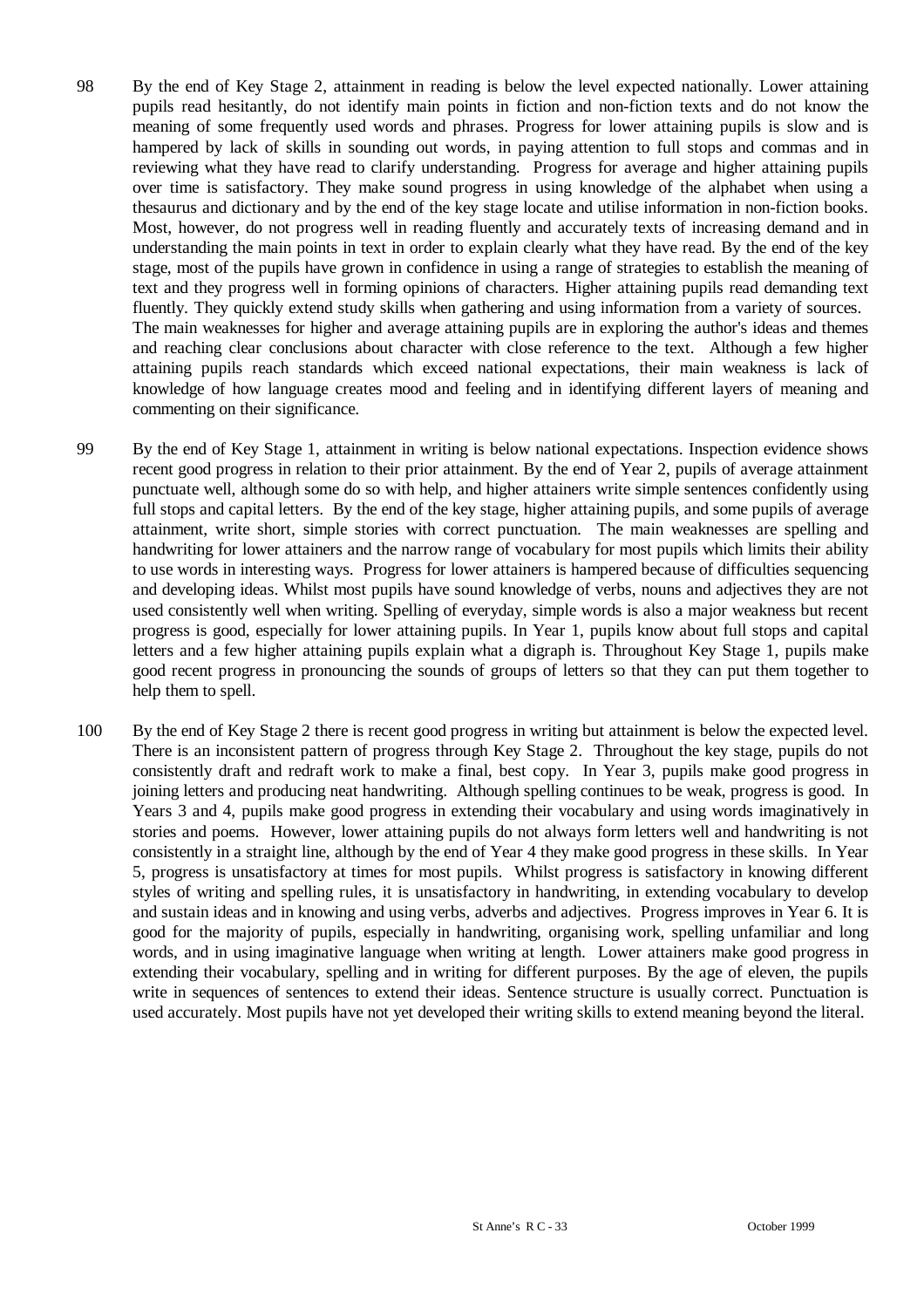- 101 Throughout the school pupils want to learn and most behave well. When faced with demanding work and teaching conducted at a challenging pace, they respond cheerfully. When work is undemanding, some pupils' attention wanders, but most get down to work straight away, concentrate for the whole lesson on what they are doing and take a pride in their work. In Key Stage 2, some pupils find taking turns to answer questions difficult. Often a few call out answers which interrupts the learning of others. However, most eagerly participate in discussions and answer questions during whole-class teaching. When they are praised for doing difficult work well, their faces beam with pride and they try even harder. This was seen when Year 1 pupils listened with great excitement to their voices on a tape when telling the story of the Little Red Hen. A Year 2 class strained their arms in the air to answer questions about a story, and they spontaneously applauded the good work of others before swiftly settling to work. A group in a Year 4 class worked with the teacher to write a poem in the shape of a snake and they proudly shared their work with an admiring class. A Year 6 class was alive with the quiet hum of pupils in deep concentration as they wrote about Oberon and Puck when studying Shakespeare's 'A Midsummer Night's Dream'.
- 102 Throughout the school, the overall standard of teaching is good. Just over 9 out of 10 lessons are at least satisfactory and 6 out of 10 are good. All of the teaching is good in Key Stage 1 and the one unsatisfactory and the one very good lesson observed was in Key Stage 2. Most teaching in Key Stage 2 is satisfactory. In the good lessons, these are characterised by high expectations, a brisk pace, the sharing of clear learning targets with pupils to ensure they understand them, with checks that they are being met in the lesson and when marking work. Information gathered is used to monitor progress, assesses attainment and inform planning so that demanding work matches the varying attainment of the pupils. The pupils' behaviour is skilfully managed with good use of praise and rewards to encourage best behaviour. Subject knowledge is thorough and lessons end by involving pupils in reviewing their learning. Teaching which is less successful lacks skills in managing the behaviour of some pupils. Unsatisfactory teaching is characterised by unchallenging work because expectations are low. This leads to time not being used well, work set which is not demanding enough and some pupils not receiving the attention they need. Even satisfactory teaching sometimes lacks high expectations. Too often work is not finished in these lessons. Most teachers do not use the pupils' developing literacy skills to support their learning in other subjects, especially in Key Stage 2.
- 103 The school has implemented the National Literacy Strategy successfully which has made a positive contribution to raising standards, as has the newly-developed policies and curriculum guidance. These provide, in exemplary fashion, a clear sense of direction with practical strategies to raise attainment. The hard-working and knowledgeable co-ordinator is committed to raising standards and has contributed significantly to the implementation of recent initiatives. The co-ordinator and the head teacher analyse national and school tests to focus teaching onto areas of weakness and set targets for every pupil. As a result, writing is improving throughout the school. There has been much investment in literacy resources, particularly in new fiction and non-fiction books, all of which are carefully managed. Each class has a well stocked library of books matching the demands of literacy lessons and topic work in other subjects. The well used library in Key Stage 1 contributes significantly to recent good progress in literacy. There are welladvanced plans to mix CD/Rom computers with library books at Key Stage 2 to increase study and research skills. Best practice in the use of reading records has yet to spread throughout the school. Too often records show only what the pupils have read and provide little advice for parents or pupils about how to improve learning.

#### **Mathematics**

- 104 In the statutory tests in 1999, the pupils' attainment at the age of eleven was:
	- \* well below the national average;
	- \* broadly in line with the national average for similar schools.
- 105 The inspection findings indicate that although attainment has risen to below the national average, an improvement on the 1999 tests, standards are not high enough. Taking the three years 1996 – 1998 together, the pupils' performance at eleven years of age was well below the national average.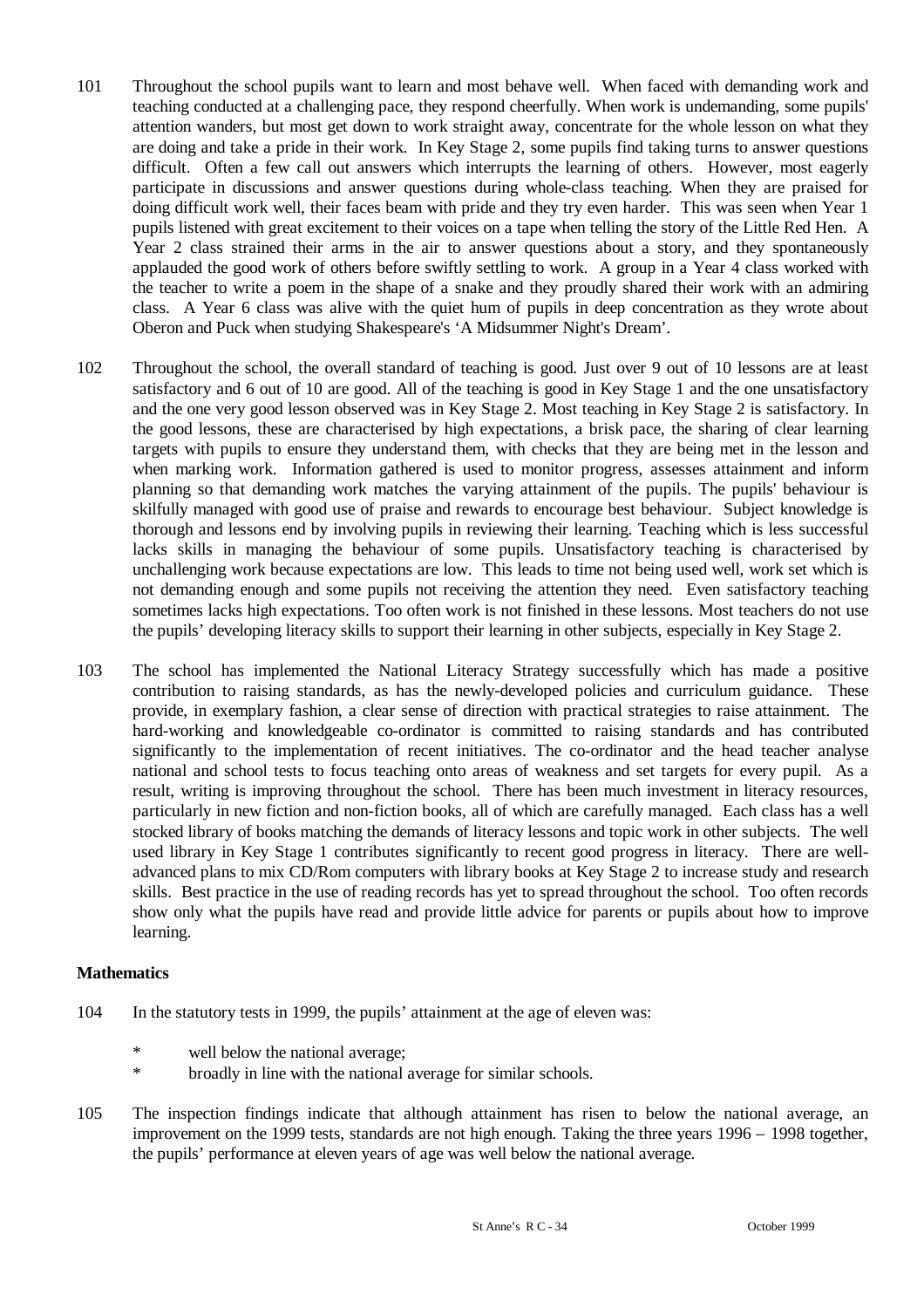- 106 In the 1999 statutory tests for pupils at the age of seven, their attainment was:
	- \* above the national average;
	- \* well above when compared with similar schools.
- 107 The inspection evidence broadly reflects these results.
- 108 By the end of Key Stage 2, attainment is raised to a level were they operate confidently and accurately with numbers in a range of applications. Many pupils understand the early stages of addition, multiplication, subtraction and division by the end of the key stage and are beginning to understand their inter-relationships. By Year 6, the majority of pupils do not use mathematical language of relationships, such as 'multiple of', 'factor of', or 'symmetrical to' with understanding. Knowledge of time, two and three dimensional shapes, measurements and graph work is below that expected of this age group. However, during mental arithmetic activities, pupils give sensible responses, usually accurate, in relation to the questions posed. Most demonstrate satisfactory written computational skills and a generally accurate recall of multiplication tables. The progress made by pupils in Key Stage 2 is satisfactory overall. The pupils in Year 3 develop their knowledge of counting in tens or hundreds to or from given numbers and can measure and estimate within the length of a ruler and record their answers. In Year 4, they learn to identify lines of symmetry and extend their knowledge of two dimensional shapes. In Year 5, they extend their number knowledge to work with numbers greater than a thousand and to measure a variety of different shapes using metre rules and string for curved shapes. In Year 6, pupils study common fractions and learn to recognise them, record them in mathematical notation and use them in simple calculations.
- 109 By the end of Key Stage 1, most pupils have a good recall of number facts and are beginning to apply known rules to new situations, for example, identifying shapes using a computer program. Although some pupils do not yet have recall of number facts, they are able to use apparatus to good effect as an aid to calculation. The majority of pupils have a good knowledge of two dimensional shapes, together with a working knowledge of time and the calendar. Pupils who have special educational needs make good progress across both key stages and are well supported by the school staff.
- 110 The progress of pupils in Key Stage 1 is good. In the lessons seen, pupils in Year 1 used counting rhymes to help learn numbers to 10 and used their knowledge to find all the number bonds which make seven and to work out simple money calculations. In Year 2, pupils count to 100 in ones and in stages of 3, 5, and 10. They measure by simple comparisons – 5 cubes, longer, shorter and the higher attainers can use centimetre rules and record results.
- 111 In both key stages, the pupils use their numeracy skills in other subjects such as science, geography and design and technology. Pupils have good attitudes to the subject in both key stages. Behaviour is satisfactory in lessons overall. Pupils make a good response to the oral part of the lesson and are keen to answer questions. They share equipment and follow routines when tidying away.
- 112 The quality of teaching is always satisfactory, often good and, occasionally, very good in Key Stage 2 and is good overall in Key Stage 1 and satisfactory in Key Stage 2. There is no unsatisfactory teaching. The National Numeracy Strategy was introduced successfully at the start of the autumn term and teachers have worked hard to gain familiarity with its requirements and present them to their pupils. The mental arithmetic component is taught effectively over the school with examples of well-paced and balanced lessons seen over the school. There were, however, instances of teachers devoting either too much or too little of their lessons to this component which prevented pupils receiving the fullest benefit from either the mental arithmetical work or the later developments in the lesson. In the best lessons seen, teachers managed challenging pupils well, had high expectations of pupils' mental and written work and planned in detail the lesson activities. They used their own assessments and the school's formal records to match the work closely to their pupils' needs. The improved planning procedures and emphasis on providing work well-matched to the full range of pupils' attainment have had a significant impact on raising standards.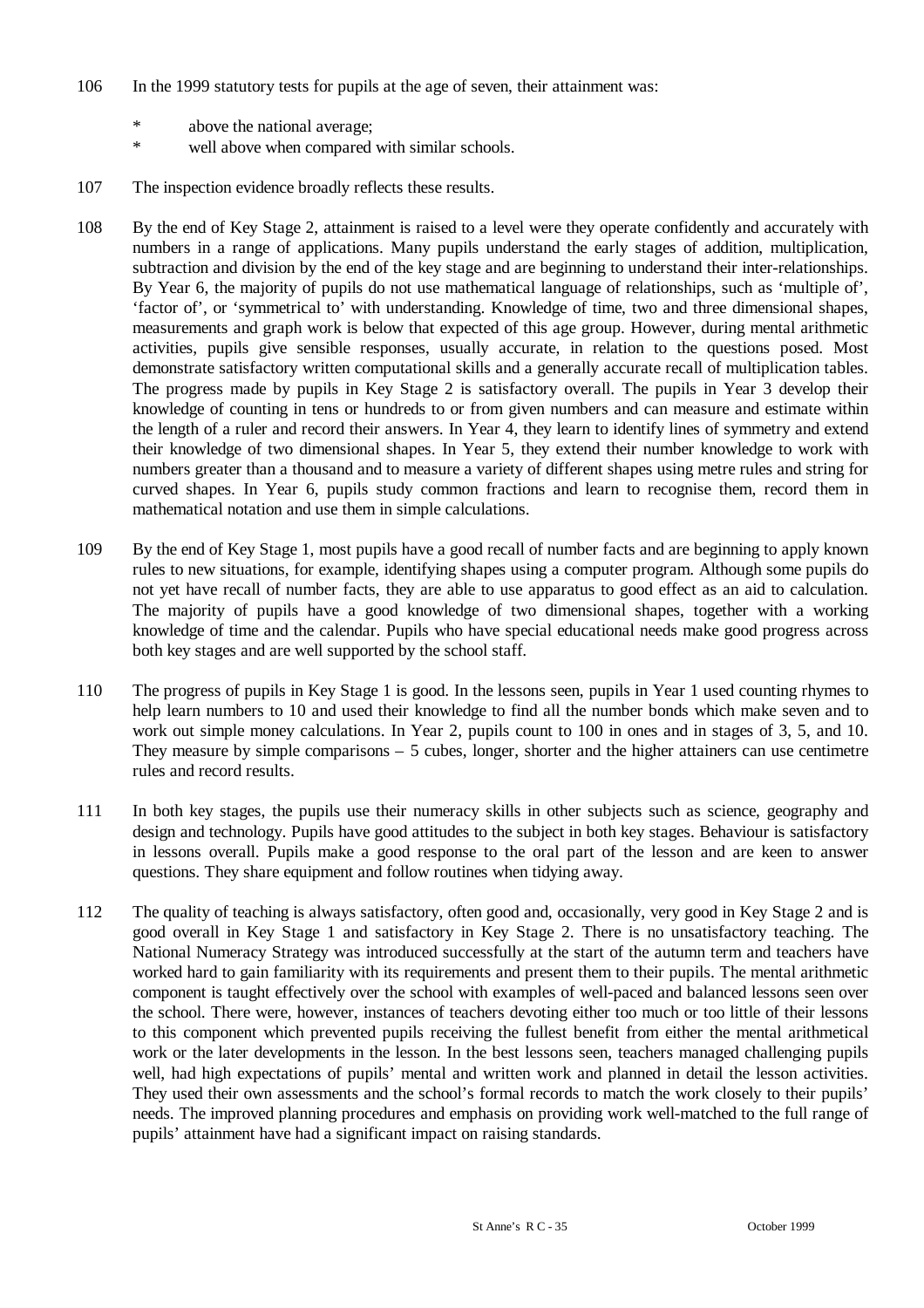- 113 Teachers mark their pupils' work diligently and most make constructive comments on how pupils can improve their work. The subject is managed effectively. The school also makes strong efforts to involve parents in their pupils' mathematical work, for example, encouraging a group of parents to come into school and join with their own children to look together at the mathematical work undertaken in Key Stage 1.
- 114 The subject meets statutory requirements. Since the last inspection the school has worked hard to improve its assessment systems and the teachers' assessments in 1999 were much closer to the statutory test results at the time of the previous inspection.

## **Science**

- 115 The results of national tests for eleven-year-olds in 1999 indicate that the percentage of the pupils who reached the expected level was:
	- \* very low when compared with most schools nationally;<br>\* well below in comparison with similar schools
	- well below in comparison with similar schools.
- 116 Taking the three years 1996-1998 together, the pupils' performance was very low in comparison with the national average. Evidence gathered during the inspection however, indicates a significant improvement in attainment from the tests in 1999, although standards are still below those found in most schools. There is no marked difference in the performance of boys and girls.
- 117 The results of statutory teacher assessment in 1999 at the end of Key Stage 1 indicate that the percentage of seven-year-olds who reached the expected level was:

\* well below the national average; There are no figures for comparison with similar schools at present.

- 118 Inspection evidence judges that standards overall at the end of Key Stage 1 are close to the national average indicating a significant rise in standards from the 1999 tests.
- 119 The last report expressed concerns about the quality of teaching in science and with the level of the pupils' attainment; as a result, these aspects of science formed one of the key issues for action. Teaching has been improved. Inspection evidence demonstrates that the school's focus on the development of investigating and experimenting is successful. Since the appointment of the new headteacher, the school has worked hard to address the issue raised in the last inspection concerning the teaching and attainment in science and is developing the subject carefully and effectively to support the pupils' progress in all aspects of the subject. Whole-school topic planning is thoughtfully designed to give full coverage of all attainment targets in twoyear cycles. Good attention is given to providing relevant opportunities for the development of investigative skills. The results of the implementation of these plans are beginning to be reflected in the pupils' progress. Review and further development are continuing with team teaching and classroom observation by the curriculum co-ordinator planned for this term.
- 120 The majority of the pupils make good progress in Key Stage 1, where the influence of the curriculum coordinator is particularly strong. Progress in Key Stage 2, whilst sometimes slowed down by inappropriate teaching strategies and inattentive behaviour, is satisfactory overall. The progress of the pupils with special educational needs is good when they receive additional support in lessons. The higher attainers do not consistently receive enough challenge in the tasks set and do not make the good progress of which they are capable.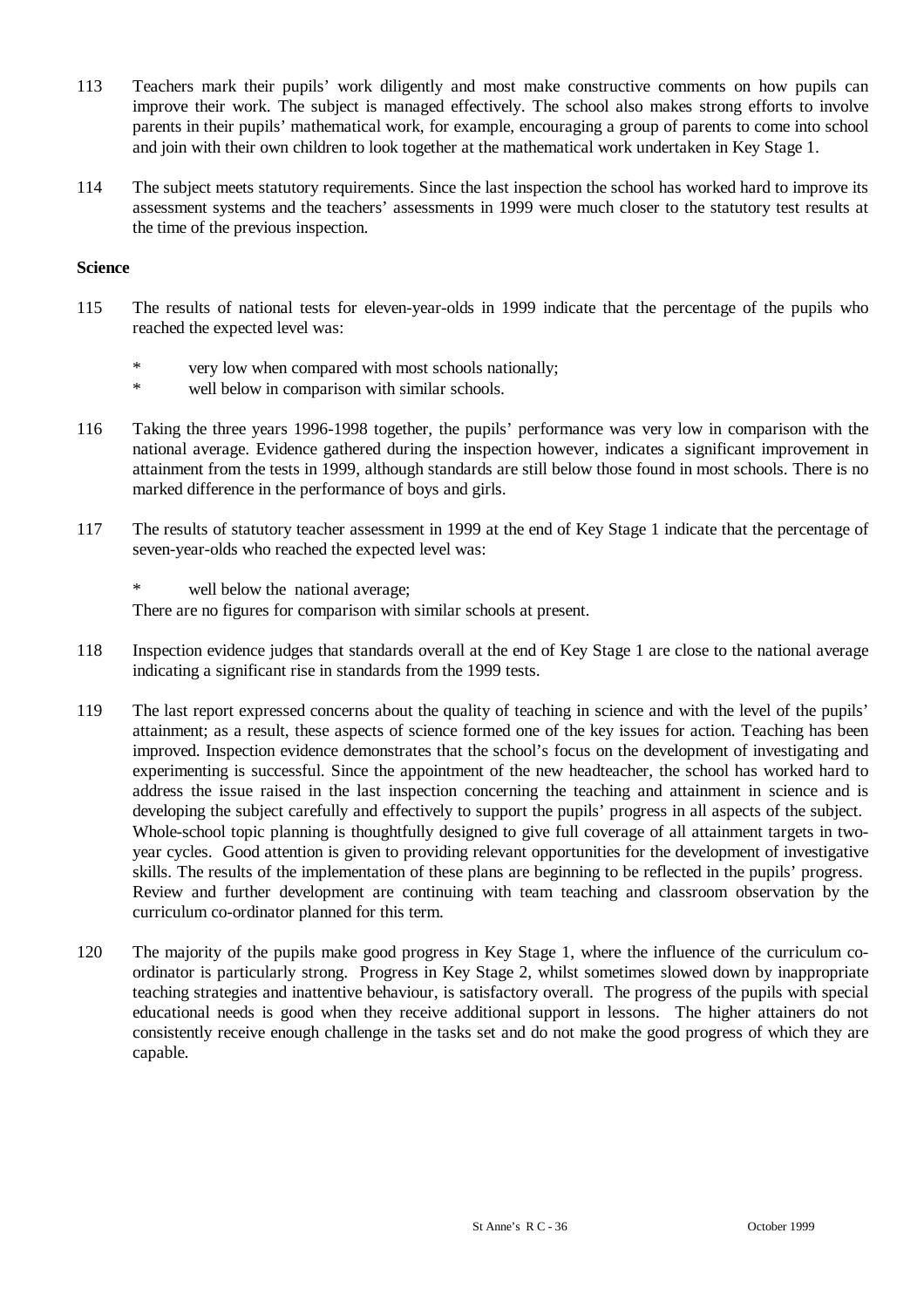- 121 In Key Stage 1, the pupils respond enthusiastically to opportunities to explore and investigate. In a topic on 'Our Bodies', the pupils in Year 2 consider questions such as, 'Do the tallest people have the longest legs?', or, "Can the biggest hand hold the most things?'. In class discussion, they identify practical ways of finding out the answers to their questions. They carry out tests carefully in groups and draw sensible conclusions from their work. The majority have some understanding of how they might make their tests fair. In Key Stage 2, the pupils in Year 6 were observed working on a topic about The Earth and Beyond. Almost all showed understanding of the relative orbits of the earth, moon and sun, and their use to measure time here on earth. They carried out investigations effectively to demonstrate the phases of the moon. Pupils in Year 2 understand the need for fair testing and by Year 6 they understand that changing one variable and gauging its effect is a fair test.
- 122 The pupils' attitudes are satisfactory overall. In Key Stage 1, in particular, the pupils listen carefully to their teachers and work collaboratively in groups when eagerly pursuing an investigation. There was evidence of good behaviour in Key Stage 2. For instance, in one Year 6 class, the pupils are very keen to join in discussions and thoughtful in asking questions. They appreciate the contributions of others and are confident to demonstrate. A significant minority of the older pupils in Key Stage 2 display unsatisfactory attitudes to work, however, they have difficulties in sharing and looking after equipment. They demand too much of the teacher's time and hinder the progress of others.
- 123 The quality of teaching is good in Key Stage 1 and satisfactory in Key Stage 2. In six out of nine lessons observed, it was satisfactory. In one lesson, in Key Stage 1, it was good and in two lessons, one in each key stage, it was very good. There is no unsatisfactory teaching. Most of the teachers have secure knowledge of the subject and plan their work thoroughly in line with the school's systems, in the long, medium and shortterm. The objectives are made explicit to the pupils at the beginning of each lesson and clear targets for learning are established. Whilst good coverage of the subject is achieved, planning does not always take account of the full range of attainment in each class and potential higher attainers are sometimes not sufficiently challenged to make good progress. In Key Stage 1, the teachers' expectations of attainment and behaviour are high and the purposeful working atmosphere created, is conducive to good progress. In Key Stage 2, however, this is not always the case and in some classes, the pupils are not fully challenged to produce of their best. Some teachers' management strategies at the upper end of the key stage, are not always successful in maintaining the attention of all of the pupils and of creating a good climate for learning. Throughout the school, the non-teaching assistants are well informed and appropriately deployed. They usually, support the lower attaining pupils. Homework sometimes contributes to topic work, but is used inconsistently across the school. In the very good teaching at the end of each key stage, explanations are clear and concise, and there is a brisk pace to the well-planned activities. For instance, the way the pupils in Year 6 acted out the orbits of the sun, moon and earth contributed greatly to their understanding. The teacher's knowledge of the pupils' attainment is precise and lessons build on what the pupils already know. The pupils' ideas, observations, and even their mistakes are used sensitively to make teaching points. Plenary sessions are strictly focused and used effectively to consolidate and extend learning.
- 124 Whilst there are some good instances of the use of information technology to support learning in science, such as in researching for information on the solar system, insufficient use is made of systems to record and collate information or to monitor and control investigations. The subject makes a good contribution to the pupils' literacy development in providing opportunities for a range of factual writing from note taking to recording and reporting experiments, and for the purposeful practice of reading skills. Numeracy skills are developed through measuring and weighing activities and in the recording of information in tables and graphs. Overall, the pupils' spirituality is well developed in science. The excitement of seeing their experiments work as when making a bulb light up and thoughtful studies, for instance, of the solar system provide opportunities for reflection and wonder. Regular opportunities to work co-operatively in groups, to share opinions and equipment support the pupils' social development.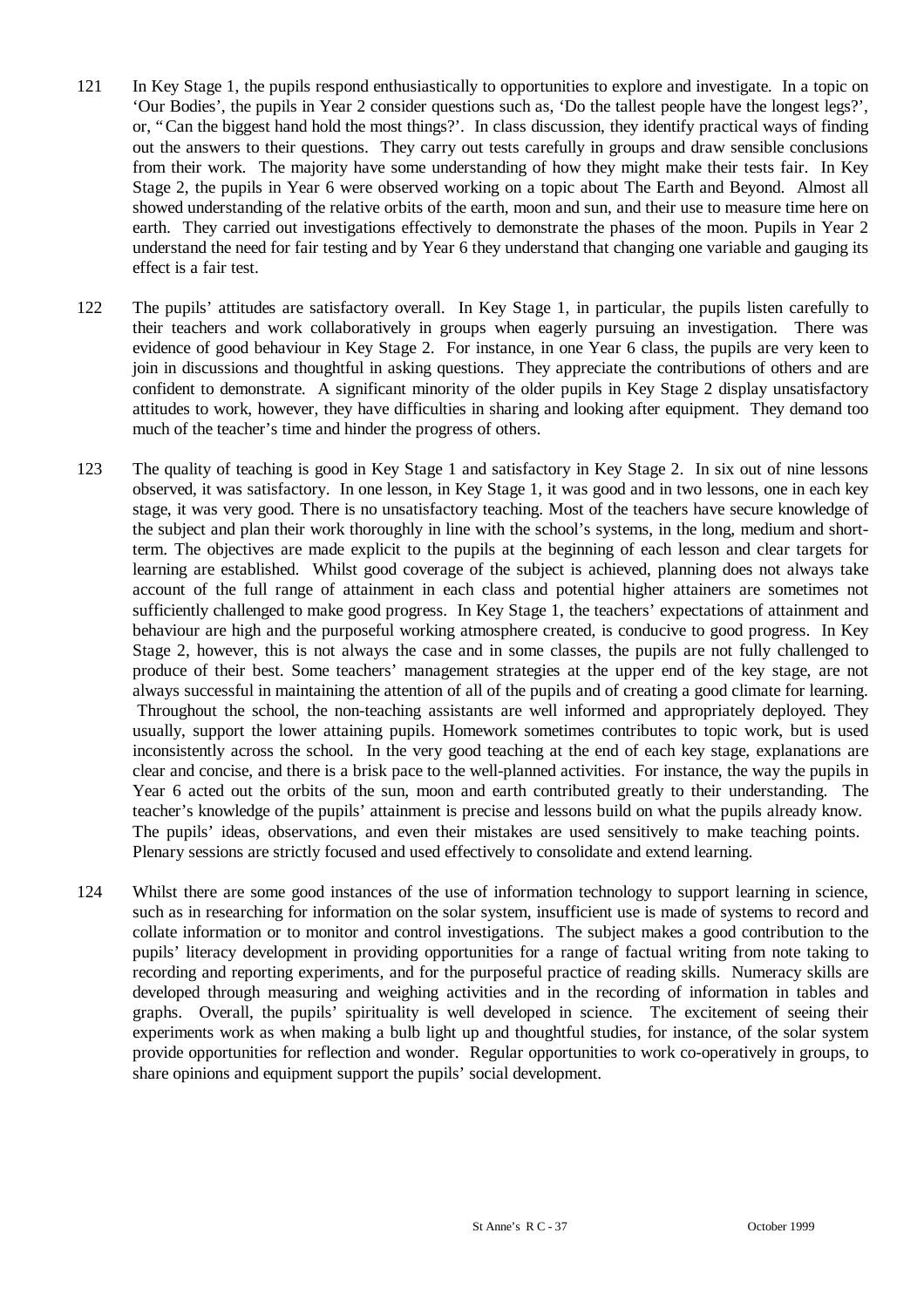125 The curriculum co-ordinator is knowledgeable and enthusiastic and provides good support for the teachers in their planning. The after-school club, organised by the curriculum co-ordinator involves the pupils and the parents in a successful learning partnership.

### **OTHER SUBJECTS OR COURSES**

#### **Information technology**

- 126 The attainment of pupils at the end of Key Stage 1 is in line with national expectations and at the end of Key Stage 2 pupils' attainment is below national expectations.
- 127 The key issues identified at the time of the last inspection included a lack of teacher expertise, a lack of systematic development of computer knowledge, a lack of links to other curriculum areas and attainment at the end of both key stages was below national expectations. The school has addressed successfully the lack of teacher expertise through in-service training and more will be available under new government initiatives. The co-ordinator has recently adopted a new policy and scheme of work which provides teachers with systematic planning for the subject. Links with other curriculum areas are not strong but are developing especially in English, mathematics and science. A classroom assistant with expertise in information technology has been appointed to work with pupils throughout the school.
- 128 The attainment of pupils at the end of Key Stage 1 is in line with national expectations. The pupils engage in sufficient activities on the computer that relate to and reinforce learning in other subjects to communicate ideas and most use both the keyboard and mouse confidently. Pupils were seen using programs to develop their knowledge of mathematical shapes and to explore line and colour in art. They also have opportunities to control a programmable toy.
- 129 The attainment of pupils at the end of Key Stage 2 is below national expectations. The area of communicating and handling information is in line with expectations for the majority of pupils; for some who have a computer at home it is higher. Most pupils understand how to word process and can enter, save and retrieve and print text.
- 130 During the inspection, the pupils were also seen changing font sizes and styles. Some have a basic understanding of handling data and have used it to produce simple graphs. However, opportunities to develop skills in using information technology to control or monitor events or to use it to model different situations are under-developed. Attainment in these areas is low and overall brings attainment in information technology to below that expected for their ages. Pupils generally use correct terminology and develop a good awareness of the applications of information technology.
- 131 Pupils make good progress in Key Stage 1. They gain increasing knowledge and independence in the use of information technology for a range of purposes such as word processing and basic control activities. At Key Stage 2, progress is satisfactory overall, although they do not currently gain the knowledge or skills to control or measure events, or model different situations. Their progress is satisfactory in the areas of handling information where pupils progressively acquire the skills to enter, manipulate and present information through word processing and basic data handling.
- 132 Pupils gain increasing confidence; some are able to work independently. A group of pupils has undergone training to support other pupils. This has made them a valuable source of support for other pupils. Over the school, pupils felt very positively about information technology and enjoyed their work.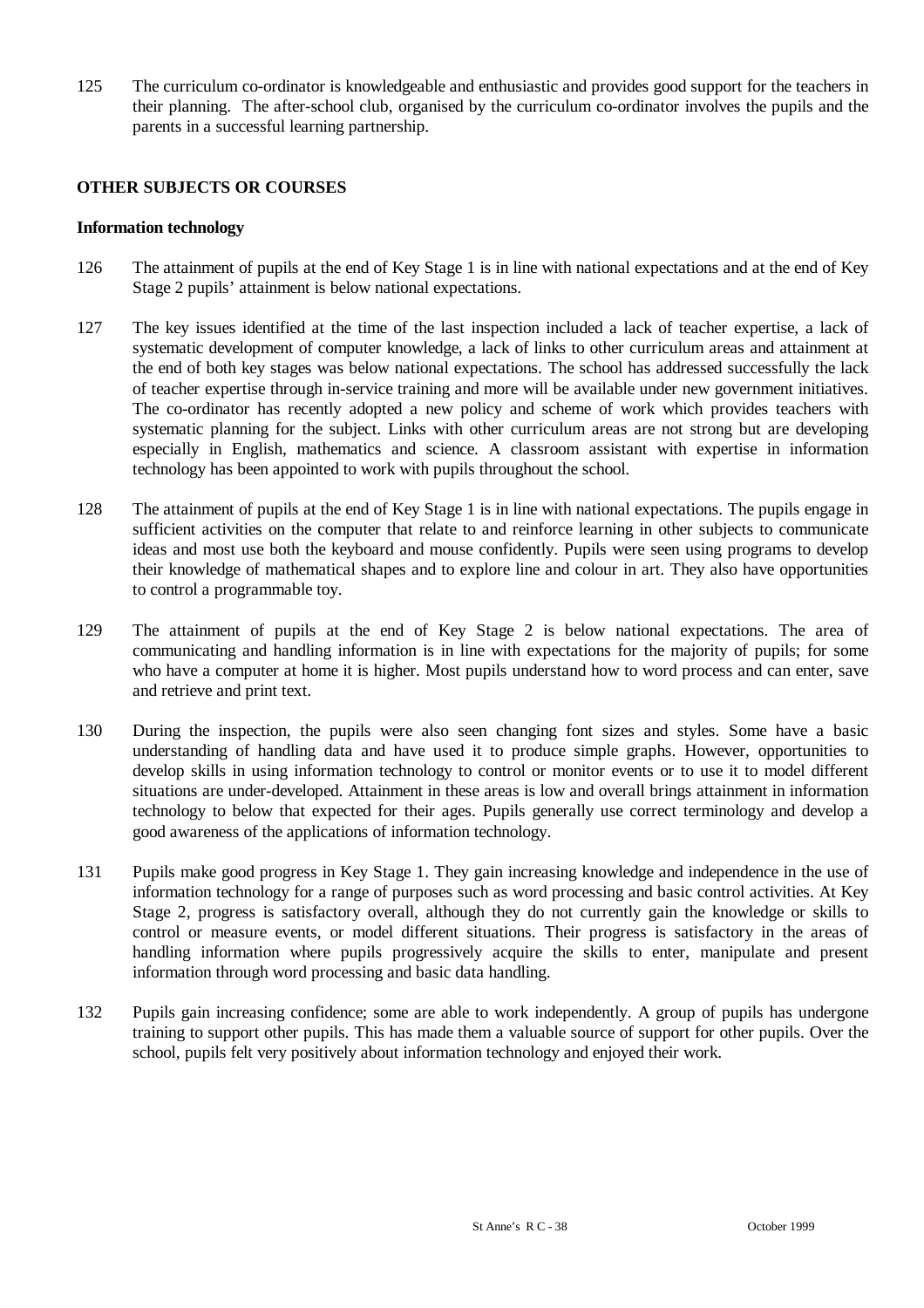- 133 No unsatisfactory teaching was observed in either key stage. The quality of teaching is very much influenced by the individual teacher's own level of knowledge and confidence and this is better overall than at the time of the last inspection. In Key Stage 1, teaching is satisfactory. Information technology is taught through other subjects and the teachers' knowledge is generally sufficient to teach the subject. In Key Stage 2, specific lessons are taught. The teaching observed was good overall. The co-ordinator's support both informally and through planning is having a very positive effect on raising standards, as is the recent appointment of a classroom assistant with information technology skills who works with each of the classes to promote the subject. The deficiencies in the subject are recognised and action is being taken to address them.
- 134 A specialist teaching room is being created and new personal computers will be installed shortly. The school has recently been connected to the internet and has an e-mail address which pupils can access. Strong supportive links have been developed with representatives and trainers from the local computer businesses and a substantial training and development input, including equipment, is being received. The newly adopted scheme of work is detailed and contains a structured framework for assessment.

#### 140 **Art**

- 135 At the time of the last inspection, attainment in Key Stage 1 was judged to be in line with national expectations, but below this level in Key Stage 2. Development of skills and techniques in Key Stage 1 was sound, as was the pupils' knowledge and understanding of the work of artists. The development of skills in Key Stage 2 were developed at too slow a pace and the pupils had insufficient technical language to talk about their work and the range of activities, particularly three-dimensional work, was too narrow. There has been a rise in the standard of the pupils' work in Key Stage 2, since the last inspection.
- 136 Only one lesson was observed in Key Stage 1, but from scrutiny of displays, the pupils' work from last year, photographic evidence and from talking to pupils about their work throughout the school, the inspection findings are that the pupils work at a level appropriate for their age and make satisfactory progress. In the lesson observed, the pupils made clay pots using simple, but effective techniques. On display is evidence of good paper sculpting skills, effective observational drawings of shells, attractive collages made from wool, careful felt-tip pen drawings to illustrate the "Rules", and collages of autumn leaves and seeds in the style of Andy Goldsworthy. These examples provide good evidence of the pupils' developing skills and understanding of the work of artists.
- 137 In Key Stage 2, the pupils work at a level suitable for their age and now make satisfactory progress; and this is an improvement from 1996. Several lessons were observed during the inspection. The pupils in Year 3 further developed their clay work skills by using simple wire tools to work in the style of Barbara Hepworth. This is good progression from the work in Year 2. In Years 4, 5, and 6, the pupils develop their skills in the use of colour with pastel and water-colour pencils, study the qualities of line and tone in images by drawing, painting and studying the work of artists, such as Mondrian, Scully and Nicholson. In Year 6, the pupils were observed learning about variety of line through the use of a range of drawing tools, such as hard/soft drawing pencils, crayons, charcoal and graphite pencils. They made satisfactory progress in producing soft or sharp patterns showing appropriate shading. Work on display indicates steady progression in paper sculpture skills, knowledge of abstract art through the study of Paul Klee and collage work skills in the style of Ellsworthy Kelly. In the sample of work from last year, there was evidence of good progress in three dimensional work in Year 5 with structures in the style of Giacometti. Pupils with special educational needs make good progress throughout the school as a result of the effective support provided in lessons.
- 138 The pupils in both key stages show a keen interest in their lessons and are eager to start their tasks. Most take a pride in their work and are willing to talk about it. They enjoy the practical element and work with concentration and care, sharing materials amicably.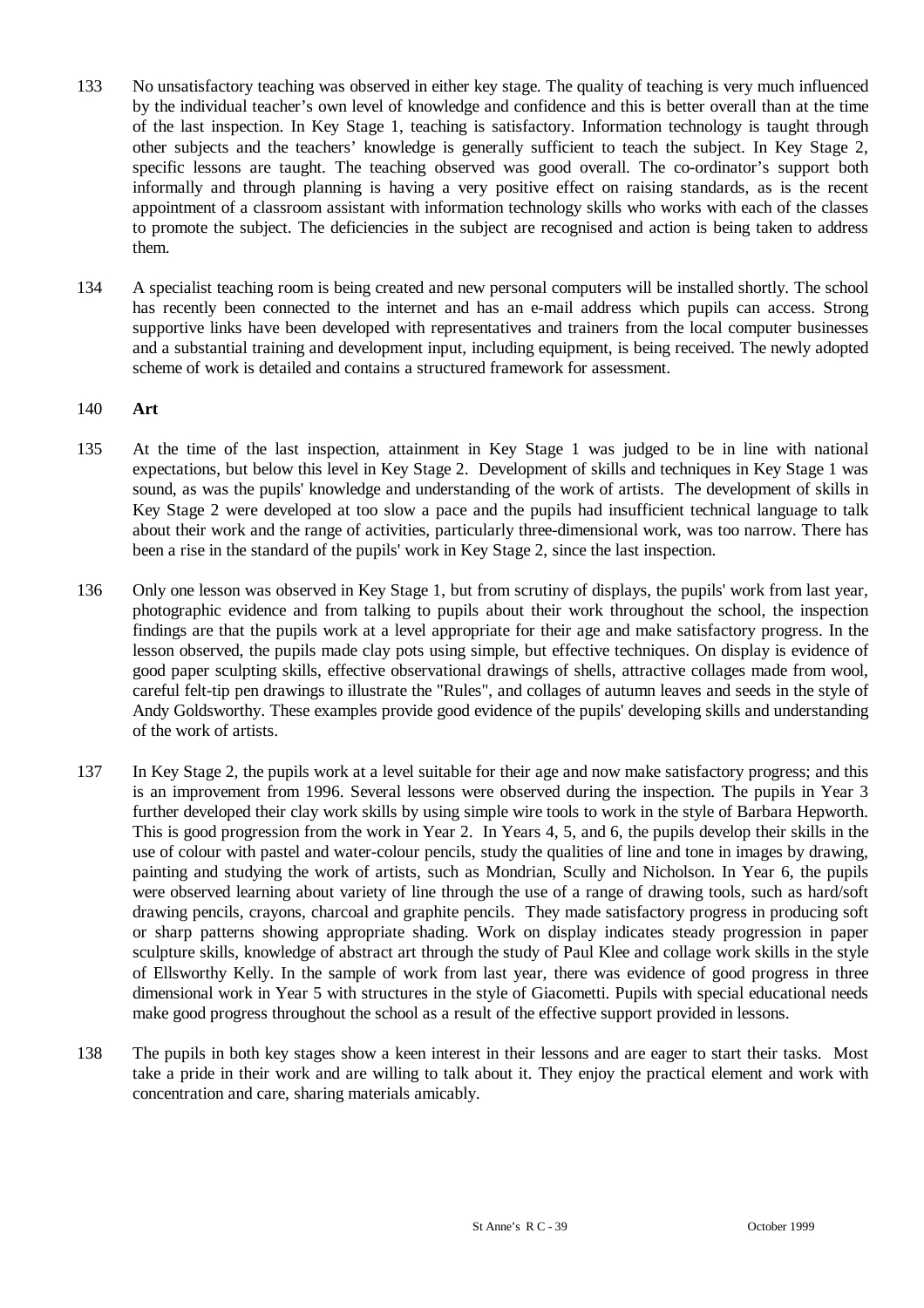- 139 The quality of teaching is satisfactory at both key stages. The teachers now feel more confident in teaching art than at the time of the last inspection. Most of the teachers are well-prepared and organised. They give clear instructions and interesting introductions to lessons. Good use is made of time and resources. The pupils are kept on task and class control is effective. In Key Stage 1, there is evidence that art work is used to good effect to develop the pupils' understanding of other cultures. However, teaching could be improved in the minority of lessons. In one unsatisfactory lesson in Key Stage 2, the introduction was too hurried and no visual aids were provided to help the pupils understand the nature of their task. As a result, the pupils were unclear about what they had to do. In another lesson, although satisfactory overall, the example provided by the teacher on the blackboard did not match her requirements of the pupils' work and led to confusion on how the activity should be tackled. There is no assessment of the pupils' work, other than photographic evidence and samples of work kept.
- 140 The newly-implemented scheme of work achieves a good balance between opportunities for the acquisition of skills and techniques and the development of knowledge and understanding of the work of artists. These two requirements of the art curriculum are particularly well combined to enable the pupils to make sound progression. The development of the scheme has also resulted in teachers having a more secure knowledge of what should be taught and when.
- 141 Resources have been developed since the last inspection and are well-organised in boxes for each year group for each topic in the scheme of work. The co-ordinator regularly checks the contents of the boxes and orders replenishments. There is an adequate range of information books kept in the staff room. The co-ordinator checks displays around the school, but does not monitor the quality of teaching and learning throughout the school.

## 147 **Design and technology**

- 142 The previous inspection report in November, 1996 judged standards of attainment in Key Stage 1 to be in line with national expectation, but no judgement was made with regard to Key Stage 2. Key Stage 2 pupils were judged to have made progress, but were not always sufficiently challenged and they sometimes underachieved. The pupils in both key stages now work at a level appropriate for their ages thus showing an improvement in Key Stage 2.
- 143 The pupils at the end of Key Stage 1 can use tools safely, make clear designs and produce models which fit closely to their designs. This was observed in a lesson identifying strengths and weaknesses when designing swings. The pupils can follow and create simple designs when making Christmas cards and concertina books and know how to use joints and axles with construction equipment.
- 144 The pupils in Year 1 are developing design skills in drawing familiar and exotic fruits and can use basic equipment, for example, graters and knives to change the shape of fruit. They attempt to write out a recipe for a fruit salad and are able to express their likes and dislikes and reasons for their choice. The pupils are able, by collaborating with pupils in Year 6, to make books as part of a design and technology and literacy project to highlight the National Year of Reading.
- 145 By the end of Key Stage 2, the pupils can use construction kits effectively and follow written instructions to assemble moving vehicles. They know that an axle allows a wheel to rotate and have a growing knowledge of technical vocabulary relating their tasks to the world of work. For example, a visit to a local building site has been arranged as part of the programme of work involving designing and making moving vehicles. Pupils are able to work effectively from their own design sheets and take photographs of each stage of the project. The tasks for these pupils are challenging and all pupils' skills in both designing and making are satisfactory. Finished products show understanding of the task and reflect the pupils' increasing knowledge and skills. Pupils have opportunities within Key Stage 2 to design and improve a variety of objects, for example, Christmas tree decorations.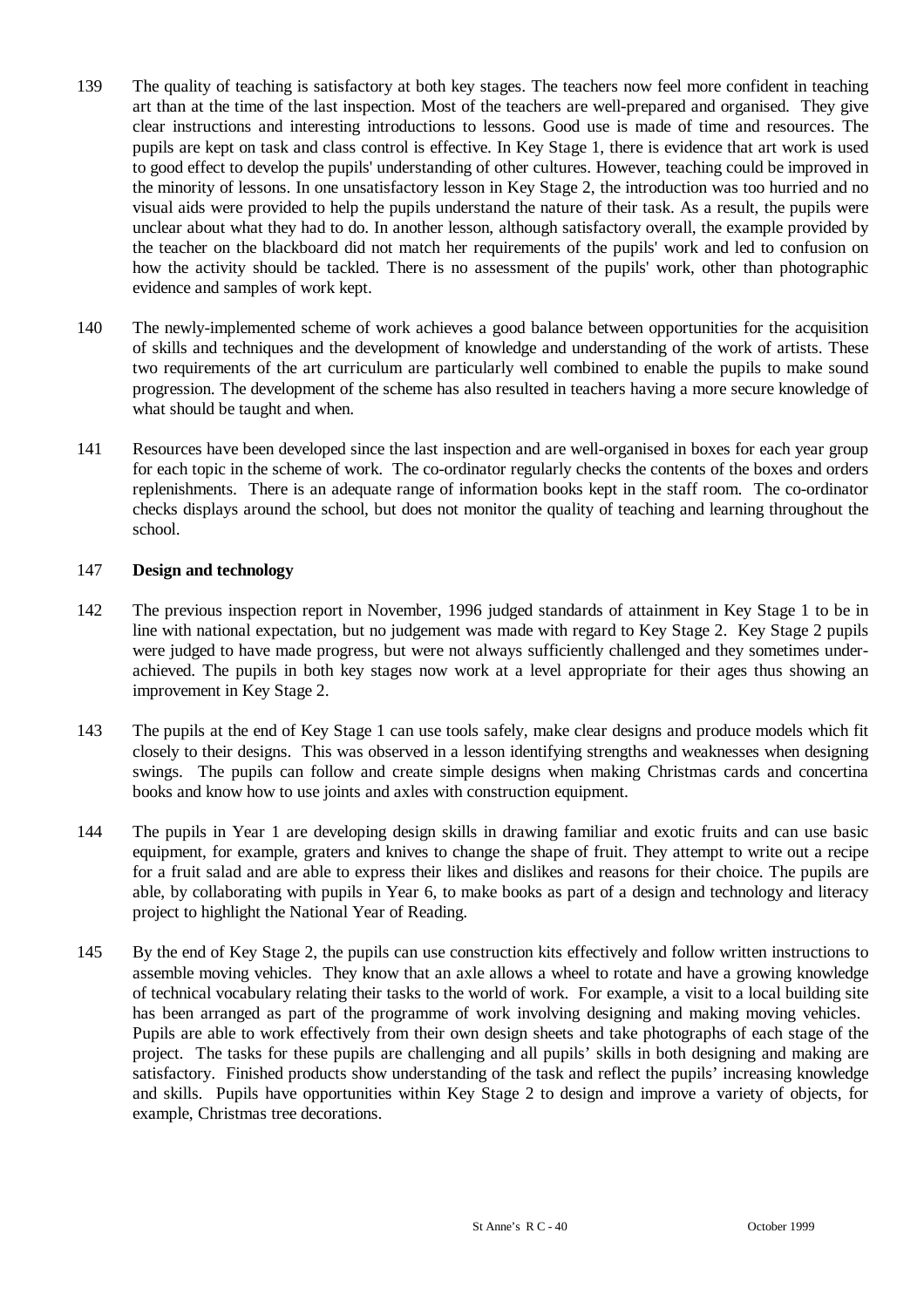- 146 Work is differentiated so that pupils are all suitably challenged. For example, higher attainers work out how to design and make more than one decoration in different types of materials and discover and identify changes needed each time. Lower attainers are able to make a suitable design, select appropriate materials and construct a decoration. Not all pupils have had experience in evaluating their work.
- 147 The pupils, including those with special educational needs, make satisfactory progress in both key stages. Teacher' plans are thorough and progress in pupils' knowledge and understanding is improving as the new policy and scheme of work are implemented. Many new opportunities are being introduced for pupils to acquire new skills and so improve their learning and progress in all aspects of design and making.
- 148 The pupils enjoy practical work and co-operate well. They listen carefully to their teachers and are usually willing to persevere to make an accurate and pleasing product. They are eager to talk about their work, for instance, pupils in Key Stage 2, who were making moulds for chocolate, were able to identify and explain the various steps necessary to achieve the finished product. Pupils at the end of Key Stage 2 talk enthusiastically about design technology tasks they have undertaken, for example in the literacy project when making books.
- 149 The teaching observed throughout both key stages was at least satisfactory with almost half of it being good. One lesson in Key Stage 1 was very good. Where teaching is good it is characterised by a sound knowledge and understanding of the subject and presenting the pupils with a sufficient level of challenge to enable them to make progress. In these lessons, planning is very clear with explicit aims. The full implementation of the new long-term planning gives indications of progression within the subject from year to year. Support staff assist greatly in the lessons and with particular groups. All pupils, including those with special educational needs, are well catered for.
- 150 A new co-ordinator has been appointed during the last academic year and has produced, in conjunction with the staff, a new design and technology policy and scheme of work. New resources have been purchased and already the good planning and leadership of the co-ordinator, plus the enthusiasm and high expectations of the staff, are having a good effect on raising standards in this subject. Assessment is in place, but not yet fully implemented by all staff. There is no provision, at present, for the co-ordinator to monitor teaching and learning in classrooms. Monitoring is through scrutiny of work and discussions with colleagues.

#### 156 **Geography**

151 Standards of attainment have been maintained since the last inspection and are similar to those in most primary schools. Progress for the majority of the pupils is satisfactory in both key stages but the school has not fully resolved the concerns expressed in the last report concerning the progress of the higher attainers. Progress for the pupils with special educational needs is satisfactory overall and often good when they receive extra support from teaching assistants in class. Time allocation to the subject has been cut due to the pressures on the curriculum, and the volume of work in the subject in most classes is low. There are considerable strengths throughout the school in the development of the pupils' knowledge of Liverpool and the school's immediate locality, and of their appreciation of environmental issues. In Key Stage 2, the pupils' skills in handling maps and their knowledge of the world beyond Liverpool is not so well-developed. Discussions with the pupils in Year 6 revealed that whilst their knowledge of the topics studied is satisfactory, their general knowledge about world locations, for example, locating capital cities, is less secure.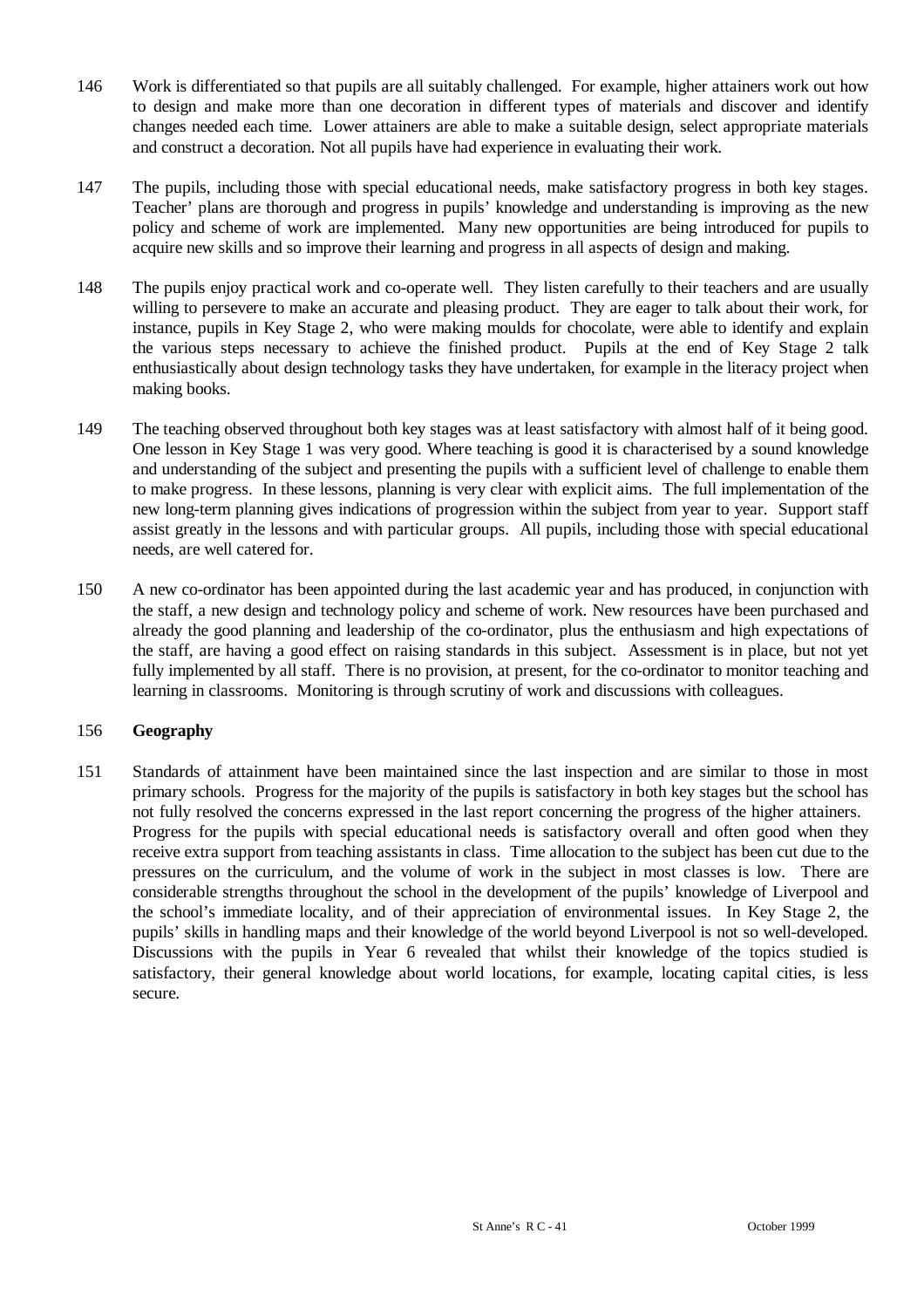- 152 Good use is made of the local area. The pupils in all age groups are involved in caring for the grounds and in planning and improving the external environment of the school. A garden has already been planted and further development is planned. Following a walk in the neighbourhood, the pupils in Year 1 identify features such as the park and the shops, which they like, and others which they find less attractive. They are able to give reasons for their choice in simple terms, for instance, 'I like the shops'. They have toys in'. The pupils in Year 2 demonstrate good awareness of life in an Indian village. They identify similarities and differences in their day and that of Jyoti, an Indian child. The majority identify physical features on a plan of the village and make a simple colour coded key. They use the map to plan Jyoti's route to school. In Key Stage 2, the pupils in Year 4 talk knowledgeably about the water cycle, and use appropriate language such as source, meander and estuary to describe the progress of a river to the sea. They consider environmental issues such as pollution, when discussing a proposal to build a factory next to the River Alt. The pupils in Year 5 design a park with an awareness of the needs of the whole community. In Year 6, the pupils display good knowledge of local tourist attractions when they consider why people visit the city. They show appreciation of the benefits and drawbacks of tourism for the local population.
- 153 The pupils' attitudes are satisfactory overall. The majority are enthusiastic and confident to explain what they are doing, and describe what they have seen. They sustain concentration well, and co-operate successfully in whole-class sessions and in group work. In Key Stage 2, a minority of the pupils work at a leisurely pace, and talk noisily. This disturbs others and affects progress.
- 154 In Key Stage 1, teaching is good, with an example of very good teaching observed in Key Stage 2. The quality of teaching varies in Key Stage 2 from very good to unsatisfactory but is satisfactory overall. Almost all of the teachers have secure knowledge of the subject, and plan their work in line with the school's twoyear cycle of topics. Attention is not given consistently to planning to meet the full range of attainment in each class. This results in a lack of challenge in some classes for the potential higher attainers and slows down their progress. Most lessons have clear focus and the pupils are made aware of what they are expected to learn. Good relationships between the staff and the pupils promote confidence and encourage the pupils to greater effort. Lessons are usually well-organised with an appropriate balance of whole-class and group work. In the very good teaching the teacher's high expectations, clear and concise explanations, together with the provision of relevant first-hand experience, well-matched to the pupils' needs, enabled the pupils to make very good progress. In the unsatisfactory teaching, there was a lack of challenge in the work set, too much time was spent in repetitive explanations and ineffective management of some of the pupils' behaviour resulted in time being wasted.
- 155 The subject makes a good contribution to the pupils' development in literacy, numeracy and information technology. For instance, the pupils' use e-mail to invite an officer of tourism to visit the school. In Years 1 and 2, the pupils are planning to present their work on India or on Liverpool to the pupils in another class. In Year 6, the pupils practise their numeracy skills when using tables of visitor figures to investigate which attractions are most popular. Very good use is made of educational visits to enrich the curriculum.

## 161 **History**

156 At the time of the last inspection, the pupils' attainment in Key Stage 1 was judged to be above national expectations. The pupils had a good understanding of the definition of history and how historical research takes place. They made good progress. At the end of Key Stage 2, attainment was in line with national expectations for knowledge and understanding, but the pupils' skills of historical research were not well understood and progress in that area was unsatisfactory. There were insufficient opportunities for the pupils to develop enquiry and research skills, especially in those classes that have two-year groups.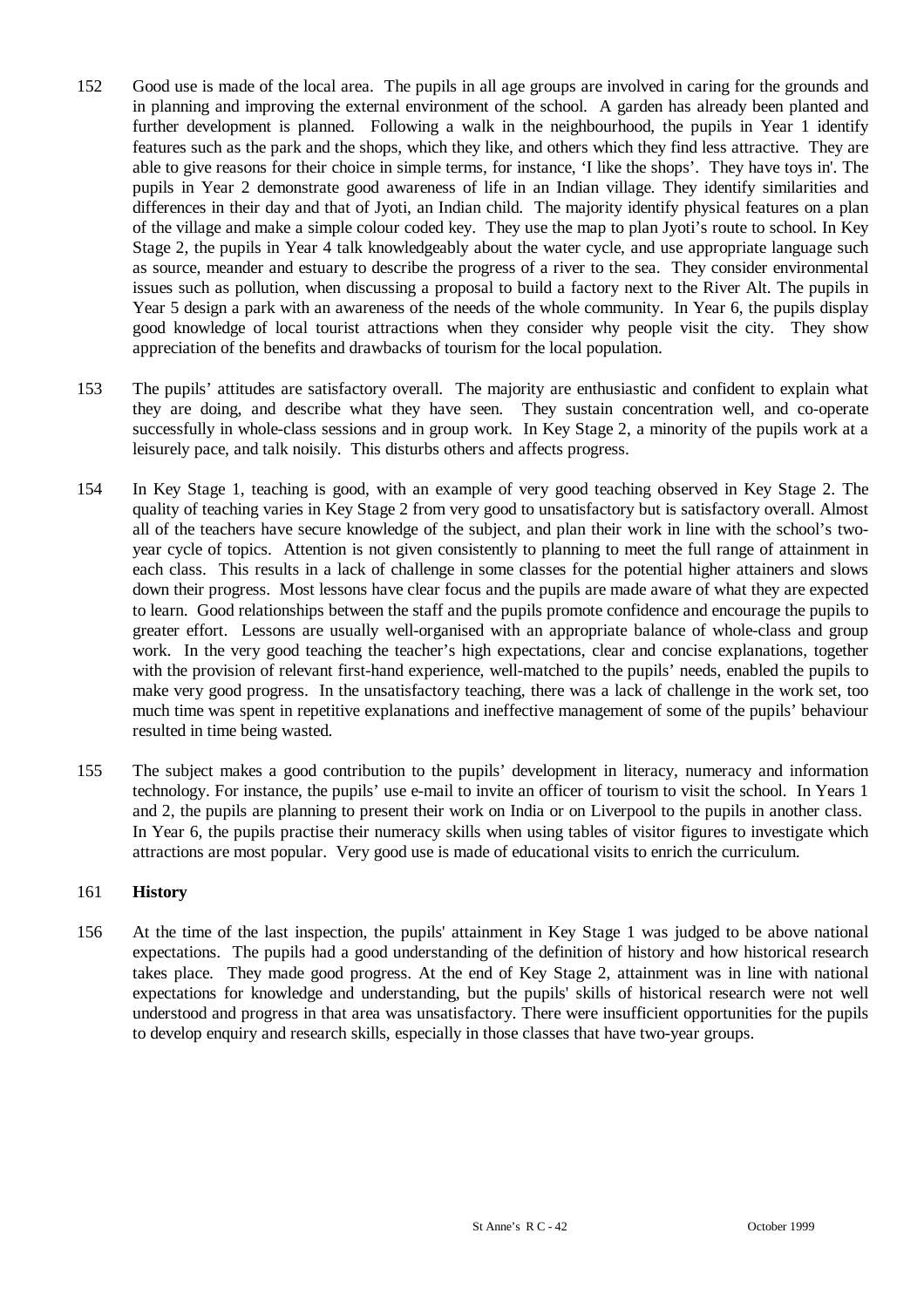- 157 The current inspection findings differ from those above for progress over time in Key Stage 1. Progress by Year 2 is unsatisfactory. No lessons were observed, as history is not taught throughout the school this term. Judgements are founded on scrutiny of the pupils' work from last year and from discussions with pupils. There is little evidence in workbooks of progression of knowledge and understanding of important events or people from the past. Although the pupils had studied Boudicca, they could not explain her influence on the Roman invasion or where the Romans had come from. The pupils' sense of the past is vague and they cannot explain ways in which we can find out about the past.
- 158 In Key Stage 2, the pupils make sound progress overall. By the end of the key stage standards are appropriate for the pupils' ages and abilities. They are developing a sense of chronology, extending their knowledge of historical events and acquiring skills to find out about life in earlier times. No lessons were observed, but the pupils' work from last year was scrutinised and discussions held with a group of pupils in Year 6. They can talk knowledgeably about the work they undertook last year and in previous years. They recall previous work well, particularly when it included field trips.
- 159 The pupils in Key Stage 2 show enthusiasm when talking about their work and they say that they enjoy their history lessons and "finding out about what happened a long time ago". The pupils in Key Stage 1 have difficulty in remembering what pupils learn about in history.
- 160 The quality of teaching is unsatisfactory in Key Stage 1. Although there is a sound scheme of work, shortterm planning for the subject does not provide sufficient opportunities for the pupils to learn about important people and events or to develop understanding of the ways in which we find out about the past from a range of sources. The short-term planning does not give sufficient detail of how the work is planned to meet the needs of the wide range of age and ability groups in the mixed-age classes. In Key Stage 2, teaching is satisfactory. There is evidence in planning of a range of activities which promote knowledge and understanding and learning from a range of sources. No staff have had in-service training in the past three years.
- 161 The school has spent a considerable amount on resources for the subject. Each topic in Key Stage 2 has sufficient resources for the whole key stage to undertake the work, for example, text books, library books and video recordings. There are no CD ROM computers to support the pupils' learning. There are a limited amount of artefacts to provide pupils with direct experiences.
- 162 Good use is made of field visits to extend the pupils' understanding of specific periods. The pupils visit Liverpool Museum when studying the Ancient Greeks or Egyptians, to Chester for the Roman Occupation and Styal Mill for work on the Victorians. Speke Hall is used effectively for life in Tudor times. These experiences significantly promote the pupils' progress.
- 163 The co-ordinator has drawn up a sound scheme of work for both key stages but, for Key Stage 1, there is too little detail of how the pupils in mixed-age classes will receive appropriate coverage of the subject or of which skills will be taught to all pupils and when. There are no assessment procedures in place.

#### 169 **Music**

164 In the 1996 inspection report, music was judged to be satisfactory at Key Stage 1, but largely unsatisfactory at Key Stage 2. Teaching was similar. The last report indicated that the subject needed leadership and that there was no policy or scheme of work. These issues have been addressed. There is now a policy and scheme of work, and a new co-ordinator was appointed in May 1999. At the end of both key stages, the pupils now work at a level appropriate for their ages.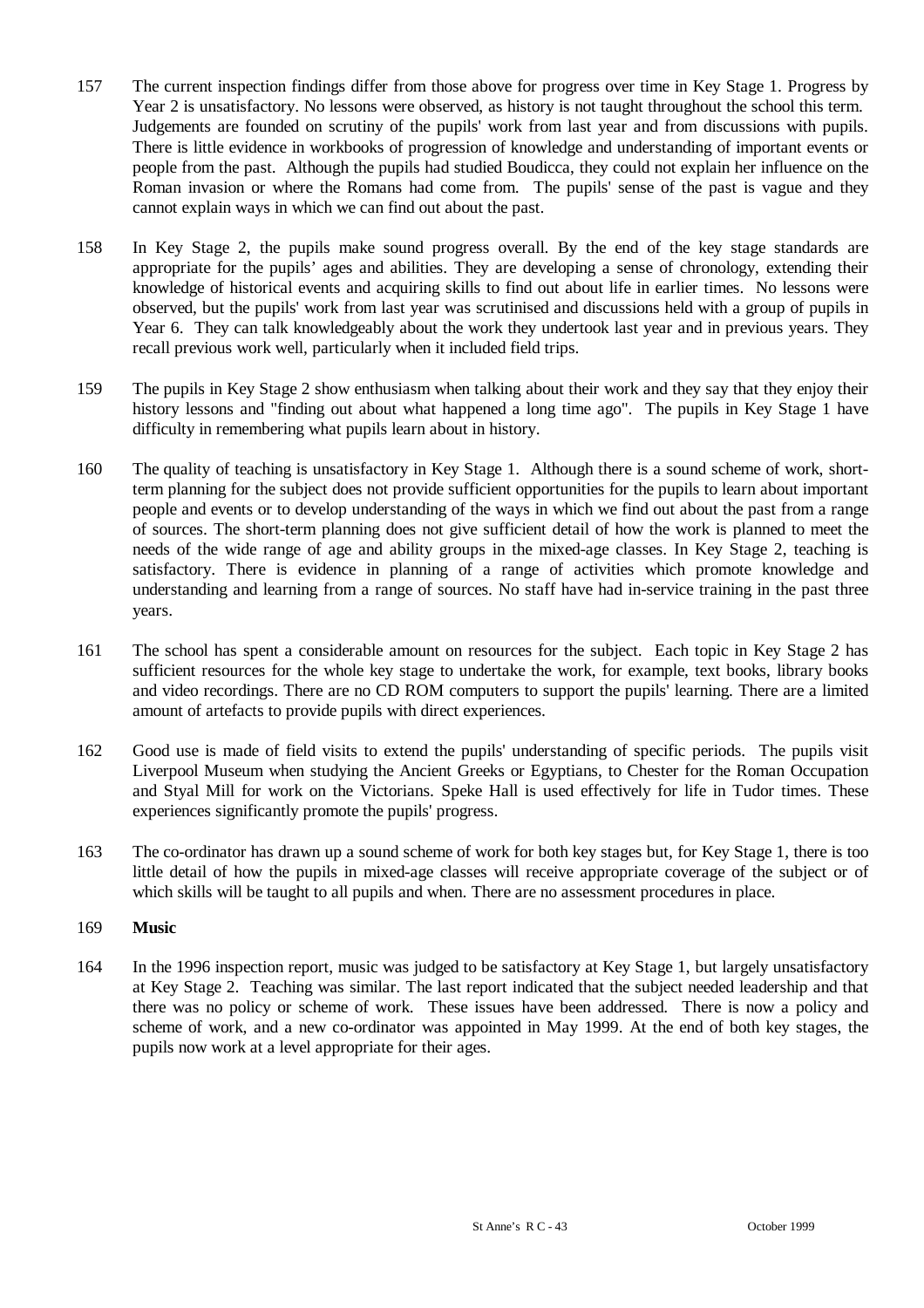- 165 Pupils in both key stages follow the Silver Burdett Scheme, which covers all the key aspects of music, supplemented by teachers' own work arising from in-service training. Pupils in Key Stage 1 can distinguish between high and low notes and are developing an understanding of pitch and rhythm. They can name tuned and untuned percussion instruments and are learning to hold and play them correctly. Most pupils can clap a rhythm accurately, recognise the long and short notes in a rhythm pattern of crotchets and quavers and devise their own rhythmic patterns. They can sing songs from memory and enjoy performing for their peers and parents. Their singing lacks precision and good phrasing, but not enthusiasm!
- 166 In Key Stage 2, pupils produce their own compositions using instruments to illustrate a song or the mood of a piece. For example, one class was able to describe, musically, a journey into space by using the instruments to depict: 'countdown', 'blast off', 'the flight' and 'the landing', joining the phrases together to make a complete composition. Each group completed the task and recorded their performances. By the end of the key stage, pupils have experience in singing a variety of songs in different styles; for example, folk songs, lullabies and ballads. They are confident in performing and are learning to evaluate their work, proposing changes for improvement. Singing is the weakest element throughout the key stage. The singing heard in some lessons and assemblies often lacked expression and rhythm.
- 167 The pupils make, overall, satisfactory progress in both key stages. They are increasing their understanding and knowledge of instruments and are using the instruments to produce increasingly complex compositions as they pass through the key stages. There are many cross-curricular links; for example, in geography, where pupils compose music to illustrate the water cycle. The pupils listen to a variety of orchestral music during assemblies and are increasing their understanding of a range of musical styles and composers.
- 168 The pupils' response to music in both key stages is good. In Key Stage 1 they respond enthusiastically in lessons and co-operate eagerly when working in pairs or groups. They enjoy listening to each other's performances and take a pride in their peers' achievements. The pupils in Key Stage 2 pupils respond to and evaluate each other's compositions fairly and constructively. They are becoming sensitive to the moods and emotions of music and can describe their thoughts and feelings about a specific piece of music graphically and imaginatively; for example, when listening to the final verse of "Cockles and Mussels" being sung quietly and sadly, the pupils expressed their ideas with phrases such as, "you get a ghost-like feeling", "it is as if she is drifting away - like on the Titanic". There is a small recorder group and a choir is formed for special occasions such as singing to the senior citizens or joining with other schools in joint concerts.
- 169 The quality of teaching ranges from satisfactory to very good. It is satisfactory overall. Lessons are wellprepared and long-term planning covers the programmes of study. Most teachers are not music specialists. Opportunities are sometimes missed to extend and develop the pupils' understanding; for example, with regard to musical terms and vocabulary and in asking more challenging questions. A visiting teacher takes the reception classes each week and the formation of an orchestra or instrumental group is in future planning. Staff have recently had inservice training for music and this has increased their confidence in teaching the subject.
- 170 Resources are sufficient and are easily accessible for all staff. The new co-ordinator is keen to improve music throughout the school and the policy and scheme of work are implemented. Monitoring of the teaching of the curriculum does not yet take place. Whilst the basic music scheme covers year-by-year progression, the curriculum document, arising from the in-service training, does not. Therefore, some pupils might repeat particular elements unnecessarily. Opportunities for pupils to explore and develop their musical skills through movement and drama are few, as all lessons take place in the classrooms where space is limited. Information technology has not been incorporated into the music scheme, but it is in the planning.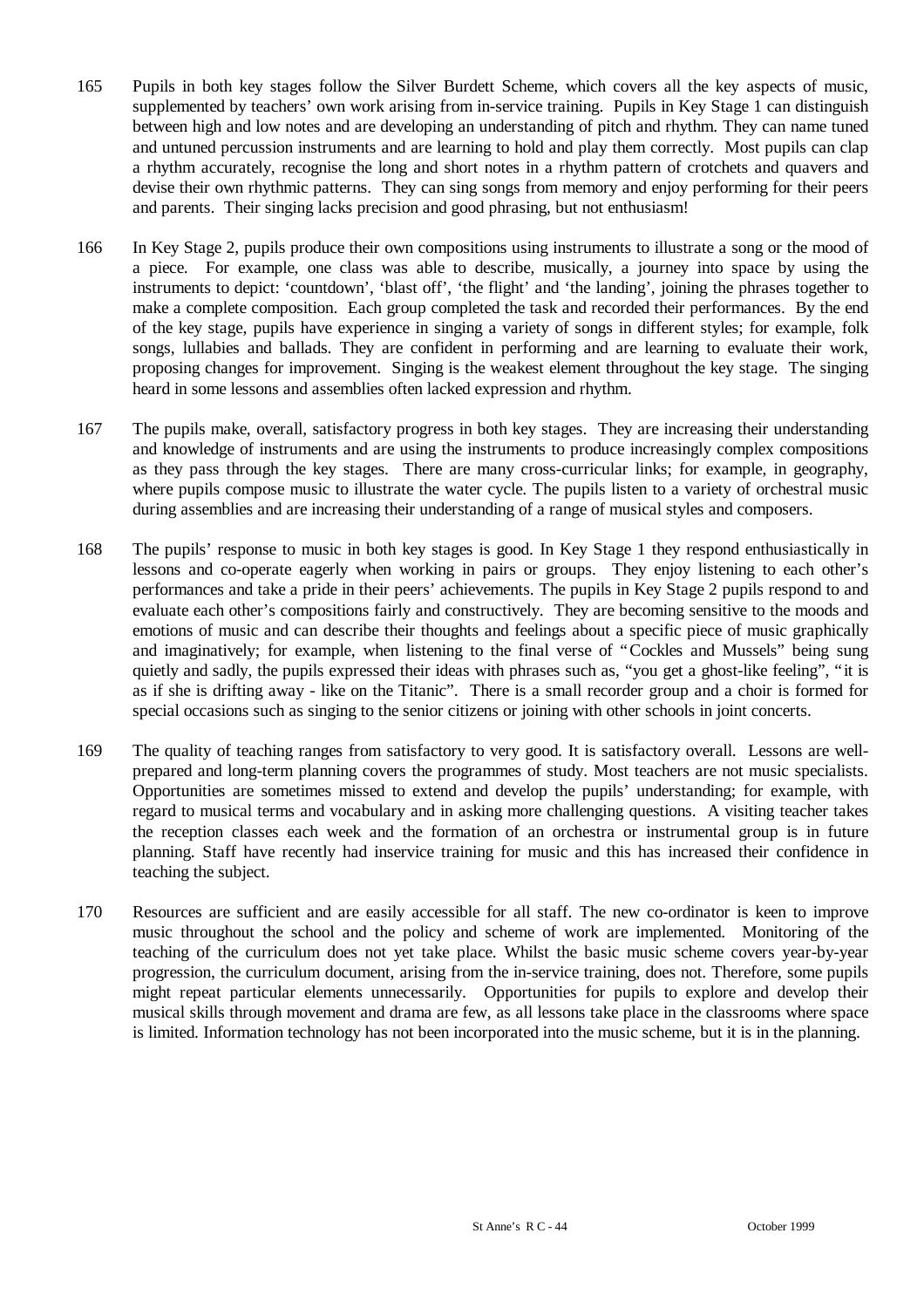#### 176 **Physical education**

- 171 Only one lesson was observed in Key Stage 1 and evidence upon which judgements are based was obtained from teachers' planning, discussions with a class teacher and the co-ordinator.
- 172 At the time of the last inspection, the pupils' attainment at the end of both key stages was in line with national expectations. The pupils in both key stages, as indicated in the current inspection, work at levels appropriate for their ages.
- 173 By the end of Key Stage 2, most pupils swim 25 metres safely unaided using a variety of strokes. In games, they understand and play small team games. The pupils make satisfactory progress in using tactics of defence and attack during football, netball and basketball. During warm-up sessions at the beginning of lessons they use gymnastic skills soundly when changing direction, speed and shape. Good progress is evident in Year 4 classes. These pupils understand how certain muscles need to be prepared for exercise and they draw upon lessons learnt in science to explain what is happening to the heart during physical exercise. In Year 5, progress is unsatisfactory in sending, receiving and controlling a moving ball and they do not fully appreciate the importance of warm-up exercises before being involved in physical exercise. In Year 6, the pupils make good progress in controlling, sending and travelling with a ball using their feet or hands. They reflect upon their work well and make satisfactory progress to improve their performance by adapting the rules during team games in order to improve their skills. Overall, progress is satisfactory in Key Stage 2.
- 174 By the end of Key Stage 1, pupils make satisfactory progress in catching and sending a ball. They run, chase and dodge and make satisfactory progress in their awareness of each other and space, when doing these activities. The pupils progress satisfactorily when performing actions using feet and hands when turning, running and jumping. A Year 1 class linked a series of activities well during a lesson which used a story to combine dance and gymnastics. They progressed well in performing patterns and in expressing feelings as they interpreted the story.
- 175 Throughout the school, most pupils enjoy their lessons and when swimming, they participate enthusiastically. When given opportunities to work in groups they co-operate well and involve sensitively, others with less skill. They work hard and when given the opportunity, reflect on their performance in order to improve. They have a sense of fair play. When challenged by activities which match their skills, they behave well, but a few lack concentration if not given clear instructions and targets to meet.
- 176 The quality of teaching is satisfactory overall with some good teaching observed in both key stages. One unsatisfactory lesson was seen in Key Stage 2. When teaching swimming, good use is made of an experienced, qualified assistant. Where subject knowledge is good, lessons have clear learning objectives with well-planned activities to involve and challenge pupils of varying skills. Best teaching makes good links between lessons learnt in science about health education and physical education. In the unsatisfactory lesson in Key Stage 2, there were no learning objectives and opportunities were missed for pupils to demonstrate their skills to others and to allow reflection to improve performance. The school has purchased a set of commercially produced policies which provide satisfactorily guidance when planning. The teachers plan well together in year groups and work hard to develop the pupils' skills. There is as yet no curriculum guidance which matches the particular needs of the school so that pupils' skills are developed systematically over time.
- 177 The co-ordinator has yet to develop fully the documentation to support his colleagues' planning. The school uses very well the skills and interests of non-teaching staff and people from the community to help teachers organise team games. The school football team comprises boys and girls and has been very successful. The resources are satisfactory and the school makes good use of its swimming pool. There are unsatisfactory resources to teach gymnastics.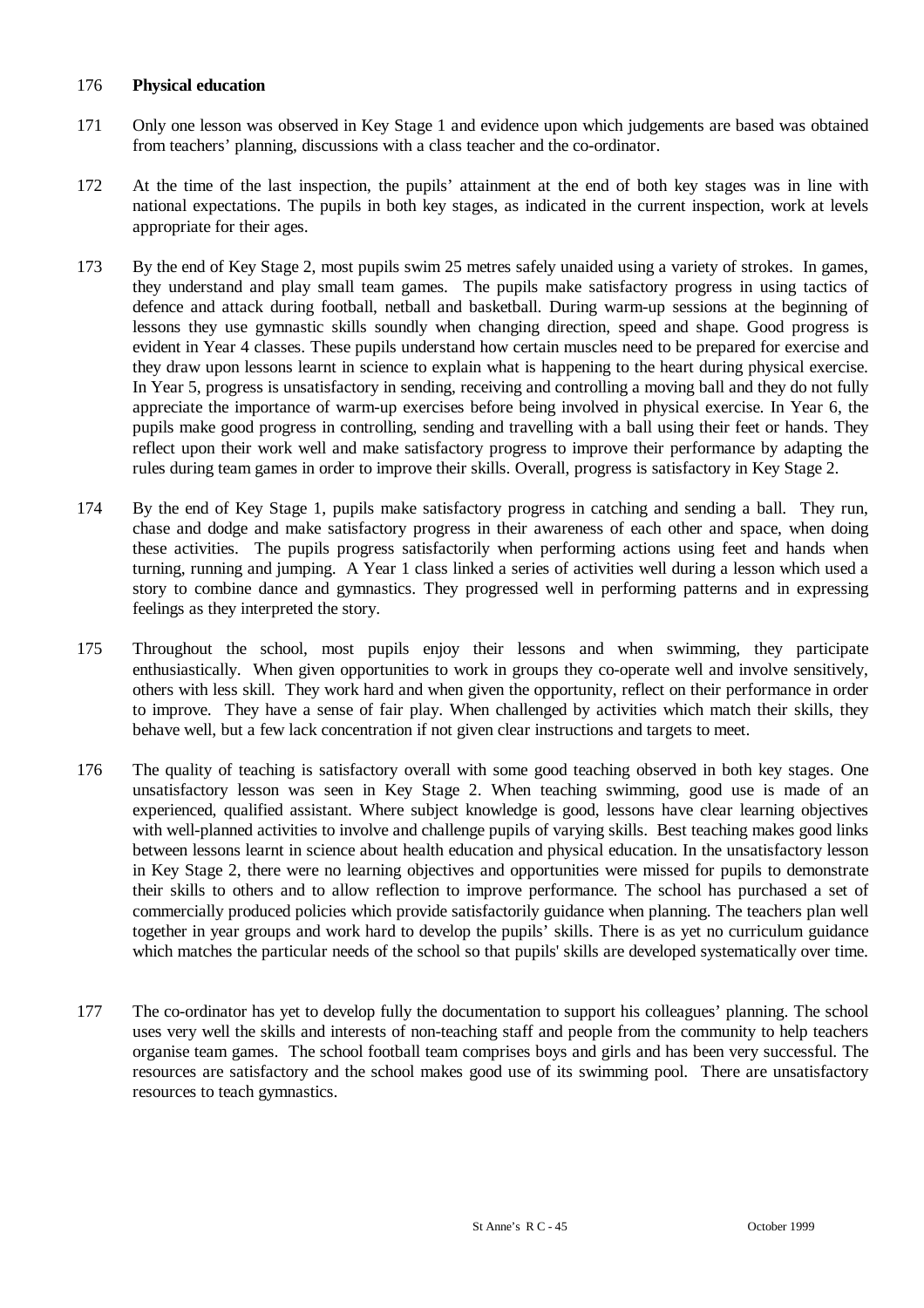# **PART C: INSPECTION DATA**

# **SUMMARY OF INSPECTION EVIDENCE**

- 178 The inspection was undertaken by a team of six inspectors, who spent a total of 25 inspector days in school.
- 179 During the inspection:
	- \* the team observed 92 lessons over a period of 64 hours;
	- \* they listened to 42 pupils from across all year groups reading their books and many other pupils reading their work;
	- \* samples of pupils' work were inspected in every class;
	- \* samples of work and documentation for all pupils on the school's register of special educational needs were inspected;
	- \* playtimes and dinnertimes were observed;
	- \* discussions were held with pupils, members of staff, parents and governors;
	- \* a parents' meeting was held and was attended by 10 parents;
	- \* forty six parents responded to a questionnaire summarising their views of the school;
	- \* the school's improvement plan, school policies and other documents were examined;<br>\* the school's attendance registers were checked;
	- the school's attendance registers were checked;
	- \* the financial documents were analysed.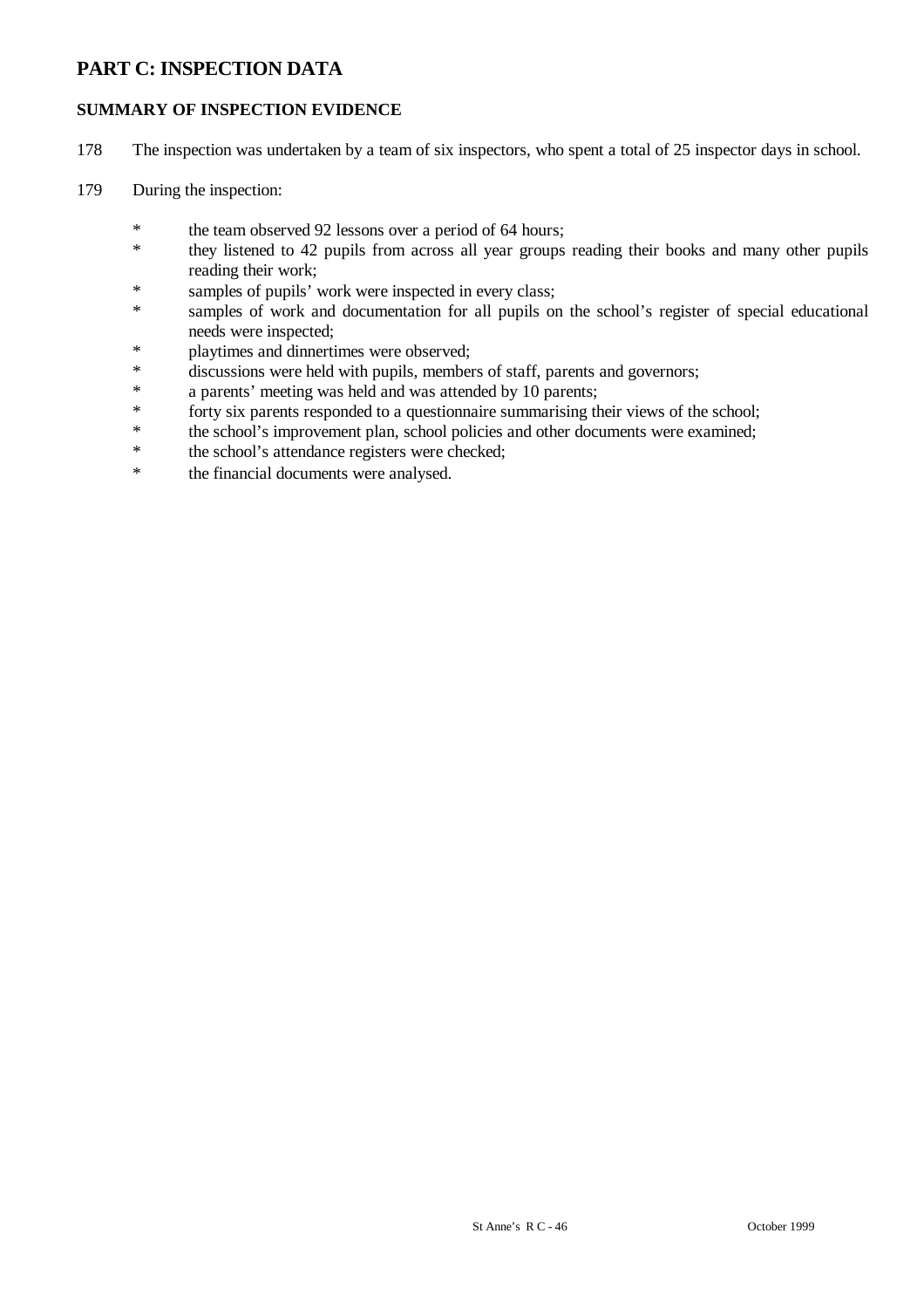# **DATA AND INDICATORS**

# **Pupil data**

|                     | roll (full-time<br>equivalent) | with statements of<br>SEN | school's register of<br><b>SEN</b> | Number of pupils on Number of pupils Number of pupils on Number of full-time<br>pupils eligible for<br>free school meals |
|---------------------|--------------------------------|---------------------------|------------------------------------|--------------------------------------------------------------------------------------------------------------------------|
| $YR - Y6$           | 269                            |                           | 104                                | 186                                                                                                                      |
| Nursery Unit/School |                                |                           |                                    | n/a                                                                                                                      |

# **Teachers and classes**

## **Qualified teachers (YR – Y6)**

| Total number of qualified teachers (full-time equivalent) | 14.4 |
|-----------------------------------------------------------|------|
| Number of pupils per qualified teacher                    | 18.6 |

# **Education support staff (YR – Y6)**

| Total number of education support staff |     |
|-----------------------------------------|-----|
| Total aggregate hours worked each week  | 260 |

## **Qualified teachers (Nursery school, classes or unit)**

| Total number of qualified teachers (full-time equivalent) |  |
|-----------------------------------------------------------|--|
| Number of pupils per qualified teacher                    |  |

## **Education support staff (Nursery school, classes or unit)**

Total number of education support staff 1 Total aggregate hours worked each week 35

Average class size:

| 8.5 |  |
|-----|--|
| 260 |  |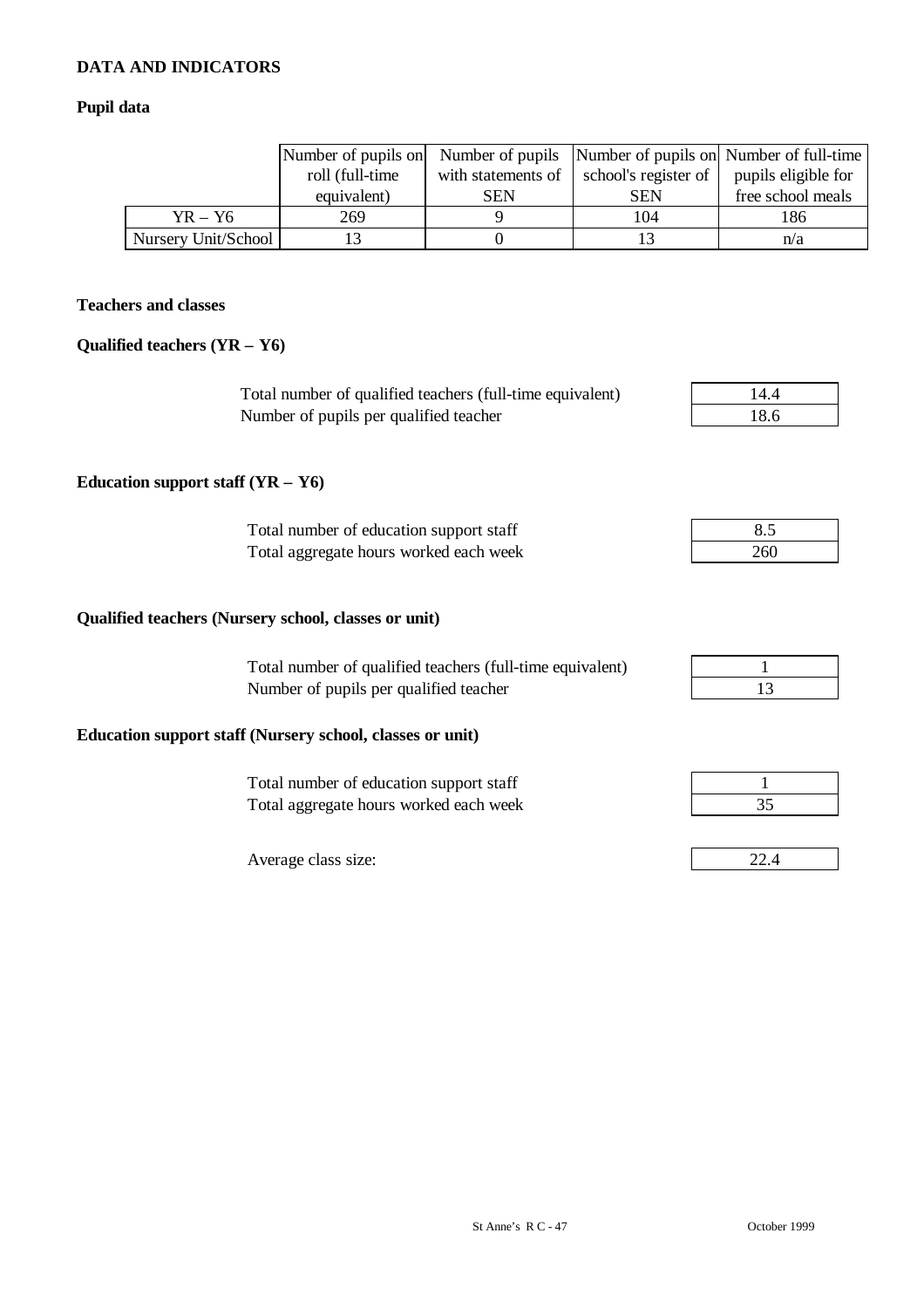Financial year: 1999

| <b>Total Income</b>                        | 632,047.00 |
|--------------------------------------------|------------|
| <b>Total Expenditure</b>                   | 651,656.00 |
| Expenditure per pupil                      | 1,883.00   |
| Balance brought forward from previous year | 74,161.00  |
| Balance carried forward to next year       | 54,552.00  |
|                                            |            |